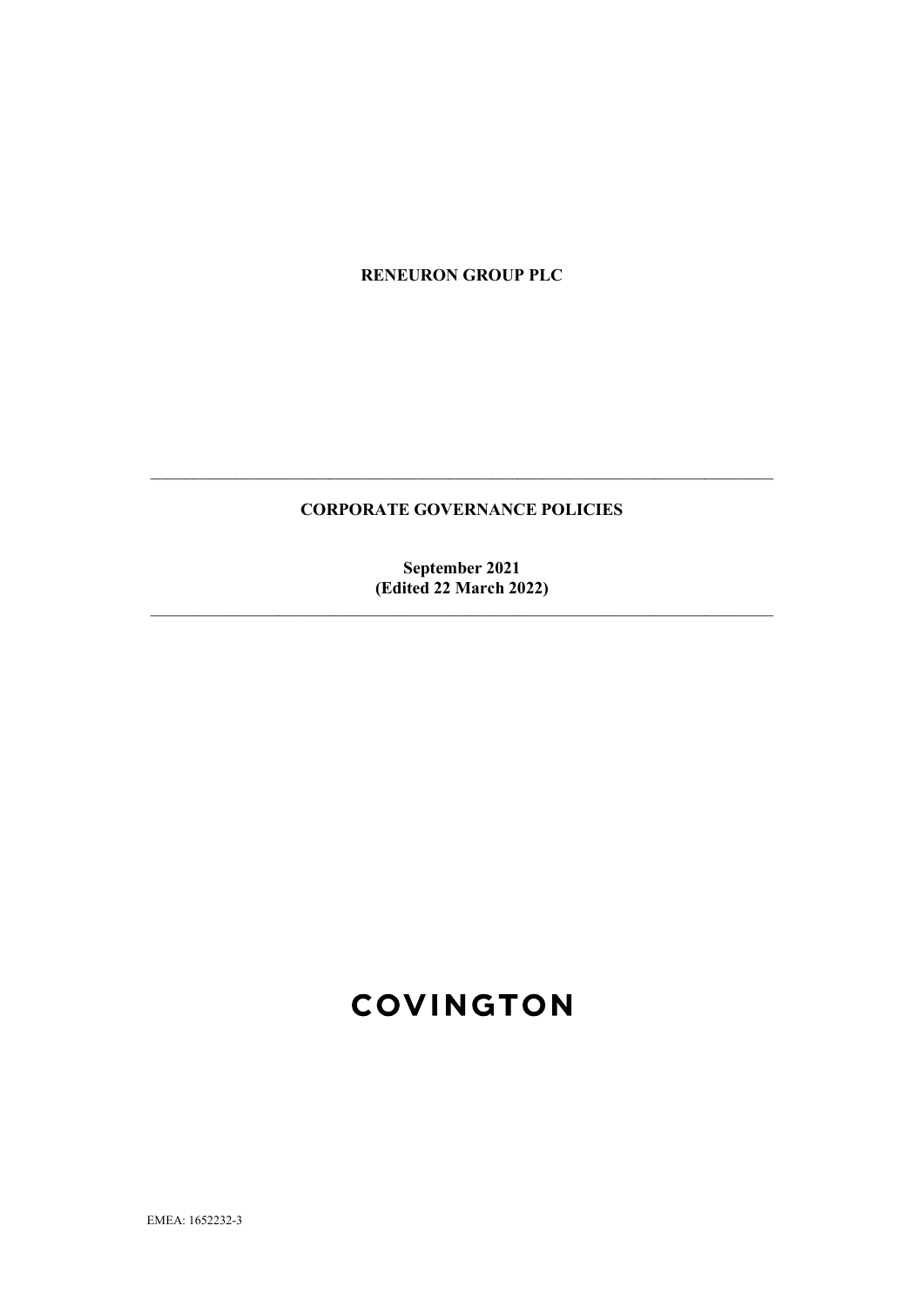# **CONTENTS**

| <b>SCHEDULE 2 NOMINATION AND CORPORATE GOVERNANCE COMMITTEE</b>   |  |
|-------------------------------------------------------------------|--|
| <b>SCHEDULE 3 REMUNERATION COMMITTEE TERMS OF REFERENCE21</b>     |  |
| <b>SCHEDULE 4 SCHEDULE OF MATTERS RESERVED FOR THE BOARD27</b>    |  |
| <b>SCHEDULE 5 SHARE DEALING CODE FOR DIRECTORS AND APPLICABLE</b> |  |
| SCHEDULE 6 PUBLIC INTEREST DISCLOSURE ('WHISTLE BLOWING')         |  |
|                                                                   |  |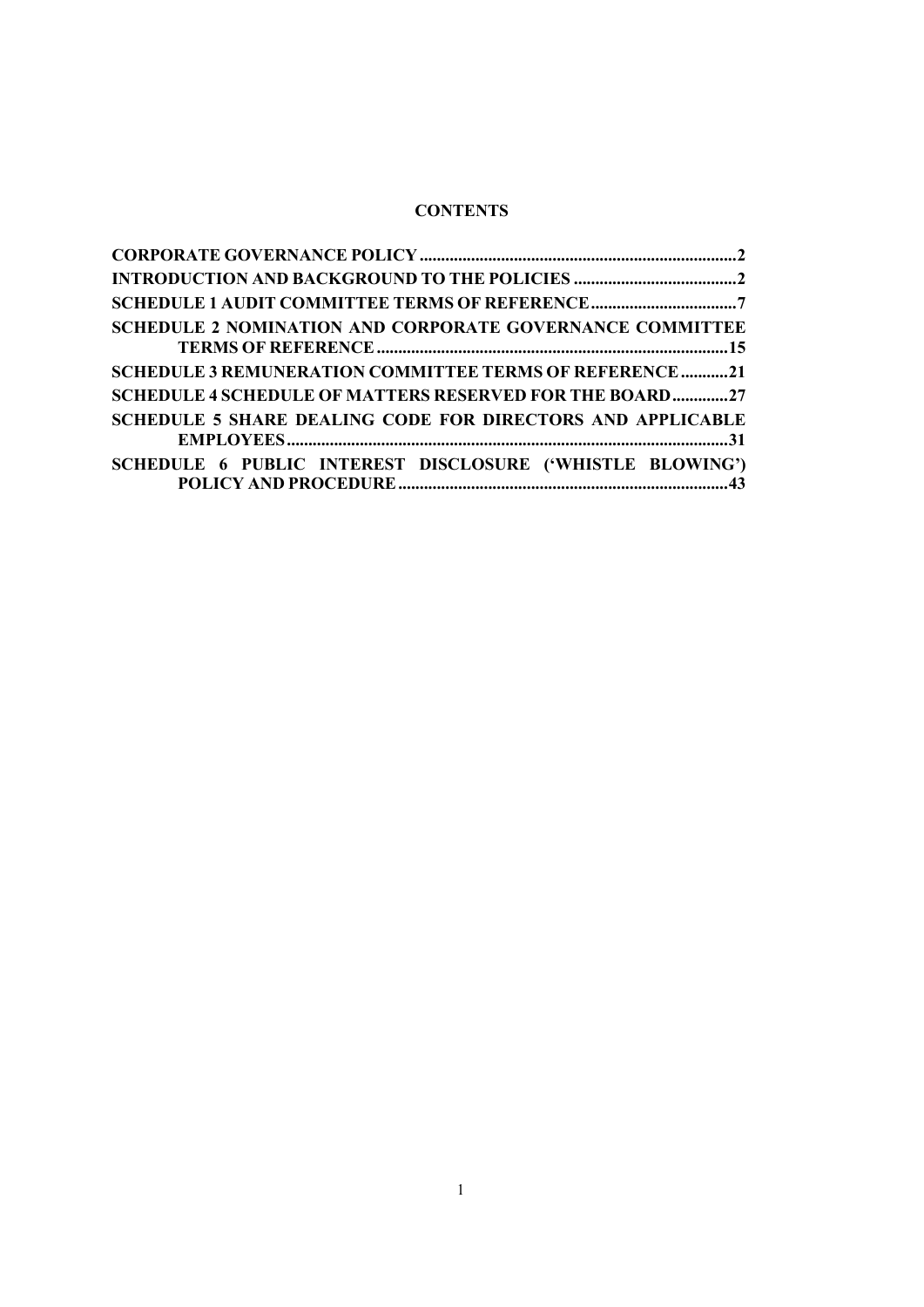# **CORPORATE GOVERNANCE POLICY**

## **INTRODUCTION AND BACKGROUND TO THE POLICIES**

Rule 26 of the AIM Rules for Companies requires each AIM company to maintain a website from admission which gives details of a recognised corporate governance code that the board of directors has decided to apply, how the company complies with that code, and where it departs from its chosen corporate governance code an explanation of the reasons for doing so. This information must be reviewed annually.

ReNeuron's board of directors has resolved to apply the Quoted Companies Alliance's "Corporate Governance Code for Small and Mid-size Quoted Companies 2018" (the "QCA Code"). The QCA Code contains 10 corporate governance principles and step-by-step guidance on how to effectively apply the principles within the company, as well as requiring the publication of certain minimum disclosures, either in the company's annual report and accounts or its website (or a combination of the two). ReNeuron's corporate governance policy as set out herein is based on the QCA Code.

A summary of the QCA Code is set out in the Company's Corporate Governance Memorandum.

## 1. **COMPOSITION OF THE BOARD**

#### 1.1 **Board composition**

The composition of the Company's Board and its committees as at the date of this policy is as follows:

(A) **Board**

(1) Executive Director:

Catherine Isted

(2) Chairman – temporarily acting in an executive capacity

Iain Ross

(3) Non-Executive Directors:

Senior Independent Non-Executive Director:

Barbara Staehelin

Independent Non-Executive Directors:

Dr. Mike Owen Martin Walton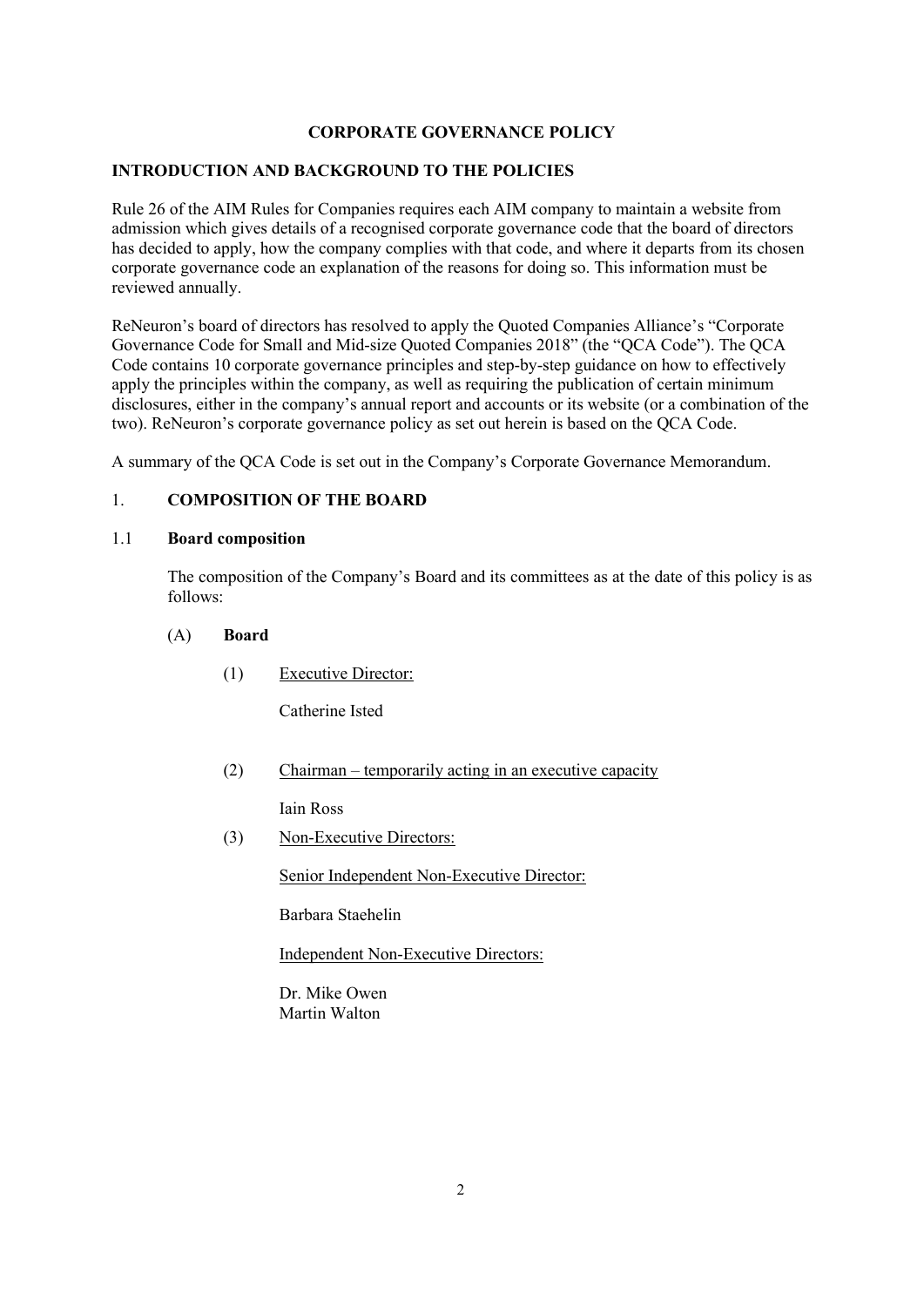#### (B) **Board committees**

- (1) Audit Committee: Barbara Staehelin (Chair), Dr Mike Owen and Martin Walton.
- (2) Remuneration Committee: Dr. Mike Owen (Chair), Barbara Staehelin and Martin Walton.
- (3) Nomination and Corporate Governance Committee: Iain Ross (Chair), Barbara Staehelin, Dr. Mike Owen and Martin Walton.

## 2. **TERMS OF REFERENCE FOR BOARD COMMITTEES**

Schedules 1 to 3 of this policy contain Terms of Reference for the Audit, Nomination and Remuneration Committees respectively; which substantially reflect the QCA Code subject to some modification appropriate for the Company (for example, the Company does not currently operate an internal audit process). These Terms of Reference are attached.

The Board remains vigilant on an on-going basis as to the continued suitability of these Terms of Reference and as to whether any additional provisions are required.

## 3. **MATTERS RESERVED TO THE BOARD**

According to best practice decisions relating to matters of importance to a company are reserved to the Board. This is a recommendation of the QCA Code. As the QCA Code is silent as to the specifics of matters to be referred to the board, ReNeuron has referred to the UK Corporate Governance Code in order to ensure best practice is followed. Schedule 4 sets out a list of matters reserved for Board approval. Where matters are marked '\*', decisions should not be delegated.

Whilst it is desirable for the full Board (or a quorate designated committee) to consider all material issues, it is recognised that urgency may dictate that this is not possible. In reserving matters for the attention of the Board, procedures should be set out which address such circumstances. The most appropriate solution is to hold a telephone/video conference meeting with as many directors attending as possible. This allows directors the opportunity to discuss the matters and ask questions. Any director who cannot attend should still be sent the relevant papers and have the opportunity to give their views to the Chairman of the Board, another director or the company secretary before the meeting. Where the matter is routine, a written resolution from Board members will suffice where a Board meeting is not possible. Any Board member should be permitted to call an emergency Board meeting should this be considered necessary. It is important to ensure that, whatever the circumstances, all of the directors are as fully informed as possible about all matters materially affecting the Company.

# 4. **CONFLICT OF INTEREST POLICY**

It is considered essential to have a robust policy setting out procedures relating to the approval and monitoring of 'related party' transactions. This is in addition to the general obligations which directors have to declare interests and conflicts to the Board. Reference to this is made in the attached draft Terms of Reference for the Audit Committee (paragraphs [10.1\(B\)\(6\)](#page-10-0) and [\(7\)\)](#page-10-1). The Audit Committee plays a key role in approving and monitoring the conduct of such transactions, and should require follow-up reports on a regular basis.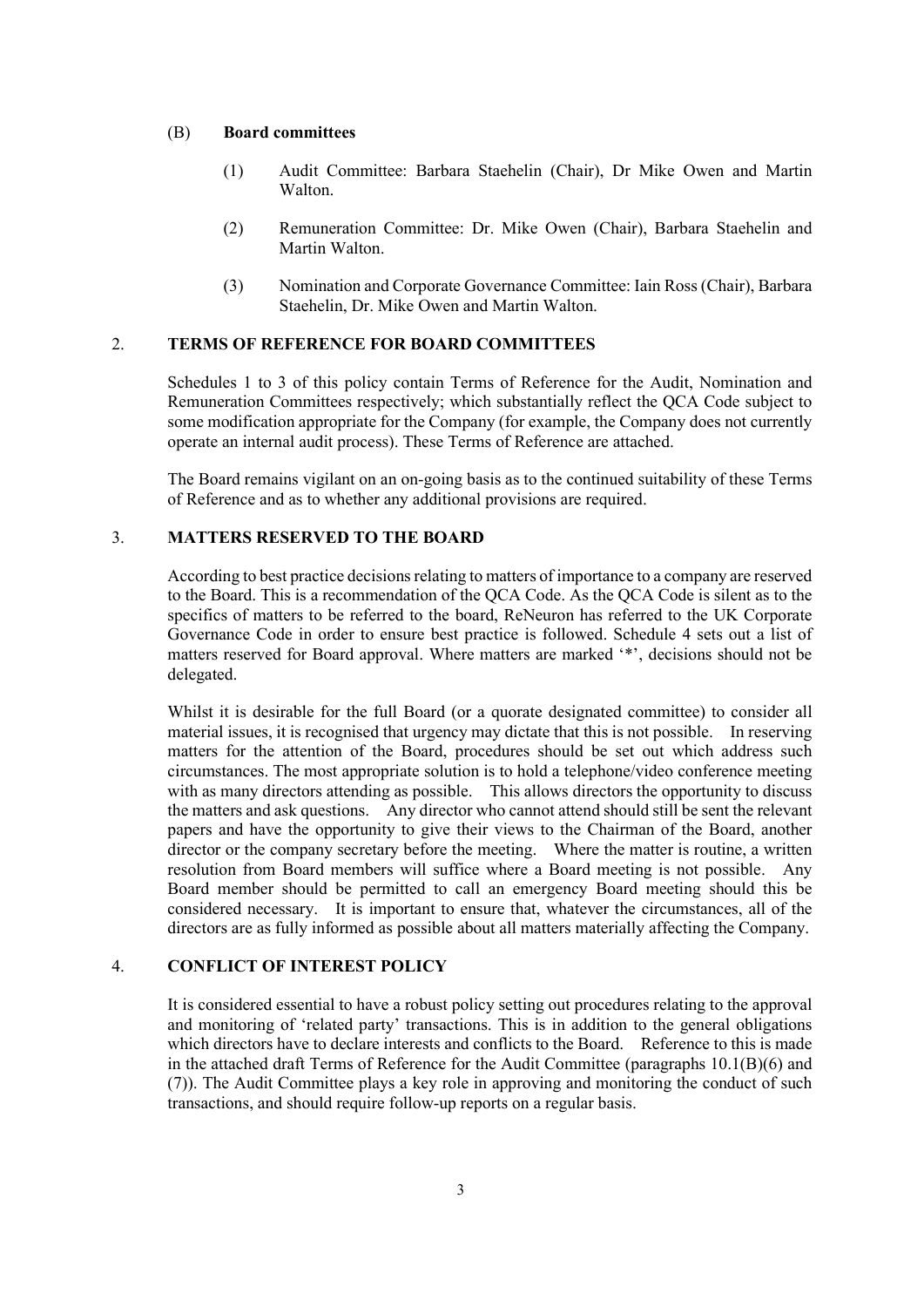#### 5. **RESTRICTIONS ON DEALINGS UNDER UK MAR AND SHARE DEALING CODE**

Article 19 of the Market Abuse Regulation (EU) No. 596/2014 as it forms part of UK domestic law by virtue of the European Union (Withdrawal) Act 2018, as amended ("**UK MAR**") provides that persons discharging managerial responsibilities ("**PDMRs**") (broadly directors and senior managers) and their closely associated persons must not conduct any transactions on their own account or for the account of a third party, directly or indirectly, relating to the company's shares or debt instruments or to derivatives or other financial instruments linked to them during a closed period.

UK MAR defines a "**closed period**" as the period of 30 calendar days before the announcement of an interim financial report or a year-end report which the issuer is required to make public according to its national rules. In the UK, issuers are not required to announce preliminary financial results, but it is market practice to do so. The Financial Conduct Authority ("**FCA**") and the European Securities and Markets Authority ("**ESMA**") have confirmed that where a company publishes preliminary financial results prior to the publication of full annual results, the announcement of the preliminary financial results will mark the end date of the closed period under UK MAR, provided that those preliminary financial results contain all the key information relating to the financial figures expected to be included in the year-end report.

A "person closely associated" ("**PCA**") is defined in UK MAR (*Article 3(1)(26)*) and FSMA (*section 131AC*) as:

- (a) a spouse, or a civil partner;
- (b) a child or step-child under the age of 18 years who is unmarried and does not have a civil partner;
- (c) a relative who has shared the same household for at least one year on the date of the transaction concerned; or
- (d) a legal person, trust or partnership, the managerial responsibilities of which are discharged by a PDMR or by a person referred to in paragraphs (a), (b) or (c), which is directly or indirectly controlled by such a person, which is set up for the benefit of such a person, or the economic interests of which are substantially equivalent to those of such a person.

UK MAR provides limited exceptions to the restriction on dealings outlined above. The Company may give the PDMRs and PCAs permission to deal during a closed period in the following circumstances:

- (a) on a case-by-case basis due to the existence of exceptional circumstances, such as severe financial difficulty, which require the immediate sale of shares; or
- (b) due to the characteristics of the trading involved for transactions made under, or related to, an employee share or saving scheme, qualification or entitlement of shares, or transactions where the beneficial interest in the relevant security does not change.

In order to be able to trade under one of the circumstances set out in paragraphs (a) and (b), the PDMR must be able to demonstrate that the particular transaction cannot be executed at another moment in time, other than during the closed period. Circumstances will be considered to be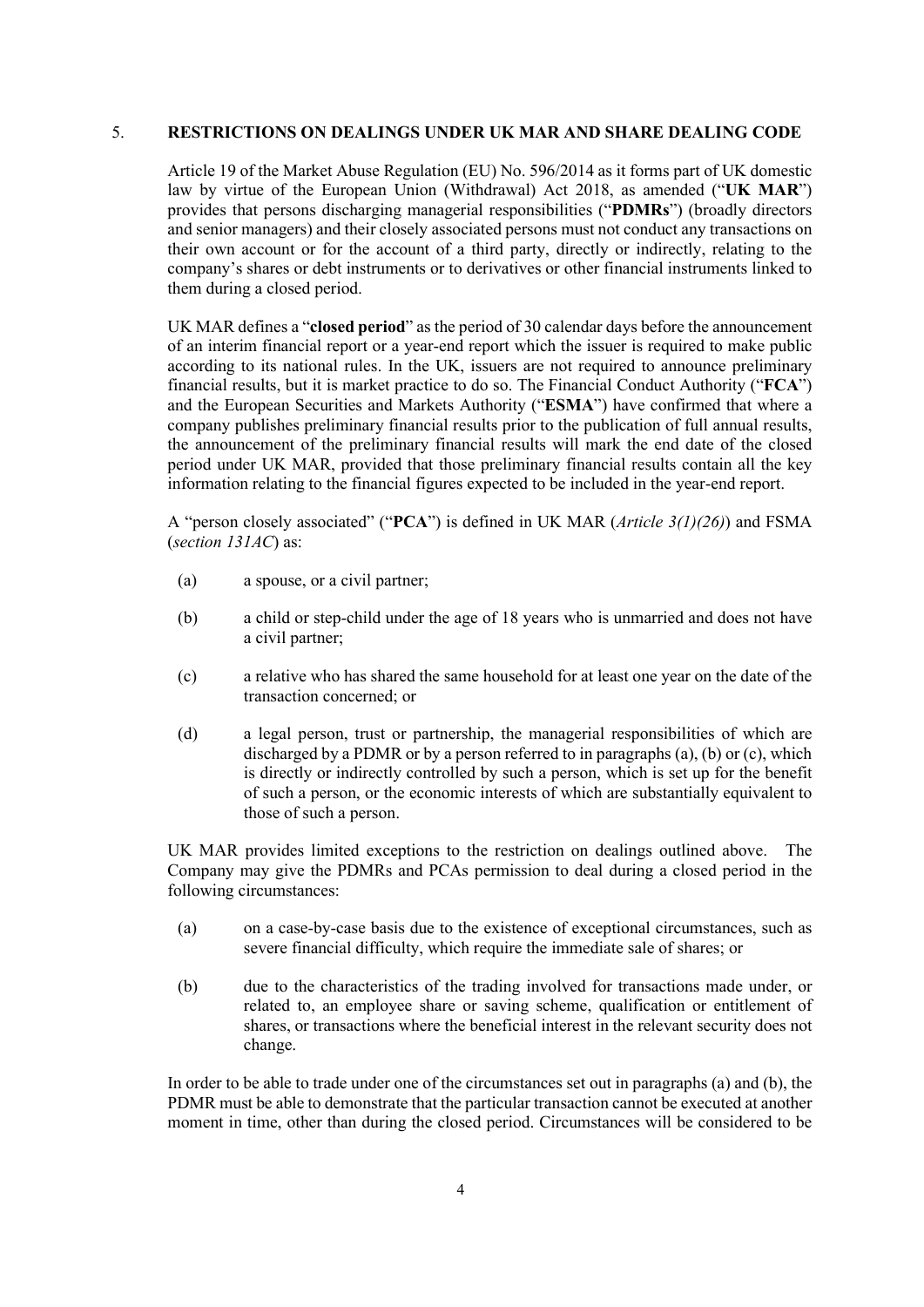exceptional when they are all of the following: (i) extremely urgent; (ii) unforeseen; (iii) compelling; (iv) where their cause is external to the PDMR; and (v) the PDMR has no control over them. In practice, due to these stringent requirements, it is likely to be difficult to rely on the exceptional circumstances exemption. ESMA's guidance also set out the circumstances in which a company can grant, and PDMRs and PCAs can exercise, share options or awards during a closed period, provided that certain conditions are satisfied.

Under UK MAR, PDMRs and PCAs must notify the company and the FCA of every transaction conducted on their own account relating to the company's shares or debt instruments or derivatives or other financial instruments linked to the company's shares or debt instruments. The notification obligation only applies once transactions totalling EUR 5,000 have been reached in a calendar year. The EUR 5,000 threshold is calculated by adding (without netting) all transactions referred to in UK MAR that are required to be notified. The types of transactions that are notifiable are broadly drafted in UK MAR and include sales, acquisitions, subscription, gifts, pledges and loans of shares.

The notification by the PDMR or PCAs to the company and the FCA must be made promptly on a prescribed form and no later than three business days after the date of the transaction. The company must also must make that information public promptly via RIS and no later than three business days after the relevant transaction.

Under FSMA, the FCA has various powers to require information from issuers, PDMRs and PCAs for the purpose of protecting investors and the orderly operation of the markets. If a director, other officer, PDMR or PCA fails to provide the information requested or provides false or misleading information, such person commits an offence liable to imprisonment or a fine.

Rule 21 of the rules for AIM Companies published by the London Stock Exchange plc (the "**AIM Rules**") provides that an AIM company must have in place a reasonable and effective dealing policy setting out the requirements and procedures for directors' and applicable employees' dealings in any of the Company's AIM securities. At a minimum, an AIM company's dealing policy must set out the following:

- the AIM company's closed periods during which directors and applicable employees cannot deal;
- when a director or applicable employee must obtain clearance to deal in the AIM securities of the AIM company;
- an appropriate person(s) within the AIM company to grant clearance requests;
- procedures for obtaining clearance for dealing;
- the appropriate timeframe for a director or applicable employee to deal once they have received clearance;
- how the AIM company will assess whether clearance to deal may be given; and
- procedures on how the AIM company will notify deals required to be made public under UK MAR.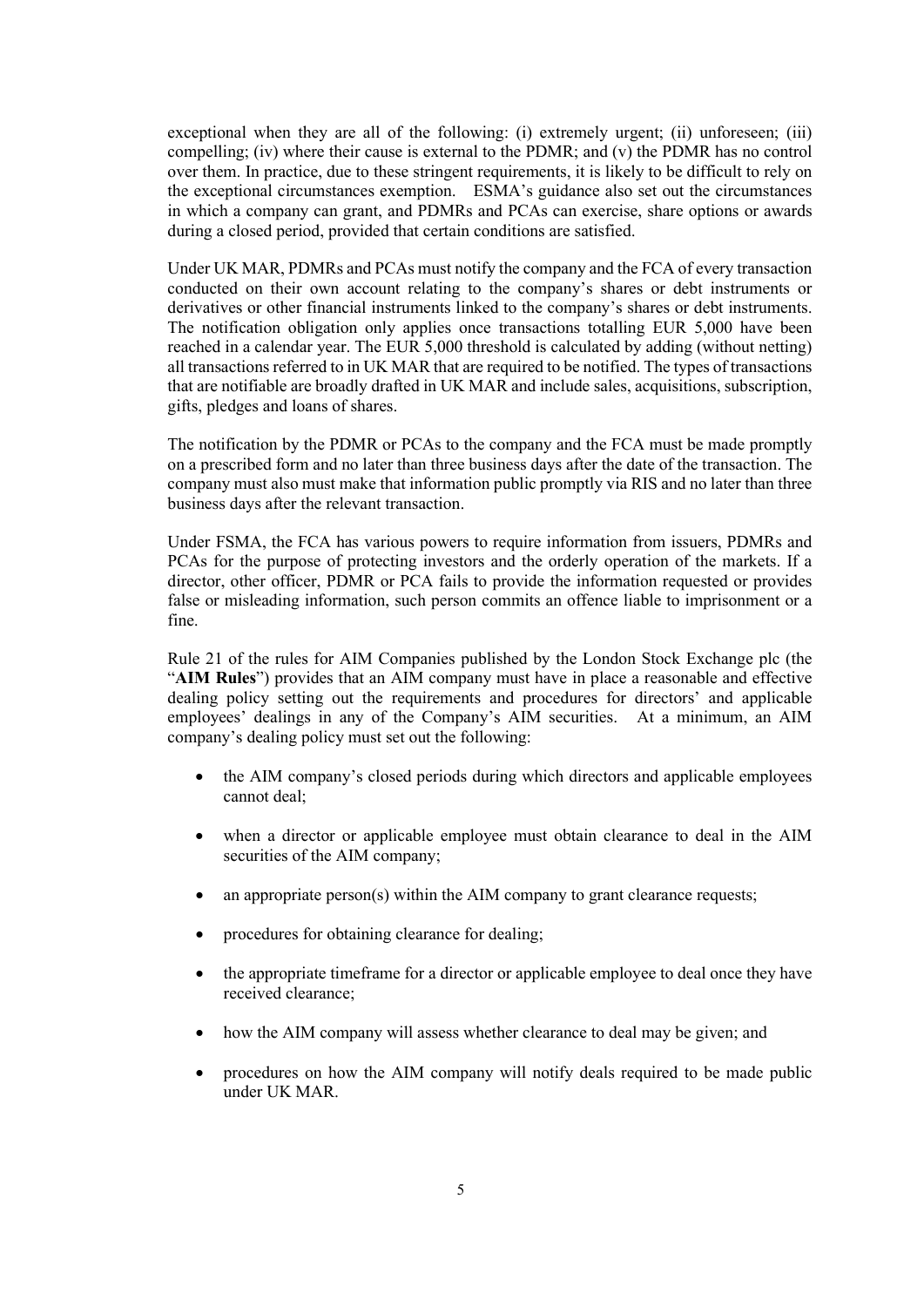The company is also required to appoint an individual of sufficient seniority to grant deal clearance requests, with consideration given to an alternative if a person so appointed is not independent in respect of a particular request.

The guidance on Rule 21 notes that the company will be expected to consider its wider obligations under UK MAR and that compliance with Rule 21 will not mean that the company has also satisfied Article 19 of UK MAR (and vice versa).

Schedule 5 contains the Company's Share Dealing Code. Its purpose is to ensure that directors and certain employees do not abuse, and do not place themselves under suspicion of abusing, inside information. It is also important that appropriate procedures be put in place and that all relevant staff be advised of the requirement to notify and obtain approval for any proposed share dealing and the method by which this should be done.

# 6. **WHISTLE BLOWING POLICY**

A copy of the policy can be found at Schedule 6 of these policies.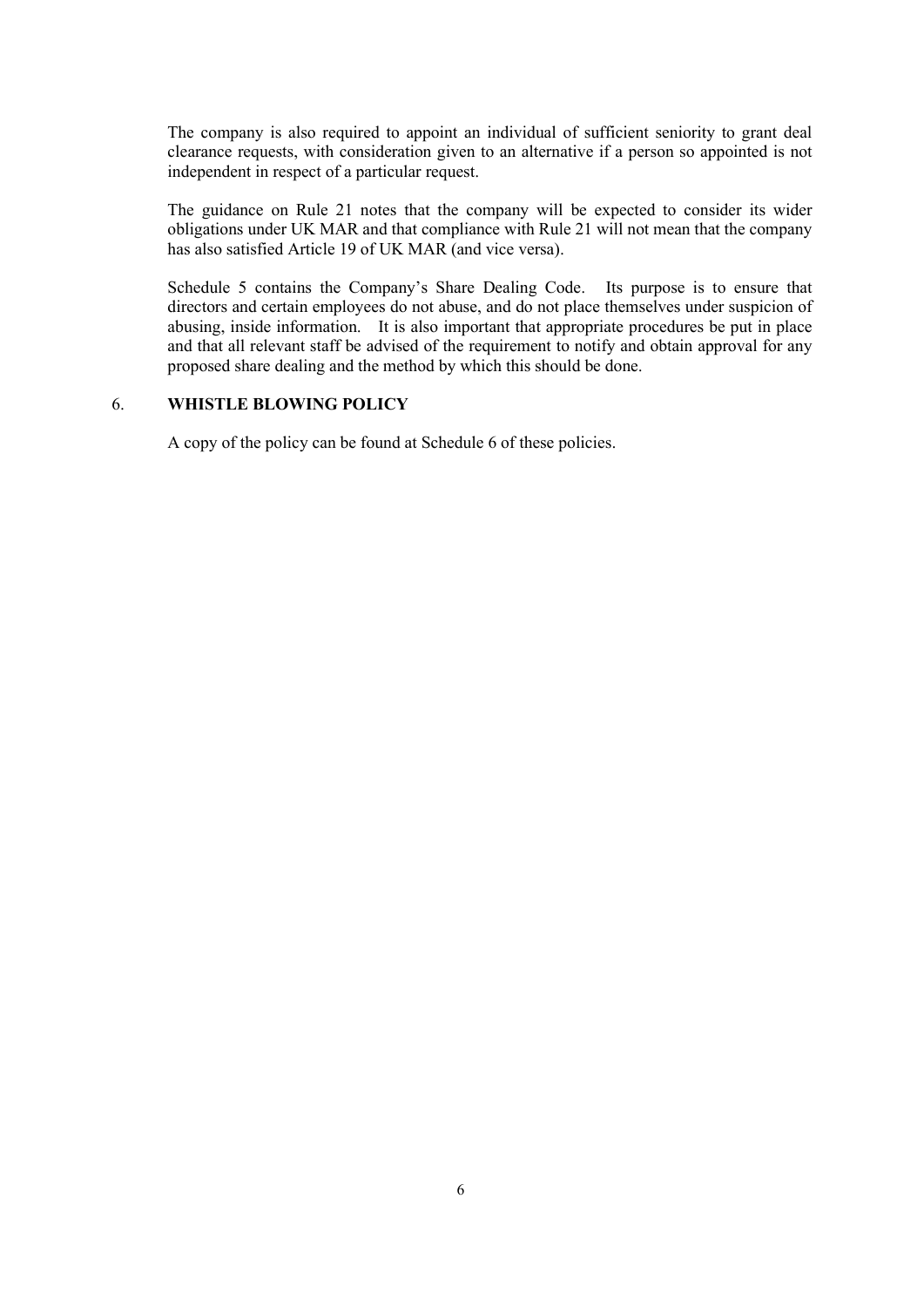#### **SCHEDULE 1**

#### **RENEURON GROUP PLC**

#### **AUDIT COMMITTEE**

### **TERMS OF REFERENCE**

### **(as approved by the Board of Directors of the Company in March 2021)**

#### **Definitions:**

| "the Board"     | the board of directors of the Company |
|-----------------|---------------------------------------|
| "the Committee" | the audit committee of the Board      |
| "the Company"   | ReNeuron Group plc                    |

# 1. **CONSTITUTION**

The Committee shall be a committee of the Board within Article 157.1.2 of the Articles of Association of the Company.

## 2. **MEMBERSHIP**

- 2.1 Members of the Committee shall be appointed by the Board, on the recommendation of the Nomination and Corporate Governance Committee in consultation with the chairman of the Audit Committee. The Committee shall be made up of at least three members.
- 2.2 All members of the Committee shall, as far as the composition of the Board allows, be independent non-executive directors at least one of whom shall have recent and relevant financial experience. If the composition of the Board does not permit the committee to be constituted in this way, then the committee shall be constituted in such a manner as the Board shall determine from time to time, with the objective of the committee being constituted as near as possible to the foregoing, having regard to (a) the current composition of the Board (including their independence) and (b) the provisions and recommendations of the QCA Code.
- 2.3 The Chairman of the Board may be a member, but not chairman, of the Committee.
- 2.4 Only members of the Committee have the right to attend Committee meetings. However, other individuals (such as the CEO, CFO, other directors, department heads and the Financial Controller) may be invited to attend all or part of any meeting as and when appropriate and necessary.
- 2.5 The external auditors may be required to attend Committee meetings, but not generally in the presence of any of the executive directors of the Company, with a view to consulting with the Committee.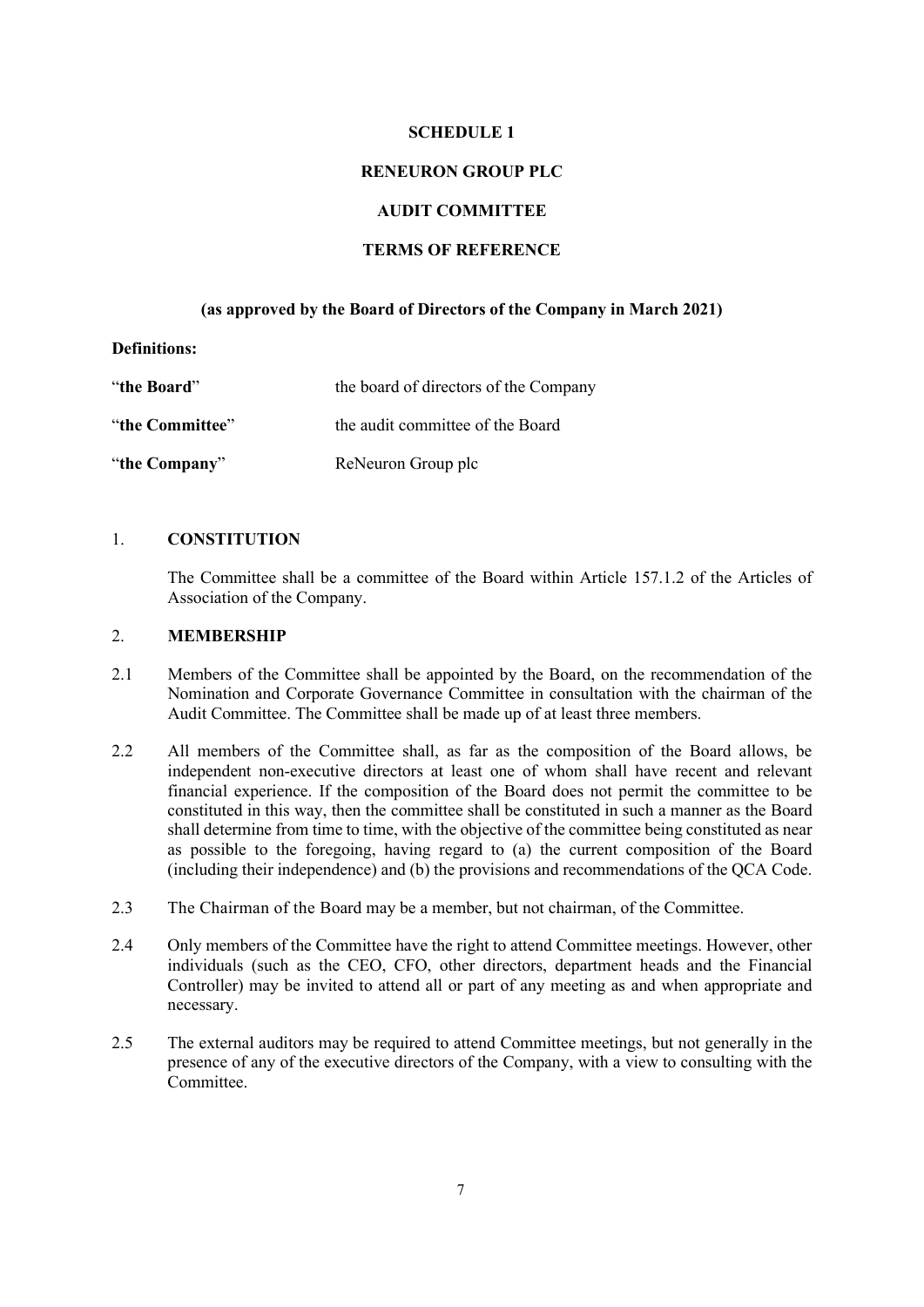- 2.6 Appointments to the Committee shall be for a period of up to three years, which may be extended for further periods of up to three years, provided that the director is, at the time of the extension (and remains thereafter), independent.
- 2.7 The Board shall appoint the Committee chairman who shall be an independent non-executive director. In the absence of the Committee chairman and/or an appointed deputy, the remaining members present shall elect one of themselves to chair the meeting.
- 2.8 Outside of the formal meeting programme, the Committee chair will maintain a dialogue with key individuals involved in the Company's governance, including the Chairman of the Board, CEO, CFO and external audit lead partner.

## 3. **SECRETARY**

The company secretary or his nominee shall act as the secretary of the Committee and will ensure that the Committee receives information and papers in a timely manner to enable full and proper consultation to be given to all issues.

# 4. **QUORUM**

The quorum necessary for the transaction of business shall be two members. A duly convened meeting of the Committee at which a quorum is present shall be competent to exercise all or any of the authorities, powers and discretions vested in or exercisable by the Committee.

# 5. **FREQUENCY OF MEETINGS**

The Committee shall meet at least twice a year at appropriate times in the reporting and audit cycle and otherwise as required.

## 6. **NOTICE OF MEETINGS**

- 6.1 Meetings of the Committee shall be called by the secretary of the Committee at the request of any of its members or at the request of external or internal auditors if they consider it necessary.
- 6.2 Unless otherwise agreed, notice of each meeting confirming the venue, time and date together with an agenda of items to be discussed, shall be forwarded to each member of the Committee, any other person required to attend and all other non-executive directors, no later than five working days before the date of the meeting. Supporting papers shall be sent to Committee members and to other attendees as appropriate, at the same time.

# 7. **VOTING**

- 7.1 Matters arising at any meeting of the Committee shall be decided by a majority of votes.
- 7.2 Each member of the Committee present at a meeting of the Committee shall have one vote on matters arising at the meeting. Save where he or she has a personal interest, the chairman of the Committee shall have a casting vote on any matter in respect of which there is equality of votes.
- 7.3 A member of the Committee shall not vote in respect of any matter being considered by the Committee in which he has, directly or indirectly, a personal interest and shall not be counted in the quorum at a meeting in relation to any matter on which he is debarred from voting.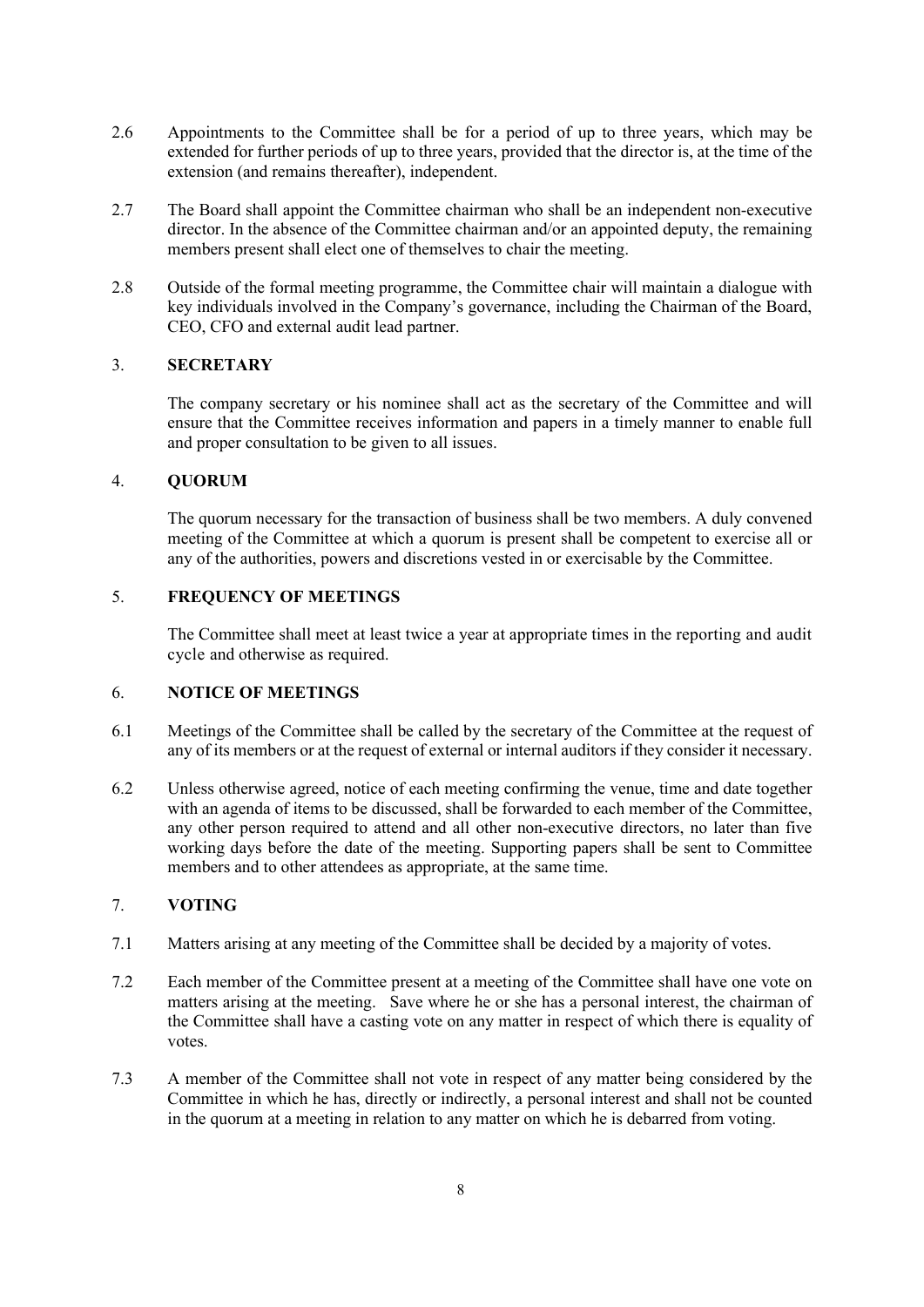#### 8. **MINUTES OF MEETINGS**

- 8.1 The secretary of the Committee shall minute the proceedings and resolutions of all meetings of the Committee, including recording the names of those present and in attendance.
- 8.2 The secretary of the Committee shall ascertain, at the beginning of each meeting, the existence of any conflicts of interest and minute them accordingly.
- 8.3 Draft minutes of Committee meetings shall be circulated promptly to all members of the Committee and, once finalised and agreed, the minutes shall be circulated to all members of the Board, unless a conflict of interest exists or it would be inappropriate to do so in the opinion of the Committee chairman.

#### 9. **ANNUAL GENERAL MEETING**

The chairman of the Committee shall attend each Annual General Meeting of the Company prepared to respond to any shareholder questions on the Committee's activities.

#### 10. **DUTIES**

The Committee should carry out the duties below for the Company, major subsidiary undertakings and the group as a whole, as appropriate.

# 10.1 **Financial reporting**

- (A) The Committee shall monitor the integrity of the financial statements of the Company, including its annual and half-yearly reports, interim management statements, preliminary results' announcements and any other formal announcement relating to its financial performance, reviewing significant financial reporting issues and judgements which they contain. The Committee shall also review summary financial statements, significant financial returns to regulators and any financial information contained in certain other documents, such as announcements of a price sensitive nature.
- (B) The Committee shall review and challenge where necessary:
	- (1) the consistency of, and any changes to, accounting policies both on a year on year basis and across the Company and its group;
	- (2) the methods used to account for significant or unusual transactions where different approaches are possible;
	- (3) whether the Company has followed appropriate accounting standards and made appropriate estimates and judgements, taking into account the views of the external auditor;
	- (4) the clarity of disclosure in the Company's financial reports and the context in which statements are made;
	- (5) all material information presented with the financial statements, such as the business review/operating and financial review and the corporate governance statement (insofar as it relates to the audit and risk management);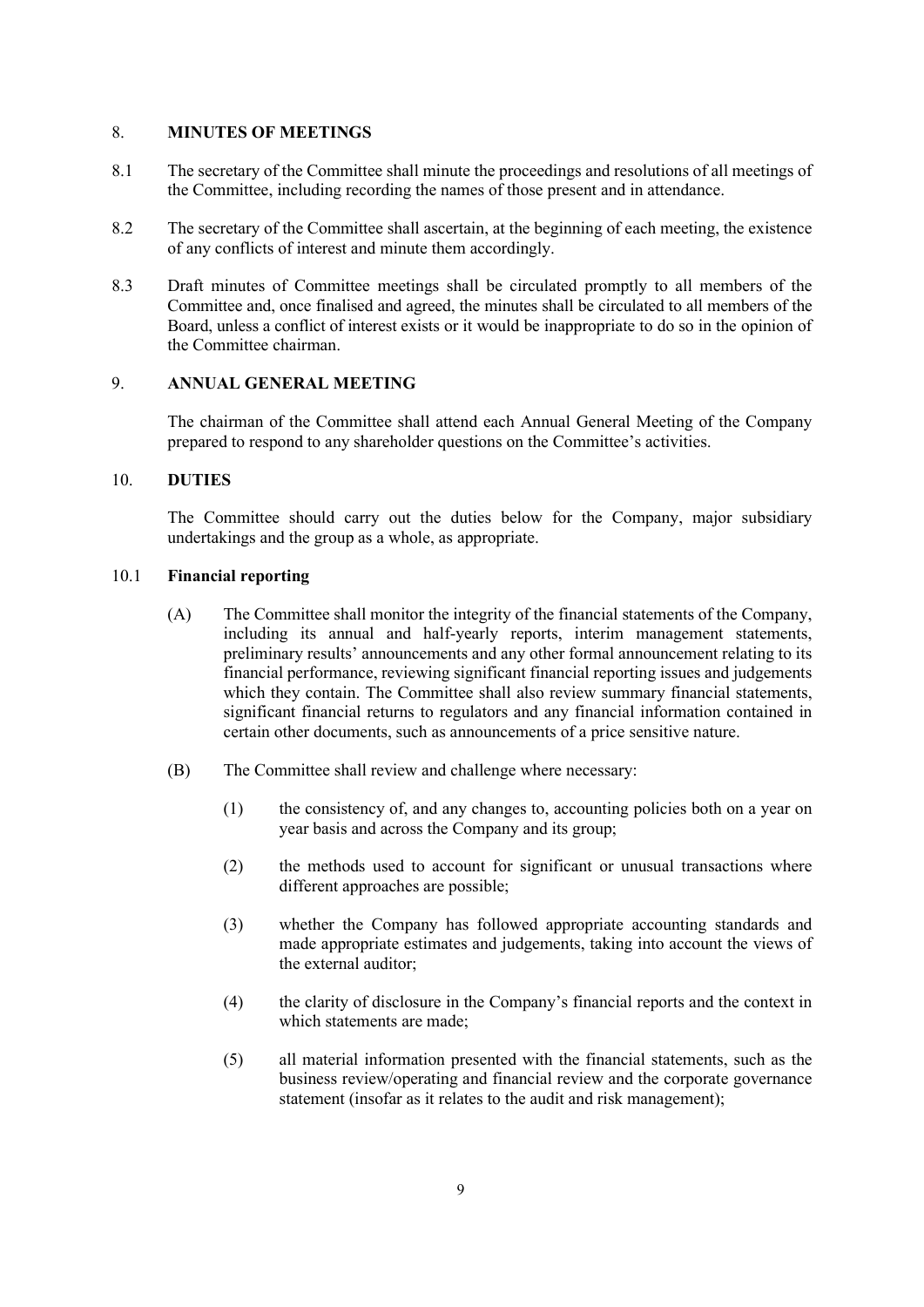- <span id="page-10-0"></span>(6) any material financial or non-financial arrangements which do not appear in the financial statements; and
- <span id="page-10-1"></span>(7) any transactions or courses of dealing with directors, employees and shareholders of the Company and persons connected with them which are significant in size or which involve terms or other aspects that differ from those which would be likely to be negotiated with independent parties.
- (C) The Committee shall review the annual financial statements of the pension funds (if any) where not reviewed by the Board as a whole.
- (D) If the Committee is not satisfied with any aspect of the proposed financial reporting by the Company, it shall report its views to the Board.
- (E) Where requested by the Board, the Committee should review the content of the annual report and accounts and advise the Board on whether, taken as a whole, it is fair, balanced and understandable and provides the information necessary for shareholders to assess the company's performance, business model and strategy.

#### 10.2 **Internal controls and risk management systems**

The Committee shall:

- (A) keep under review the adequacy and effectiveness of the Company's internal financial controls and internal control and risk management systems; and
- (B) review and approve the statements to be included in the annual report concerning internal controls and risk management.

### 10.3 **Whistleblowing and fraud**

The Committee shall:

- (A) monitor and review the adequacy and security of the Company's arrangements for its employees and contractors to raise concerns, in confidence, about possible wrongdoing in financial reporting or other matters. The Committee shall ensure that these arrangements allow proportionate and effective independent investigation of such matters and appropriate follow up action;
- (B) review the Company's procedures for detecting fraud; and
- (C) review the Company's systems and controls for the prevention of bribery and receive reports on non-compliance.

#### 10.4 **Internal audit**

The Committee shall review (at least annually) the desirability of the adoption by the Company of formal internal audit processes and, if the Committee determines that such processes are desirable, it shall recommend to the Board what processes should be adopted and how such policies should be monitored.

#### 10.5 **External Audit**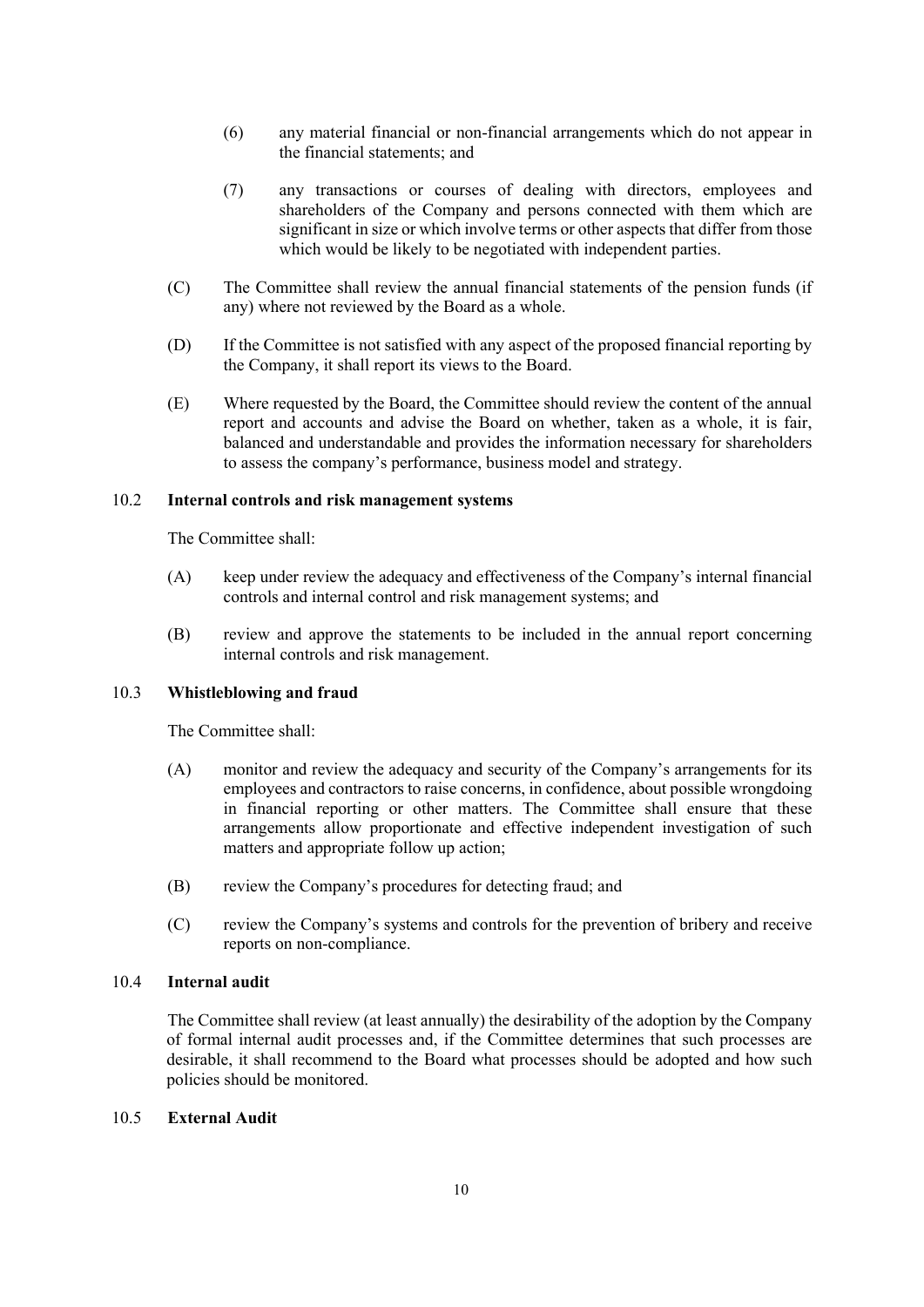The Committee shall:

- (A) consider and make recommendations to the Board, to be put to shareholders for approval at the Annual General Meeting, in relation to the appointment, re-appointment and removal of the Company's external auditor. The Committee shall oversee the selection process for new auditors and if an auditor resigns the Committee shall investigate the issues leading to this and decide whether any action is required;
- (B) ensure that at least once every ten years the audit services contract is put out to tender to enable the Committee to compare the quality and effectiveness of the services provided by the incumbent auditor with those of other audit firms and oversee the selection process and further ensure that all tendering firms have such access as is necessary to information and individuals during the tendering process;
- (C) oversee the relationship with the external auditor including (but not limited to):
	- (1) recommendations on their remuneration, including fees for audit or non-audit services and that the level of fees is appropriate to enable an effective and high quality adequate audit to be conducted;
	- (2) approval of their terms of engagement, including any engagement letter issued at the start of each audit and the scope of the audit;
	- (3) assessing annually their independence and objectivity taking into account relevant professional and regulatory requirements and the relationship with the auditor as a whole, including the provision of any non-audit services;
	- (4) satisfying itself that there are no relationships (such as family, employment, investment, financial or business) between the auditor and the Company (other than in the ordinary course of business) which could adversely affect the auditors' independence and objectivity;
	- (5) agreeing with the Board a policy on the employment of former employees of the Company's auditor, then monitoring the implementation of this policy;
	- (6) monitoring the auditor's compliance with relevant ethical and professional guidance on the rotation of audit partners, the level of fees paid by the Company compared to the overall fee income of the firm, office and partner and other related requirements;
	- (7) assessing annually their qualifications, expertise and resources of the auditor and the effectiveness of the audit process, which shall include a report from the external auditor on their own internal quality procedures;
	- (8) seeking to ensure co-ordination with the activities of the internal audit function; and
	- (9) evaluating the risks to the quality and effectiveness of the financial reporting process and consideration of the need to include the risk of the withdrawal of their auditor from the market in that evaluation;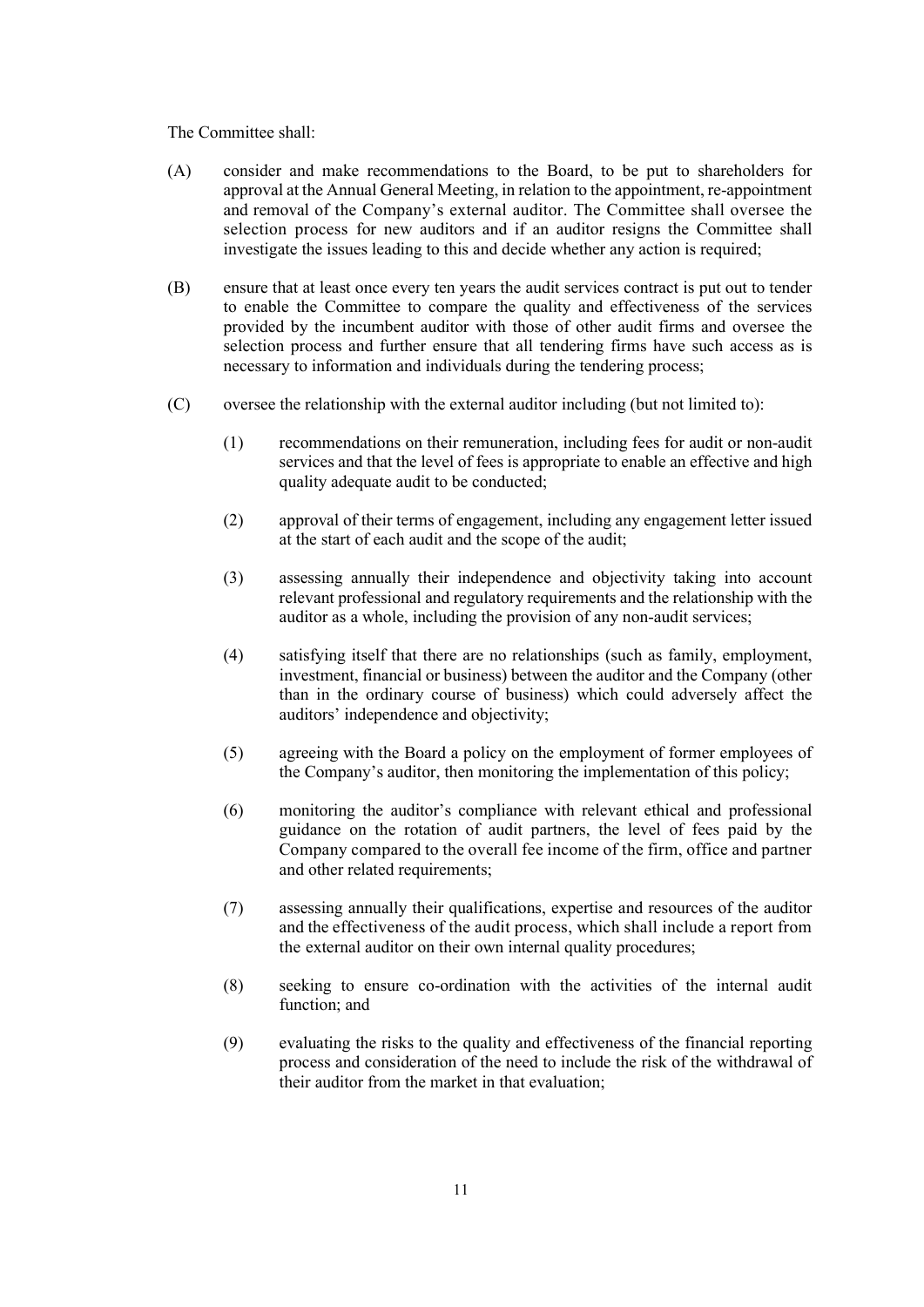- (D) meet regularly with the external auditor, including once at the planning stage before the audit and once after the audit at the reporting stage. The Committee shall meet the external auditor at least once a year, without management being present, to discuss their remit and any issues arising from the audit;
- (E) review and approve the annual audit plan and ensure that it is consistent with the scope of the audit engagement, having regard to the seniority, expertise and experience of the audit team;
- (F) review the findings of the audit with the external auditor. This shall include but not be limited to, the following:
	- (1) a discussion of any major issues which arose during the audit;
	- (2) any accounting and audit judgements;
	- (3) levels of errors identified during the audit; and
	- (4) the effectiveness of the audit; and
- (G) the Committee shall also:
	- $(1)$  review any representation letter(s) requested by the external auditor before they are signed by management;
	- (2) review the management letter and management's response to the auditor's findings and recommendations; and
	- (3) develop and implement a policy on the supply of non-audit services by the external auditor to avoid any threat to objectivity and independence, taking into account any relevant ethical guidance on the matter.

#### 10.6 **Reporting responsibilities**

- (A) The Committee chairman shall report formally to the Board on its proceedings after each meeting on all matters within its duties and responsibilities and shall also formally report to the Board on how it has discharged its responsibilities. The report shall include
	- (1) the significant issues that it had considered in relation to the financial statements and how these were addressed; and
	- (2) the assessment of the effectiveness of the external audit process and its recommendations on the appointment/reappointment of the external auditor;
- (B) The Committee shall make whatever recommendations to the Board it deems appropriate on any area within its remit where action or improvement is needed.
- (C) The Committee shall produce a report to shareholders on its activities to be included in the Company's annual report. The report shall include an explanation of how the Committee has addressed the effectiveness of the external audit process, the significant issues that the Committee considered in relation to financial statements and how these issues were addressed having regard to matters communicated to it by the auditor.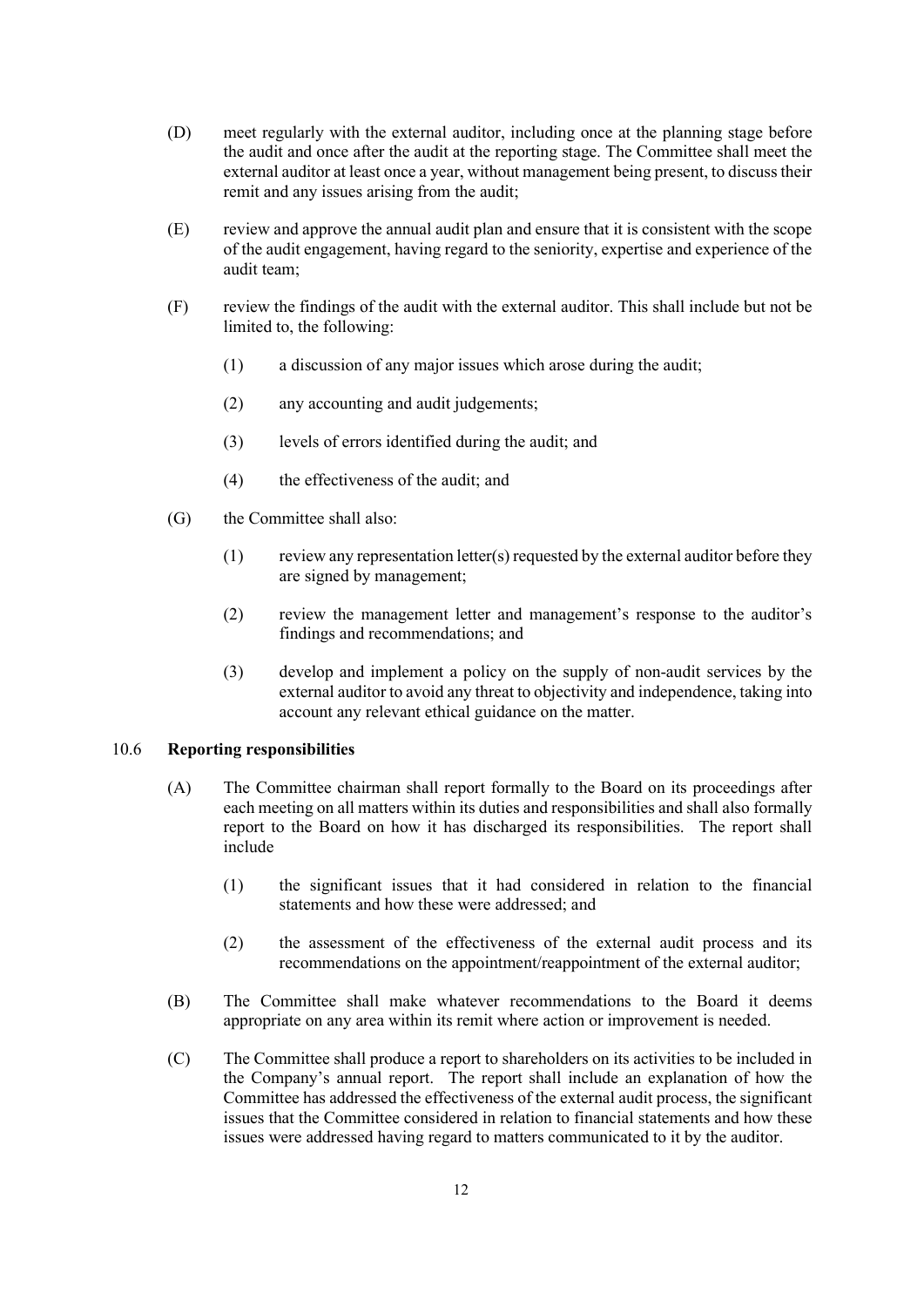(D) In compiling the reports referred to in paragraph (A) and (C), the Committee should exercise judgement in deciding which of the issues it considers in relation to the financial statements are significant, but should include at least those matters that have informed the board's assessment of whether the company is a going concern. The report to shareholders need not repeat information disclosed elsewhere in the annual report and accounts, but could provide cross-references to that information.

#### 10.7 **Other matters**

The Committee shall:

- (A) have access to sufficient resources in order to carry out its duties, including access to the company secretary for assistance as required;
- (B) be provided with appropriate and timely training, both in the form of an induction programme for new members and on an ongoing basis for all members;
- (C) give due consideration to applicable laws and regulations and the provisions of the QCA Code, the QCA Audit Committee Guide (September 2019), PLSA's Corporate Governance Policy and Voting Guidelines for Smaller Companies, the NAPF Corporate Governance Policy & Voting Guidelines for Smaller Companies, the recommendations for smaller companies and investment companies in ISS' UK and Ireland Proxy Voting Guidelines 2020 (which apply to meetings on or after 1 February 2021) and the requirements of the London Stock Exchange's rules for AIM companies as appropriate;
- (D) be responsible for co-ordination of the internal and external auditors;
- (E) oversee any investigation of activities which are within its terms of reference;
- (F) arrange for periodic review of its own performance and, at least annually, review its constitution and terms of reference to ensure it is operating at maximum effectiveness and recommend any changes it considers necessary to the Board for approval; and
- (G) consider such other matters as may be requested by the Board.

# 11. **AUTHORITY**

The Committee is authorised:

- (A) to examine any activity within its terms of reference and to have unrestricted access to the Company's external auditors;
- (B) to seek any information it requires from any director or employee of the Company in order to perform its duties;
- (C) to obtain, at the Company's expense, outside legal or other professional advice on any matter within its terms of reference;
- (D) to call any employee to be questioned at a meeting of the Committee as and when required; and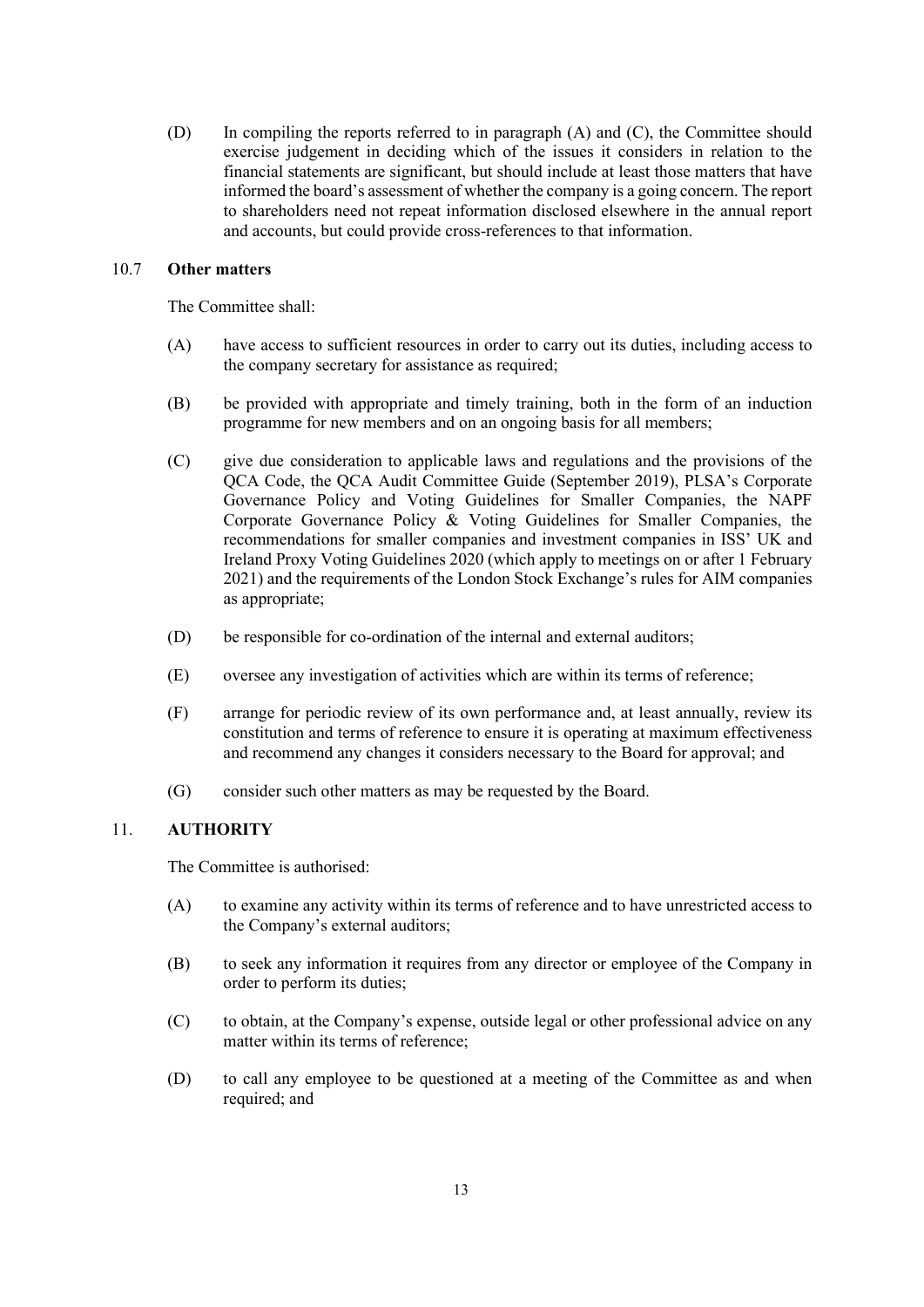(E) to have the right to publish in the Company's Annual Report details of any issues that cannot be resolved between the Committee and the Board.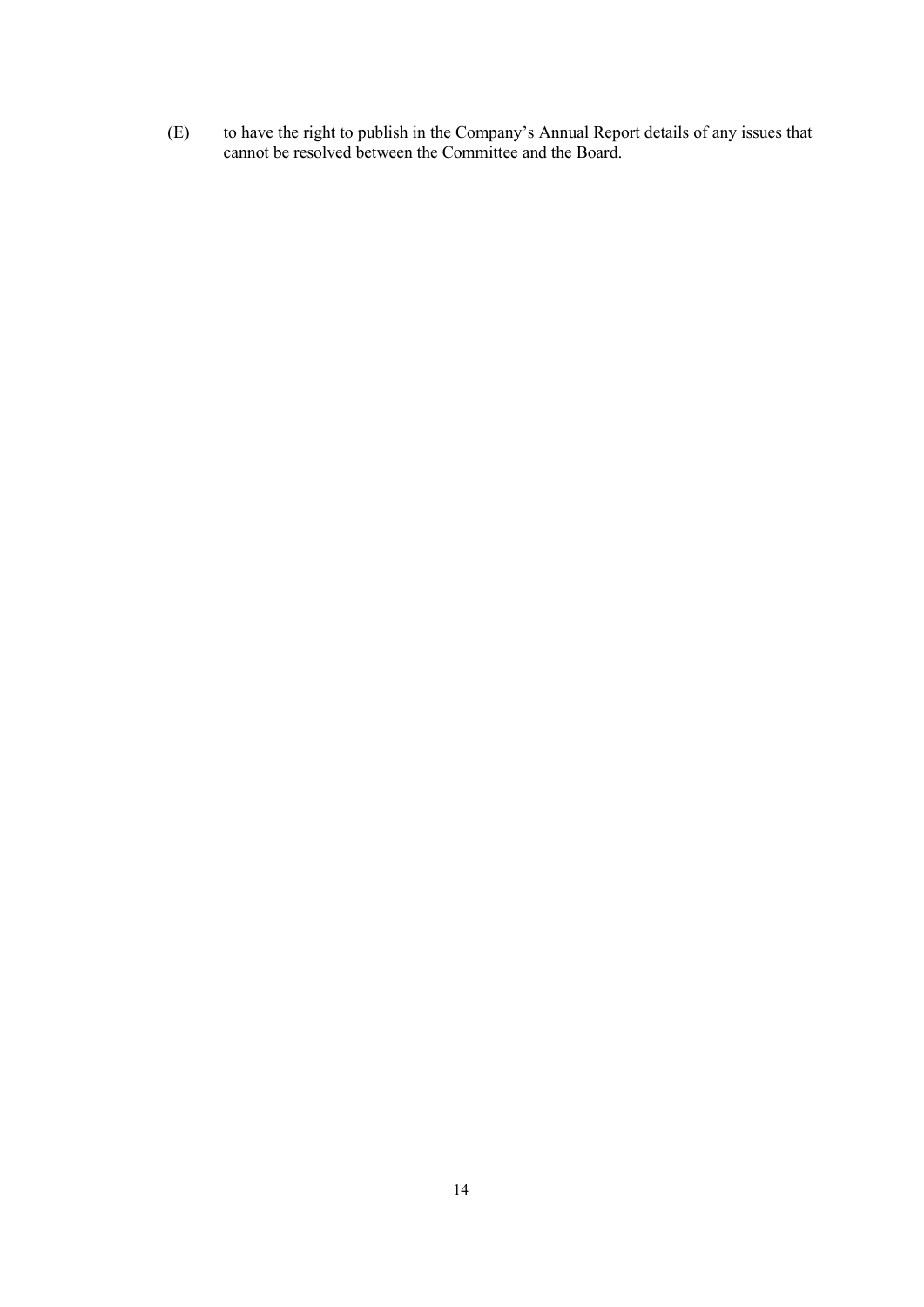## **SCHEDULE 2**

#### **RENEURON GROUP PLC**

#### **NOMINATION AND CORPORATE GOVERNANCE COMMITTEE**

### **TERMS OF REFERENCE**

#### **(as approved by the Board of Directors of the Company in November 2018)**

#### **Definitions:**

| "the Board"     | the board of directors of the Company                          |
|-----------------|----------------------------------------------------------------|
| "the Committee" | the nomination and corporate governance committee of the Board |
| "the Company"   | ReNeuron Group plc                                             |

## 1. **CONSTITUTION**

The Committee shall be a committee of the Board within Article 157.1.2 of the Articles of Association of the Company.

#### 2. **MEMBERSHIP**

- 2.1 The Committee shall, as far as the composition of the Board allows, comprise at least three directors. A majority of the members of the Committee shall be independent non-executive directors. If the composition of the Board does not permit the committee to be constituted in this way, then the committee shall be constituted in such a manner as the Board shall determine from time to time, with the objective of the committee being constituted as near as possible to the foregoing, having regard to (a) the current composition of the Board (including their independence) and (b) the provisions and recommendations of the QCA Code. All appointments to the Committee shall be made by the Board.
- 2.2 Only members of the Committee have the right to attend Committee meetings. However, other individuals (such as the chief executive, the head of human resources and external advisers) may be invited to attend for all or part of any meeting, as and when appropriate.
- 2.3 Appointments to the Committee shall be for a period of up to three years, which may be extended for further periods of up to three years provided that the director still meets the criteria for membership of the Committee.
- 2.4 The Board shall appoint the Committee chairman who should be either the Chairman of the Board or an independent non-executive director. In the absence of the Committee chairman and/or an appointed deputy, the remaining members present shall elect one of their number to chair the meeting from those who would qualify under these terms of reference to be appointed to that position by the Board. The Chairman of the Board shall not chair the Committee when it is dealing with the matter of succession to the chairmanship.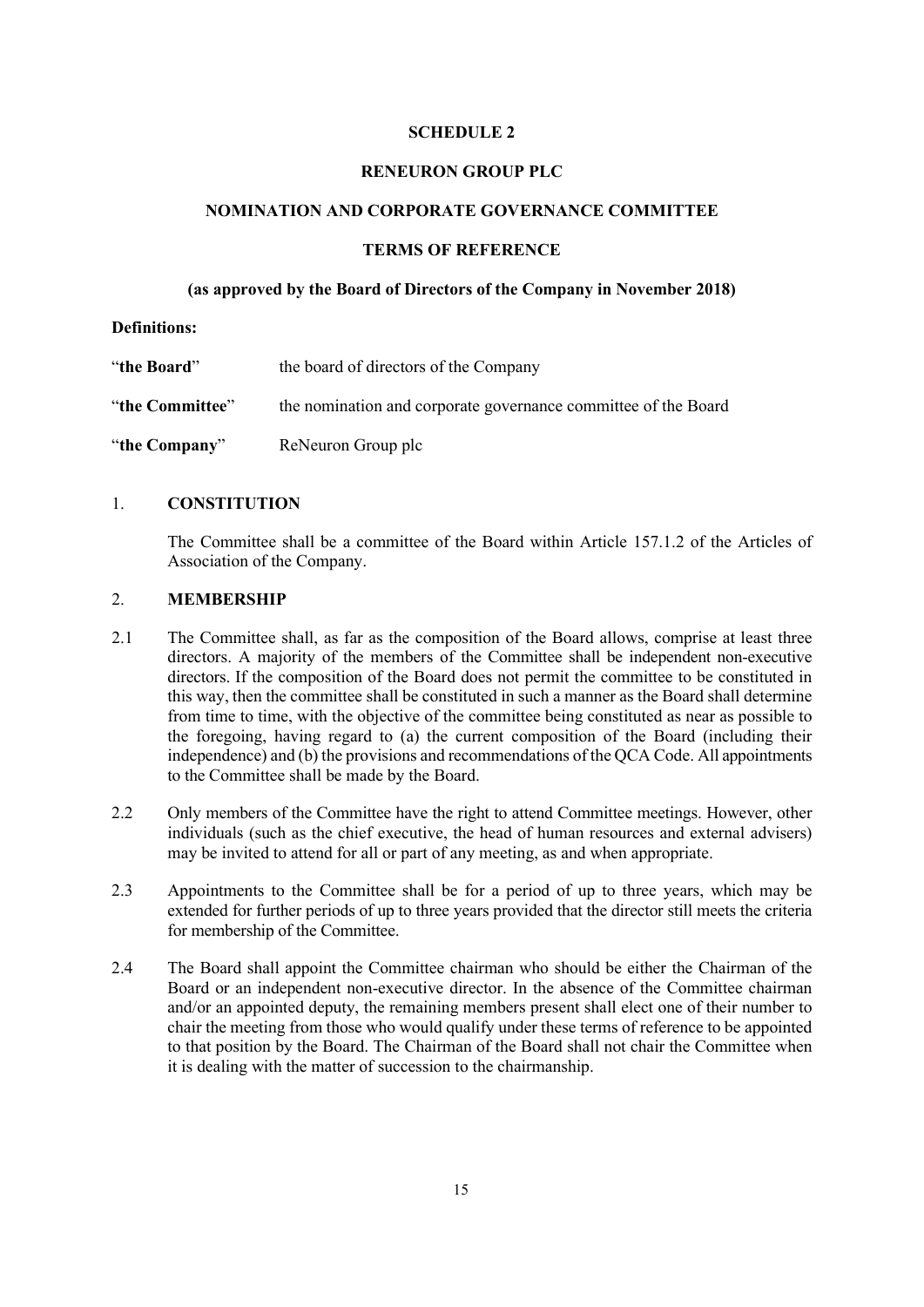## 3. **SECRETARY**

The company secretary or his or her nominee shall act as the secretary of the Committee.

# 4. **QUORUM**

The quorum necessary for the transaction of business at meetings of the Committee shall be two both of whom must be independent non-executive directors, unless the Board shall determine otherwise having regard to the composition of the Committee from time to time A duly convened meeting of the Committee at which a quorum is present shall be competent to exercise all or any of the authorities, powers and discretions vested in or exercisable by the Committee.

# 5. **FREQUENCY OF MEETINGS**

- 5.1 The Committee shall meet at least twice a year and otherwise as required.
- 5.2 Other directors and external advisers may be invited to attend all or part of any meeting as and when appropriate.

# 6. **NOTICE OF MEETINGS**

- 6.1 Meetings of the Committee shall be called by the secretary of the Committee at the request of any of its members.
- 6.2 Unless otherwise agreed, notice of each meeting confirming the venue, time and date, together with an agenda of items to be discussed, shall be forwarded to each member of the Committee, any other person required to attend and all other non-executive directors, no later than five working days before the date of the meeting. Supporting papers shall be sent to Committee members and to other attendees as appropriate, at the same time.

# 7. **VOTING**

- 7.1 Matters arising at any meeting of the Committee shall be decided by a majority of votes.
- 7.2 Each member of the Committee present at a meeting of the Committee shall have one vote on matters arising at the meeting. Save where he or she has a personal interest, the chairman of the Committee shall have a casting vote on any matter in respect of which there is equality of votes.
- 7.3 A member of the Committee shall not vote in respect of any matter being considered by the Committee in which he has, directly or indirectly, a personal interest and shall not be counted in the quorum at a meeting in relation to any matter on which he is debarred from voting.

## 8. **MINUTES OF MEETINGS**

- 8.1 The secretary of the Committee shall minute the proceedings and resolutions of all Committee meetings, including the names of those present and in attendance.
- 8.2 Minutes of Committee meetings shall be circulated promptly to all members of the Committee and the Chairman of the Board and, once finalised and agreed, shall be circulated to all other members of the Board, unless a conflict of interest exists or it would be inappropriate to do so.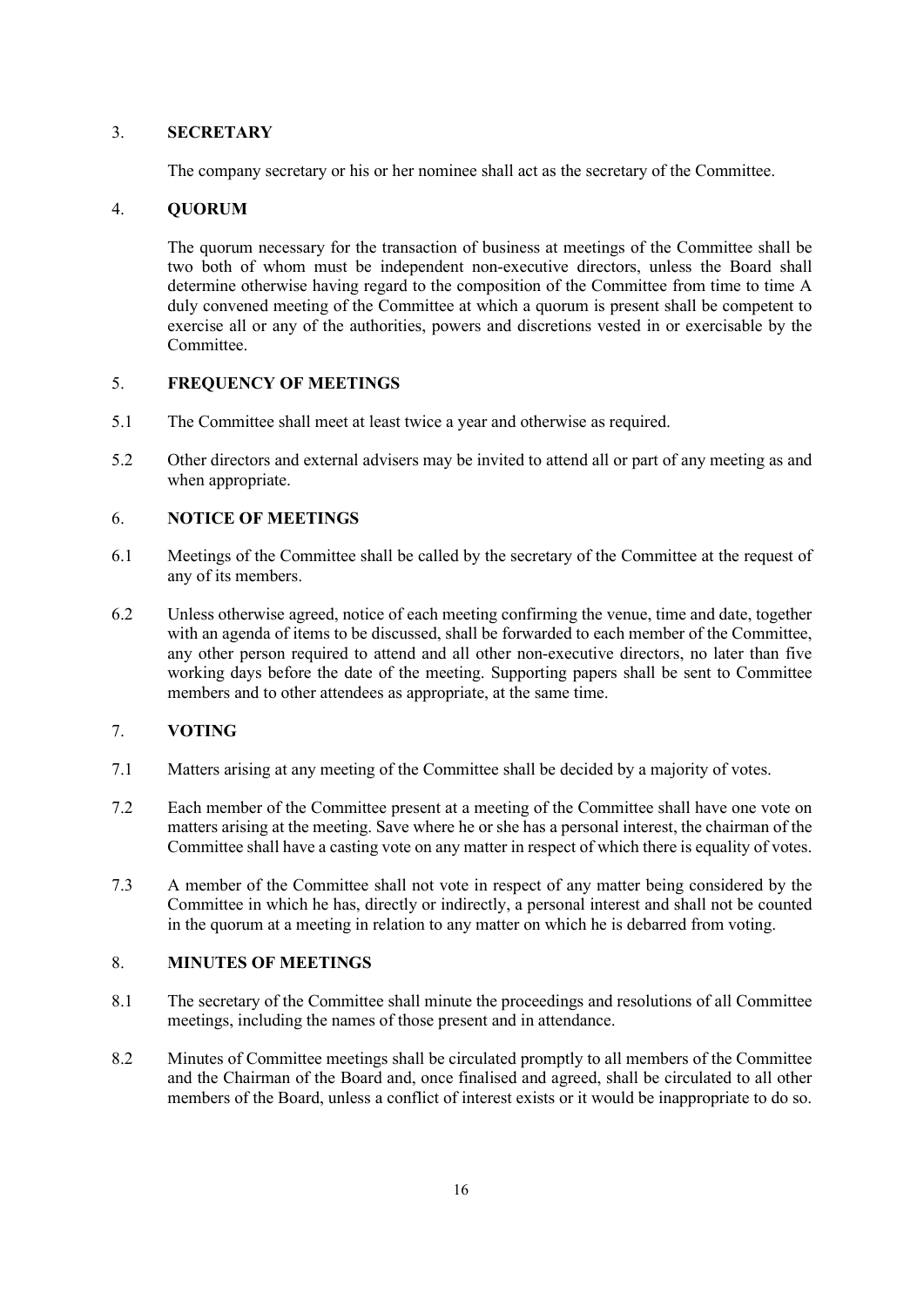## 9. **ANNUAL GENERAL MEETING**

The Committee chairman shall attend each Annual General Meeting of the Company prepared to respond to any shareholder questions on the Committee's activities.

#### 10. **DUTIES**

- 10.1 The Committee should carry out the duties below for the parent company, major subsidiary undertakings and the group as a whole, as appropriate.
- 10.2 The Committee shall:
	- (A) regularly review the structure, size and composition (including the skills knowledge, experience and diversity) required of the Board and make recommendations to the Board with regard to any changes;
	- (B) give full consideration to succession planning for directors and other senior executives in the course of its work, taking into account the challenges and opportunities facing the Company, and what skills and expertise are therefore needed on the Board in the future;
	- (C) keep under review the leadership needs of the organisation, both executive and nonexecutive, with a view to ensuring the continued ability of the organisation to compete effectively in the marketplace;
	- (D) keep up to date and fully informed about strategic issues and commercial changes affecting the Company and the market in which it operates;
	- (E) be responsible for identifying and nominating for the approval of the Board, candidates to fill Board vacancies as and when they arise with due respect for the diversity on the Board, including gender;
	- (F) before any appointment is made by the Board, evaluate the balance of skills, knowledge and experience on the Board and, in the light of this evaluation, prepare a description of the role and capabilities required for a particular appointment. In identifying suitable candidates the Committee shall:
		- (1) use open advertising or the services of external advisers to facilitate the search;
		- (2) consider candidates from a wide range of backgrounds; and
		- (3) consider candidates on merit and against objective criteria and with due regard for the benefits of diversity on the Board, including gender, taking care that appointees have enough time available to devote to the position;
	- $(G)$  for the appointment of the Chairman of the Board, prepare a job specification, including an assessment of the time commitment expected. A proposed Chairman of the Board's other significant commitments should be disclosed to the Board before appointment and any changes to the Chairman of the Board's commitments should be reported to the Board as they arise;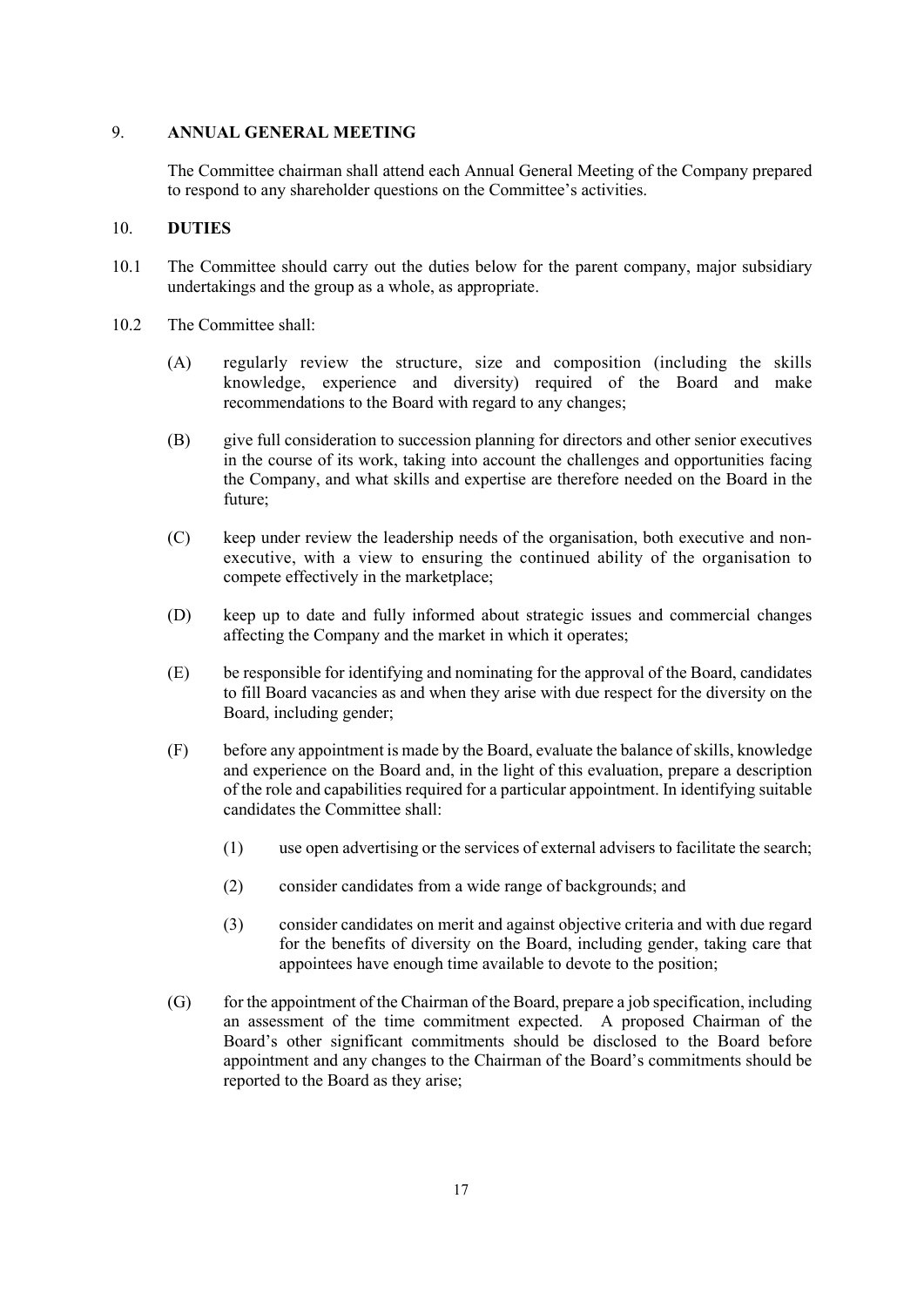- (H) prior to the appointment of a director, the proposed appointee should be required to disclose any other business interests that may result in a conflict of interest and be required to report any future business interests that could result in a conflict of interest;
- (I) ensure that on appointment to the Board, non-executive directors receive a formal letter of appointment setting out clearly what is expected of them in terms of time commitment, committee service and involvement outside Board meetings;
- (J) review the results of Board performance evaluation process that relate to the composition of the Board;
- (K) review annually the time required from non-executive directors. Performance evaluation should be used to assess whether the non-executive directors are spending enough time to fulfil their duties;
- (L) work and liaise as necessary with other Board committees; and
- (M) be responsible for monitoring and ensuring the Company's compliance with applicable laws, regulations and guidance concerning corporate governance (including the QCA Code and the AIM Rules for Companies) and shall make timely recommendation to the Board as to the adoption of (or changes to) corporate governance policies or practices by the Company appropriate to the Company's circumstances;
- (N) be responsible for establishing, monitoring and reviewing the Company's procedures and controls for ensuring a robust process is in place for the appointment of new directors, the required skills and experience are identified for the Company's development, compliance with the AIM Rules and the timely and accurate disclosure of all information that is required to be disclosed in order to satisfy the Company's legal and regulatory obligations; and
- (O) at least once a year, review its own performance, constitution and terms of reference to ensure it is operating at maximum effectiveness and recommend any changes it considers necessary to the Board in general.
- 10.3 The Committee shall also consider and make recommendations to the Board concerning:
	- (A) plans for succession for both executive and non-executive directors and, in particular, for the key roles of Chairman of the Board and chief executive;
	- (B) suitable candidates for the role of senior independent director;
	- (C) membership of the audit and remuneration Committees, and any other Board committees as appropriate, in consultation with the chairmen of those Committees;
	- (D) the re-appointment of any non-executive director at the conclusion of their specified term of office, having due regard to their performance and ability to continue to contribute to the Board in the light of the knowledge, skills and experience required;
	- (E) the re-election by shareholders of any director under the "retirement by rotation" provisions in the Company's articles of association, having due regard to their performance and ability to continue to contribute to the Board in the light of the knowledge, skills and experience required and the need for progressive refreshing of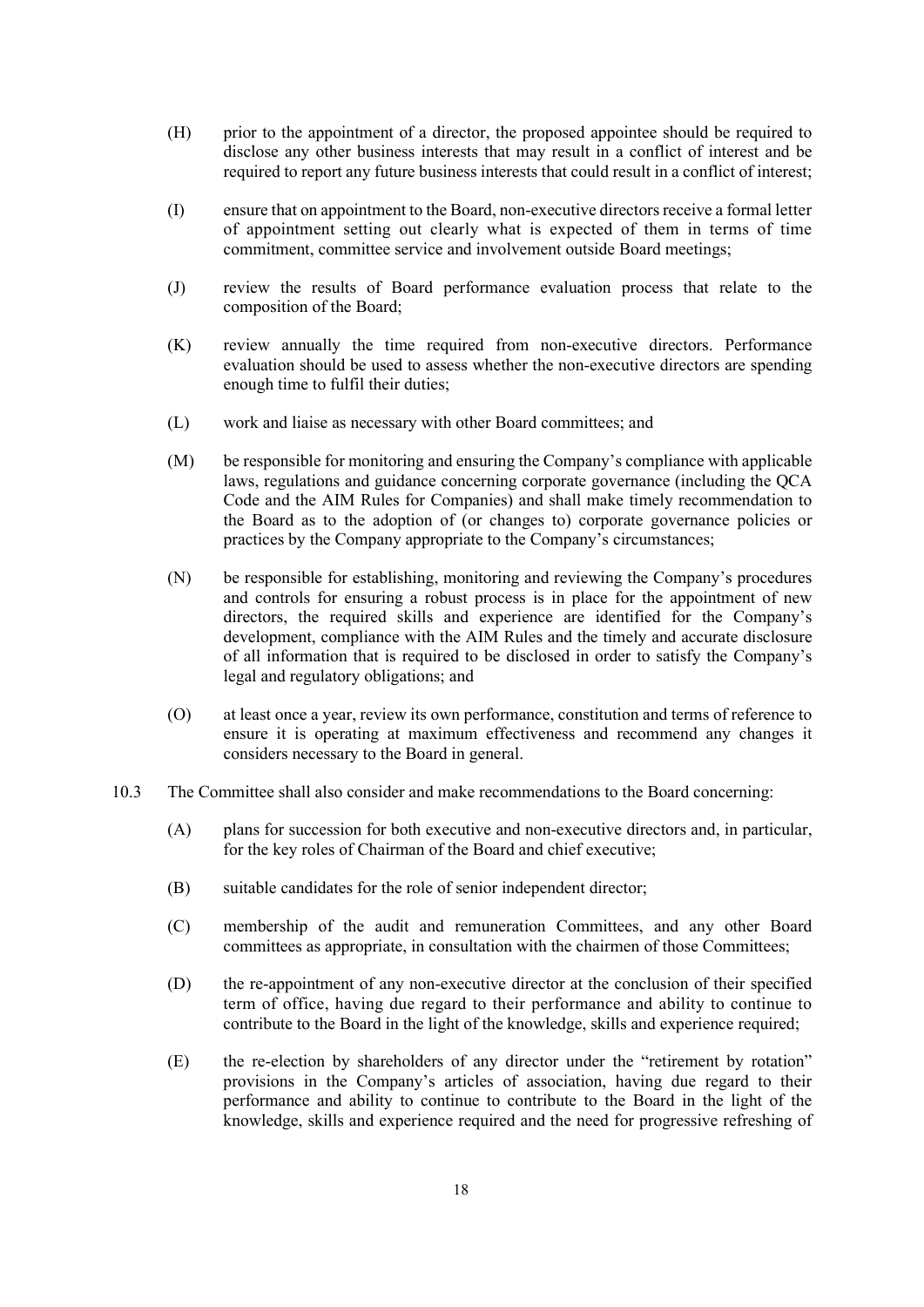the Board (particularly in relation to directors being re-elected for a term beyond six years);

- (F) any matters relating to the continuation in office of any director at any time including the suspension or termination of service of an executive director as an employee of the Company subject to the provisions of the law and their service contract;
- (G) the appointment of any director to executive or other office; and
- (H) to consider such other matters as may be requested by the Board.

#### 11. **REPORTING RESPONSIBILITIES**

- 11.1 The Committee chairman shall report formally to the Board on its proceedings after each meeting on all matters within its duties and responsibilities.
- 11.2 The Committee shall make whatever recommendations to the Board it deems appropriate on any area within its remit where action or improvement is needed.
- 11.3 The Committee shall produce a report to be included in the Company's Annual Report about its activities, the process used to make appointments and explain if external advice or open advertising has not been used. Where an external agency has been used, it shall be identified in the annual report and a statement made as to whether it has any connection with the Company. The report should include a statement of the Board's policy on diversity, including gender, any measurable objectives that it has set for implementing the policy and progress on achieving objectives.

# 12. **OTHER**

The committee shall:

- 12.1 have access to sufficient resources in order to carry out its duties, including access to the company secretary for assistance as required;
- 12.2 be provided with appropriate and timely training, both in the form of an induction programme for new members and on an ongoing basis for all members;
- 12.3 give due consideration to laws and regulations, the provisions of the QCA Code, the NAPF Corporate Governance Policy and Voting Guidelines for Smaller Companies and the requirements of the AIM Rules for Companies and any other applicable rules, as appropriate; and
- 12.4 arrange for periodic reviews of its own performance and, at least annually, review its constitution and terms of reference to ensure it is operating at maximum effectiveness and recommend any changes it considers necessary to the board for approval.

## 13. **AUTHORITY**

The Committee is authorised by the Board:

(A) to examine activity within its terms of reference;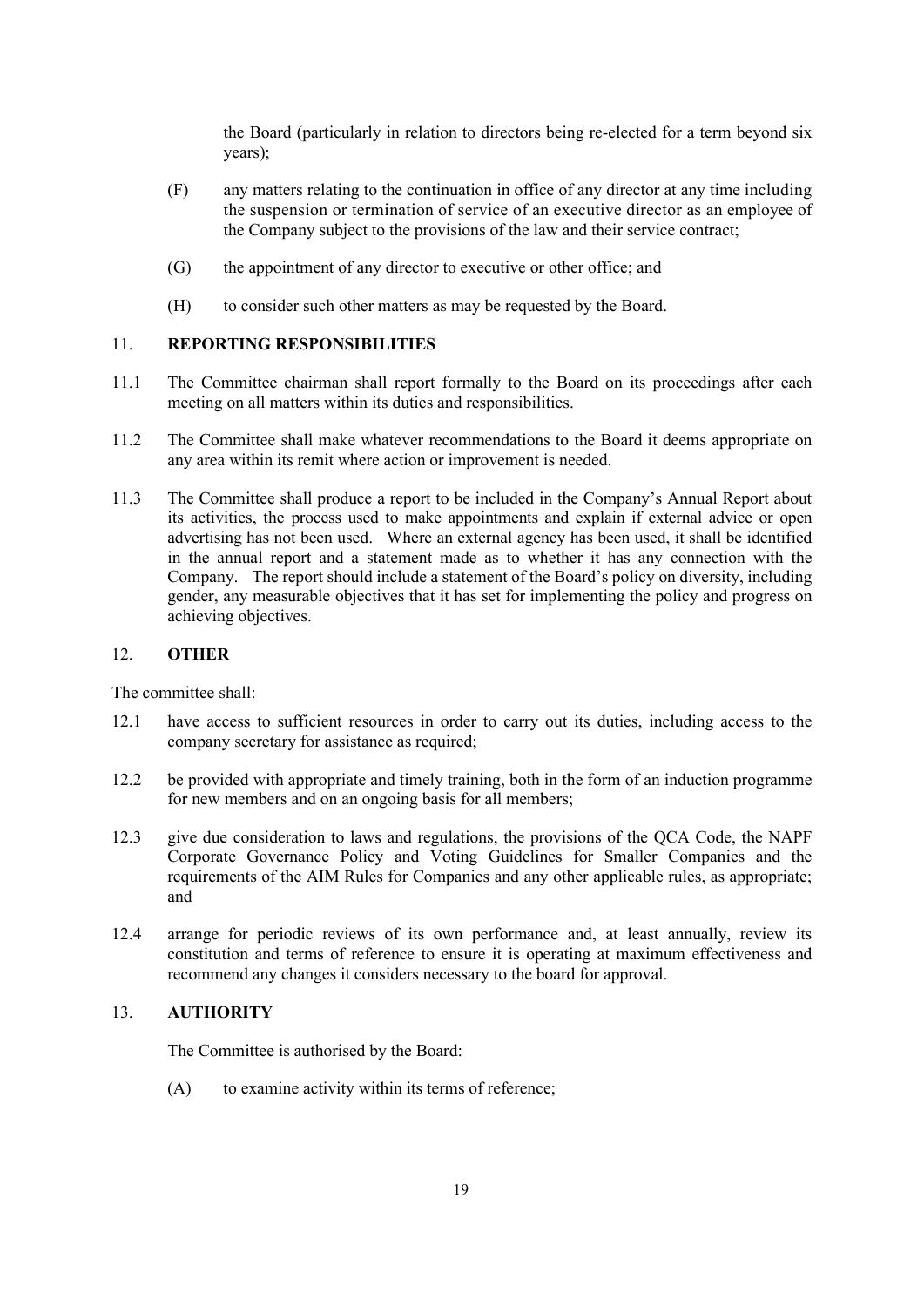- (B) to seek any information it requires from any director or employee of the Company in order to perform its duties; and
- (C) to obtain, at the Company's expense, outside legal or other professional advice on any matters within its terms of reference.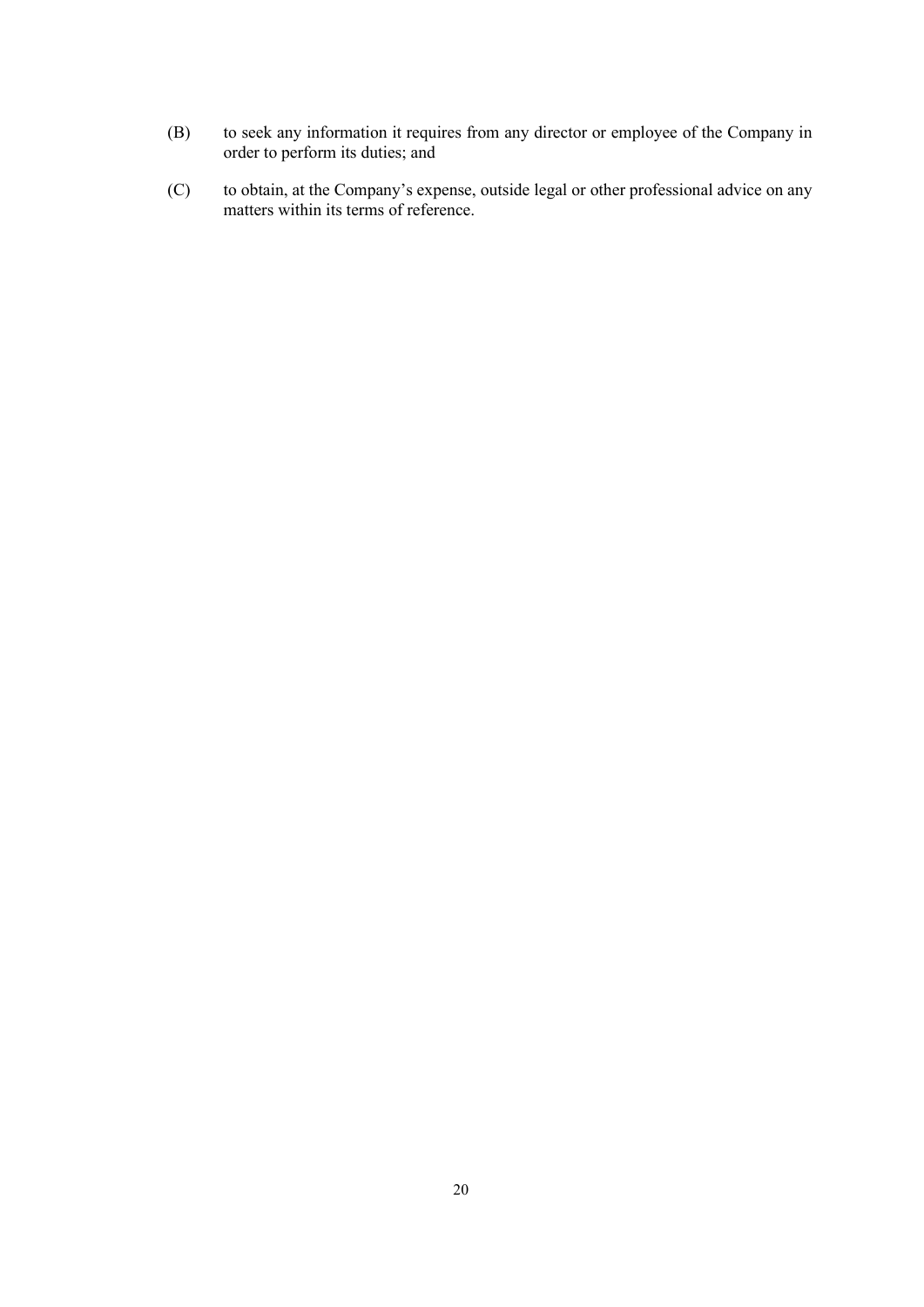#### **SCHEDULE 3**

#### **RENEURON GROUP PLC**

#### **REMUNERATION COMMITTEE**

### **TERMS OF REFERENCE**

#### **(as approved by the Board of Directors of the Company in March 2021)**

#### **Definitions:**

| "the Board"     | the board of directors of the Company   |
|-----------------|-----------------------------------------|
| "the Committee" | the remuneration committee of the Board |
| "the Company"   | ReNeuron Group plc                      |

## 1. **CONSTITUTION**

The Committee shall be a committee of the Board within Article 157.1.2 of the Articles of Association of the Company.

#### 2. **MEMBERSHIP**

- 2.1 Members of the Committee shall be appointed by the Board, on the recommendation of the Nomination and Corporate Governance Committee and in consultation with the chairman of the Remuneration Committee. The Committee shall, as far as the composition of the Board allows, be made up of at least three members, all of whom shall be independent non-executive directors. If the composition of the Board does not permit the committee to be constituted in this way, then the committee shall be constituted in such a manner as the Board shall determine from time to time, with the objective of the committee being constituted as near as possible to the foregoing, having regard to (a) the current composition of the Board (including their independence) and (b) the provisions and recommendations of the QCA Code.
- 2.2 The Chairman of the Board may also serve on the Committee as an additional member, but not chair the Committee, if he or she was considered independent on appointment as Chairman of the Board.
- 2.3 Only members of the Committee have the right to attend Committee meetings. However, other individuals (such as the chief executive, the head of human resources and external advisers) may be invited to attend for all or part of any meeting as and when appropriate.
- 2.4 Appointments to the Committee shall be for a period of up to three years, which may be extended for further periods of up to three years, provided the director still meets the criteria for membership of the Committee.
- 2.5 The Board shall appoint the Committee chairman who shall be an independent non-executive director. In the absence of the Committee chairman and/or an appointed deputy, the remaining members present shall elect one of themselves to chair the meeting. The Chairman of the Board shall not be chairman of the Committee.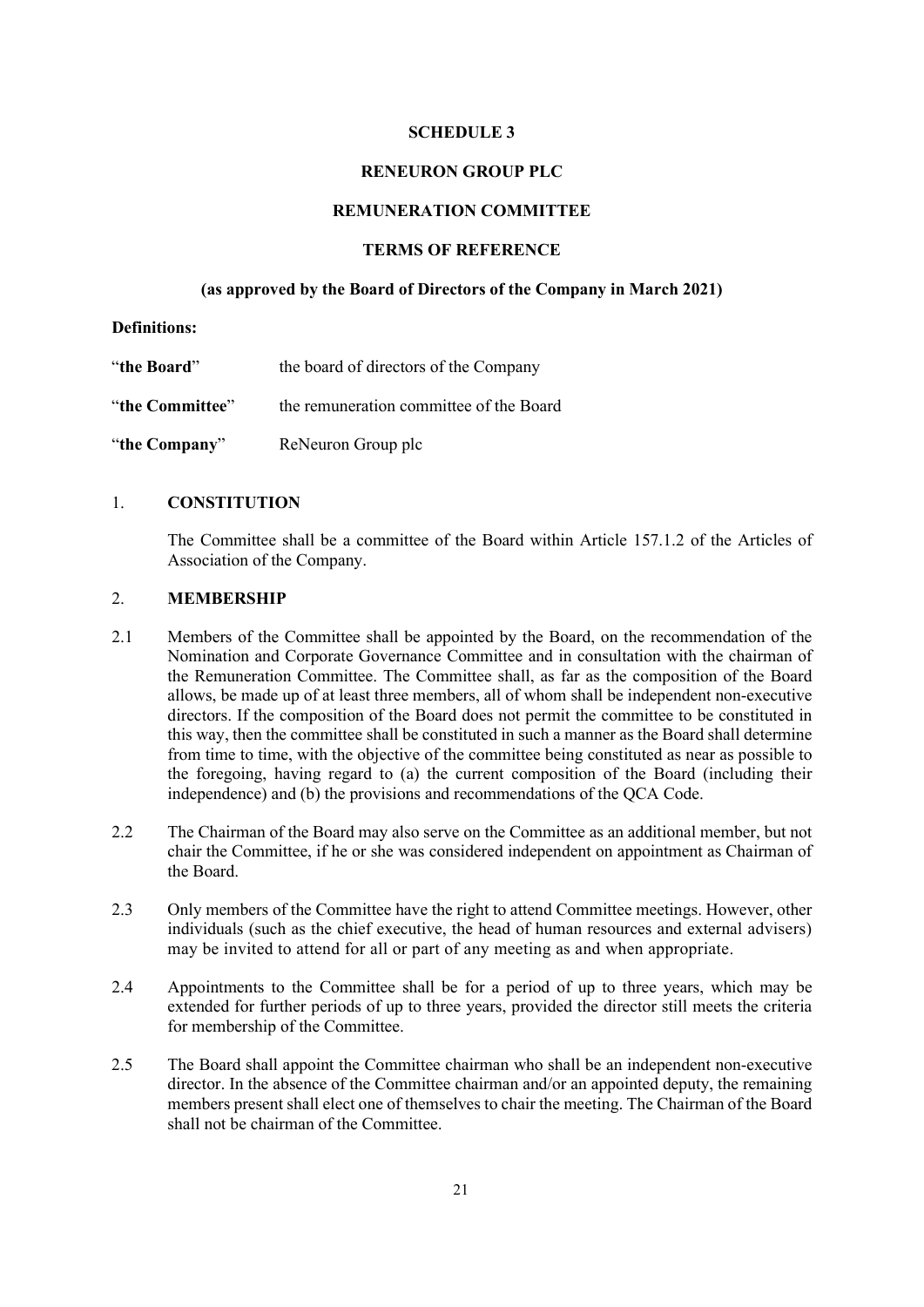## 3. **SECRETARY**

The company secretary or his or her nominee shall act as the secretary of the Committee.

# 4. **QUORUM**

The quorum necessary for the transaction of business at meetings of the Committee shall be two members. A duly convened meeting of the Committee at which a quorum is present shall be competent to exercise all or any of the authorities, powers and discretions vested in or exercisable by the Committee.

# 5. **MEETINGS**

- 5.1 The Committee shall meet at least twice a year and otherwise as required.
- 5.2 Other directors and external advisers may be invited to attend all or any part of any meeting as and when appropriate.

# 6. **NOTICE OF MEETINGS**

- 6.1 Meetings of the Committee shall be called by the secretary of the Committee at the request of any of its members.
- 6.2 Unless otherwise agreed, notice of each meeting confirming the venue, time and date together with an agenda of items to be discussed, shall be forwarded to each member of the Committee, any other person required to attend and all other non-executive directors, no later than five working days before the date of the meeting. Supporting papers shall be sent to Committee members and to other attendees as appropriate, at the same time.

# 7. **VOTING**

- 7.1 Matters arising at any meeting of the Committee shall be decided by a majority of votes.
- 7.2 Each member of the Committee present at a meeting of the Committee shall have one vote on matters arising at the meeting. Save where he or she has a personal interest, the chairman of the Committee shall have a casting vote on any matter in respect of which there is equality of votes.
- 7.3 A member of the Committee shall not vote in respect of any matter being considered by the Committee in which he has, directly or indirectly, a personal interest and shall not be counted in the quorum at a meeting in relation to any matter on which he is debarred from voting.

## 8. **MINUTES OF MEETINGS**

- 8.1 The secretary of the Committee shall minute the proceedings and resolutions of all Committee meetings, including the names of those present and in attendance.
- 8.2 Draft minutes of Committee meetings shall be circulated promptly to all members of the Committee. Once approved, minutes shall be circulated to other members of the Board, unless a conflict of interest exists or it would be inappropriate to do so.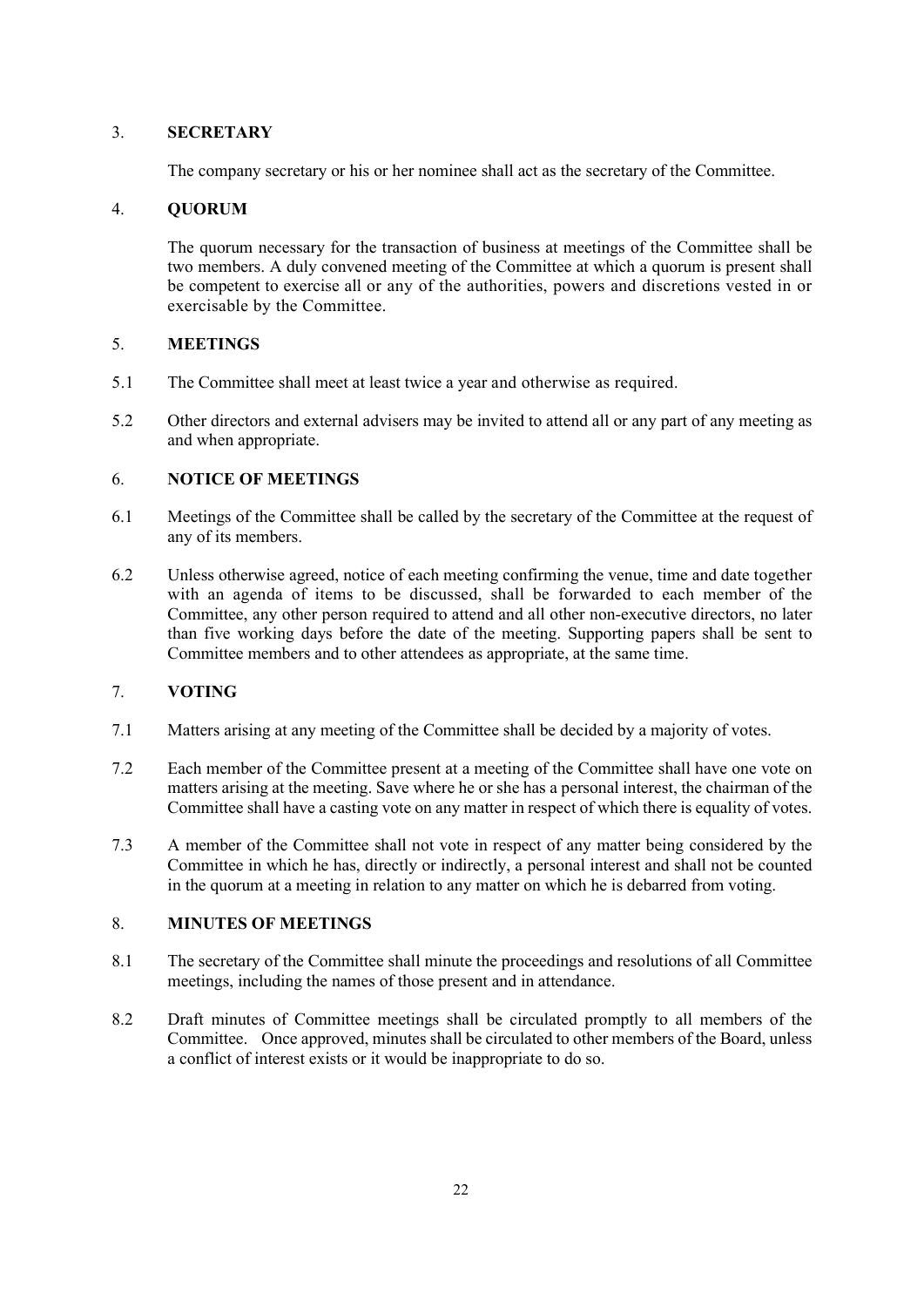# 9. **ANNUAL GENERAL MEETING**

The chairman of the Committee shall attend each Annual General Meeting of the Company prepared to respond to any shareholder questions on the Committee's activities.

#### 10. **DUTIES**

- 10.1 The Committee shall:
	- (A) determine and agree with the Board the framework or broad policy for the remuneration of the Company's chief executive, Chairman of the Board, the executive directors, the company secretary and such other members of the executive management as it is designated to consider. The remuneration of non-executive directors shall be a matter for the Chairman of the Board and the executive members of the Board. No director or manager shall be involved in any decisions as to their own remuneration. The Committee shall recommend and monitor the level and structure of remuneration for senior management;
	- (B) in determining such policy, take into account all factors which it deems necessary including relevant legal and regulatory requirements, the provisions and recommendations in the QCA Code, the NAPF Corporate Governance Policy and Voting Guidelines for Smaller Companies and associated guidance. The objective of such policy shall be to ensure that members of the executive management of the Company are provided with appropriate incentives to encourage enhanced performance and are, in a fair and responsible manner, rewarded for their individual contributions to the success of the Company; and to attract, retain and motivate the executive management of the Company without paying more than necessary. The remuneration policy should bear in mind the Company's appetite for risk and be aligned to the Company's long term strategic goals. A significant proportion of remuneration should be structured so as to link rewards to corporate and individual performance and be designed to promote the long term success of the Company;
	- (C) when setting remuneration policy for directors and the company secretary, review and have regard to the remuneration trends across the Company or group;
	- (D) review the ongoing appropriateness and relevance of the remuneration policy;
	- (E) approve the design of, and determine targets for, any performance related pay schemes operated by the Company and approve the total annual payments made under such schemes;
	- (F) review the Company's arrangements for its employees to raise concerns, in confidence, about possible wrongdoing in financial reporting or other matters. The Committee shall ensure that these arrangements allow proportionate and independent investigation of such matters and appropriate follow up action.
	- (G) review the design of all share incentive plans for approval by the Board and shareholders. For any such plans, determine each year whether awards will be made, and if so, the overall amount of such awards, the individual awards to executive directors and other senior executives and senior employees and the performance targets to be used;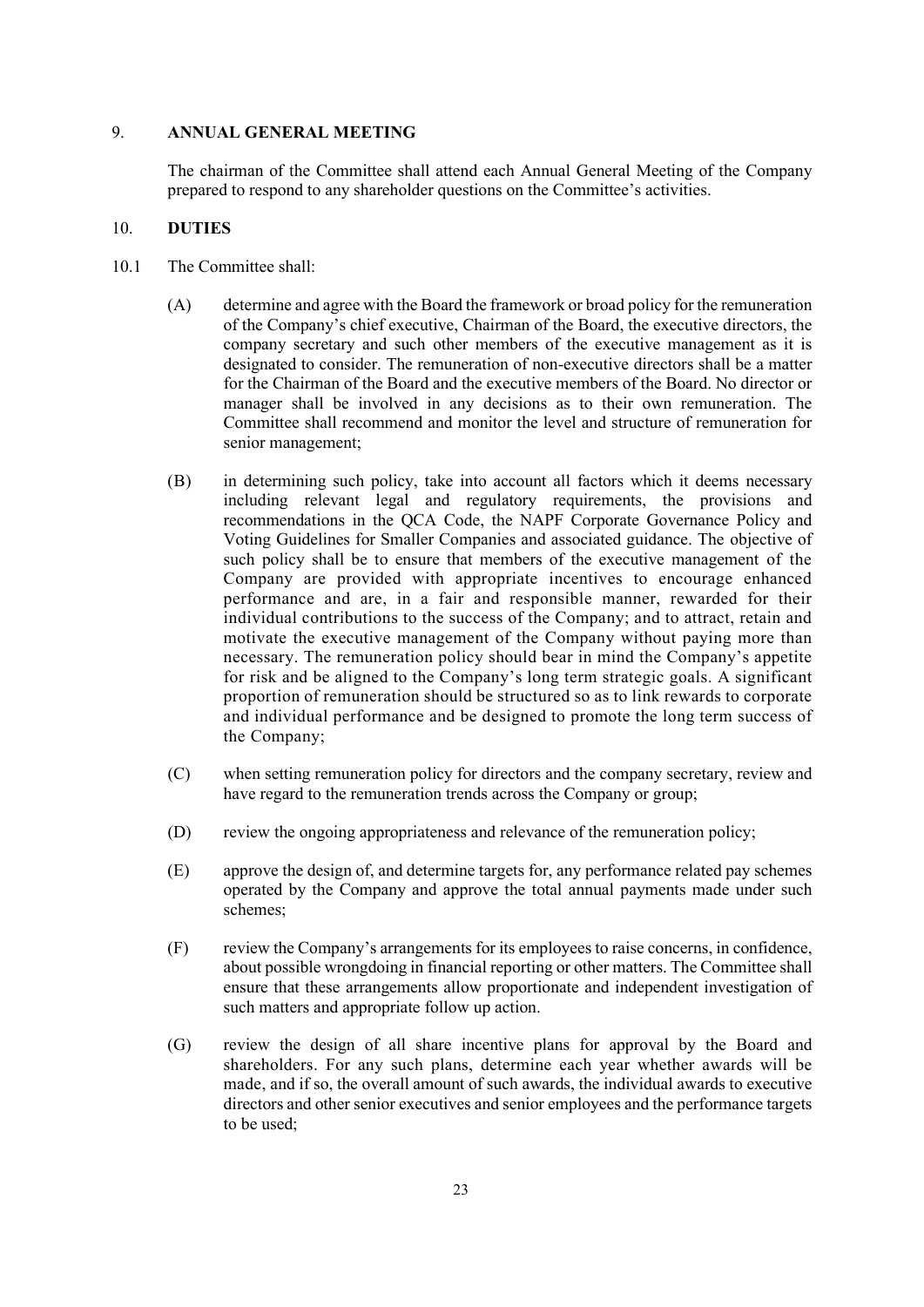- (H) determine the policy for, and scope of, pension arrangements for each executive director and other senior executives;
- (I) ensure that contractual terms on termination, and any payments made, are fair to the individual and the Company, that failure is not rewarded and that the duty to mitigate loss is fully recognised;
- (J) within the terms of the agreed policy and in consultation with the Chairman of the Board and/or chief executive as appropriate, determine the total individual remuneration package of each executive director, the company secretary and other senior executives including bonuses, incentive payments and share options or other share awards. In particular, as part of any performance related bonus or other incentivisation arrangement, the Committee shall be responsible for establishing suitable performance targets;
- (K) in determining such packages and arrangements, give due regard to any relevant legal requirements, the provisions and recommendations in the QCA Code, the NAPF Corporate Governance Policy and Voting Guidelines for Smaller Companies and associated guidance;
- (L) monitoring the performance of the chief executive officer and other senior executives and, in particular, assessing actual performance against any performance targets linked to bonus or other incentivisation arrangements;
- (M) review and note annually the remuneration trends across the Company or group and when setting remuneration policy for directors and the company secretary;
- (N) oversee any major changes in employee benefits structures throughout the Company or group;
- (O) agree the policy for authorising claims for expenses from the directors;
- (P) ensure that all provisions regarding disclosure of remuneration, including pensions, are fulfilled;
- (Q) be exclusively responsible for establishing the selection criteria, selecting, appointing and setting the terms of reference for any remuneration consultants who advise the Committee;
- (R) obtain reliable, up-to-date information about remuneration in other companies. The Committee shall have full authority to appoint remuneration consultants and to commission any reports, surveys or information which it deems necessary to help it fulfil its obligations within any budgeting constraints imposed by the Board; and
- (S) consider such other matters as may be requested by the Board and work and liaise as necessary with all other Board committees.

# 11. **REPORTING RESPONSIBILITIES**

11.1 The Committee chairman shall report formally to the Board on its proceedings after each meeting on all matters within its duties and responsibilities.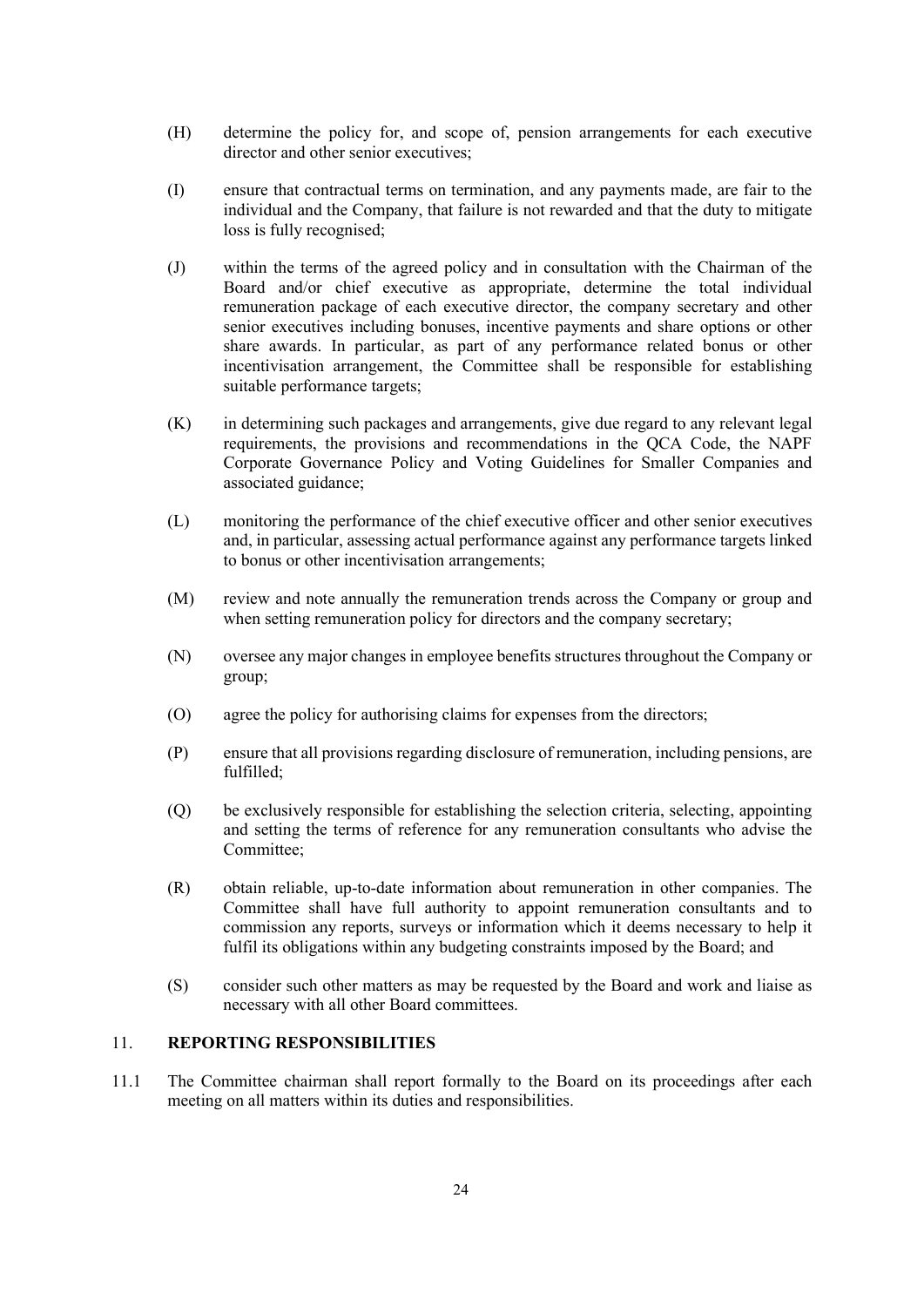- 11.2 The Committee shall make whatever recommendations to the Board it deems appropriate on any area within its remit where action or improvement is needed.
- 11.3 The Committee shall produce an annual report of the Company's remuneration policy and practices which will form part of the Company's annual report and ensure each year that it is put to shareholders for approval at the annual general meeting.

## 12. **OTHER**

The Committee shall:

- (A) have access to sufficient resources in order to carry out its duties, including access to the company secretary for assistance as required;
- (B) be provided with appropriate and timely training, both in the form of an induction programme for new members and on an on-going basis for all members;
- (C) give due consideration to laws and regulations, the provisions of the QCA Code, the QCA Remuneration Committee Guide (December 2020), the AIM Rules and any other applicable rules, as appropriate; and
- (D) at least once a year, review its own performance, constitution and terms of reference to ensure it is operating at maximum effectiveness and recommend any changes it considers necessary to the Board for approval;
- (E) ensure that provisions regarding disclosure of information, including pensions, as set out in the Large and Medium-sized Companies and Groups (Accounts and Reports) Regulations 2008 (as amended) and the QCA Code, are fulfilled and produce a report of the Company's remuneration policy and practices to be included in the Company's annual report and ensure each year that the annual report including the same is put to shareholders for approval at the Annual General Meeting. If the Committee has appointed remuneration consultants, the annual report of the Company's remuneration policy should identify such consultants and state whether they have any other connection with the Company.
- (F) through the Chairman of the Board, ensure that the Company maintains contact as required with its principal shareholders about remuneration.

# 13. **AUTHORITY**

- 13.1 In connection with its duties, the Committee is authorised by the Board, at the Company's expense:
	- (A) to examine any activity within its terms of reference;
	- (B) to seek any information it requires from any director or employee of the Company in order to perform its duties;
	- (C) to obtain, at the Company's expense, any outside legal or other professional advice on any matter within its terms of reference; and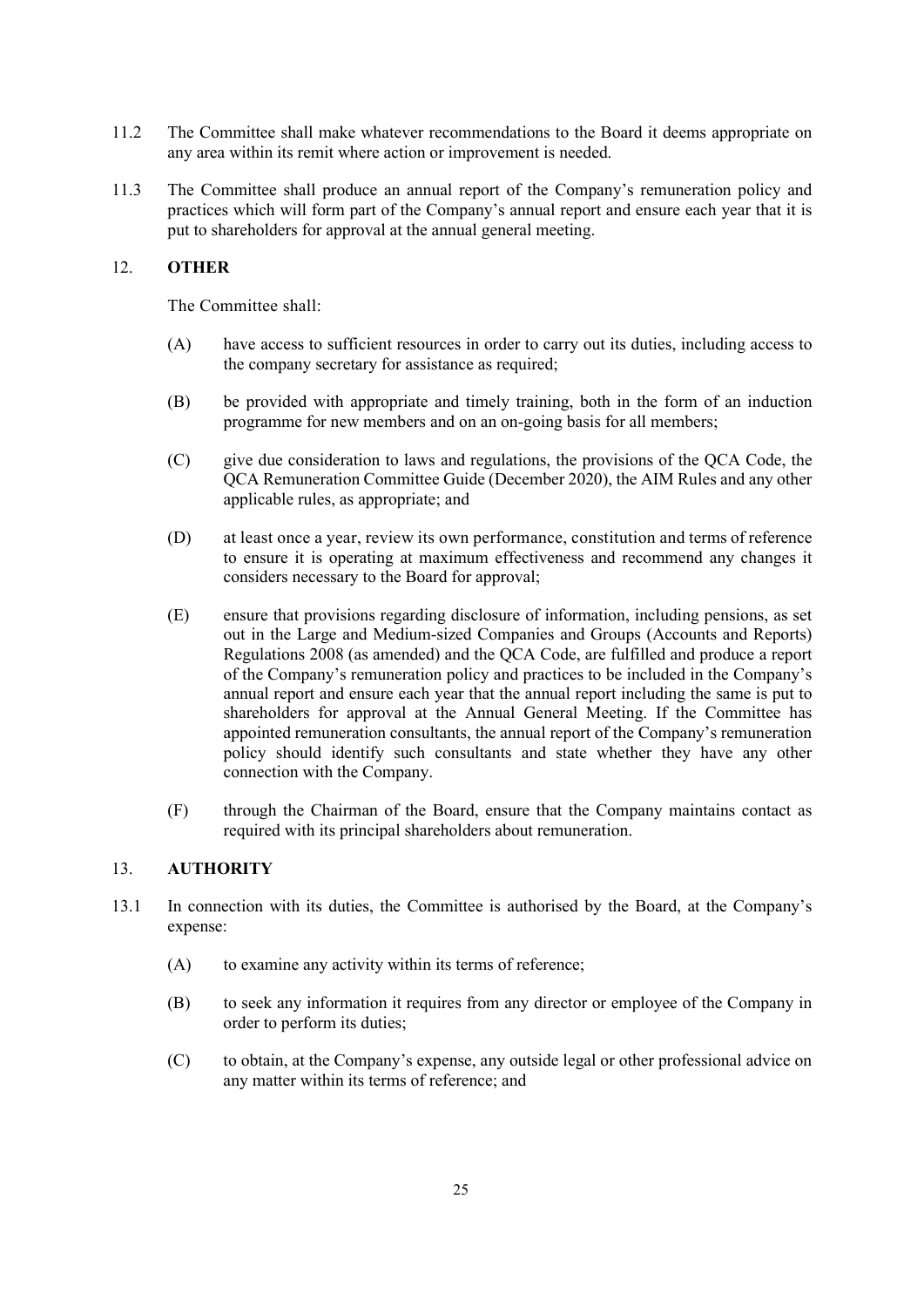(D) within any budgetary restraints imposed by the Board, to appoint remuneration consultants, and to commission or purchase any relevant reports, surveys or information which it deems necessary to help fulfil its duties.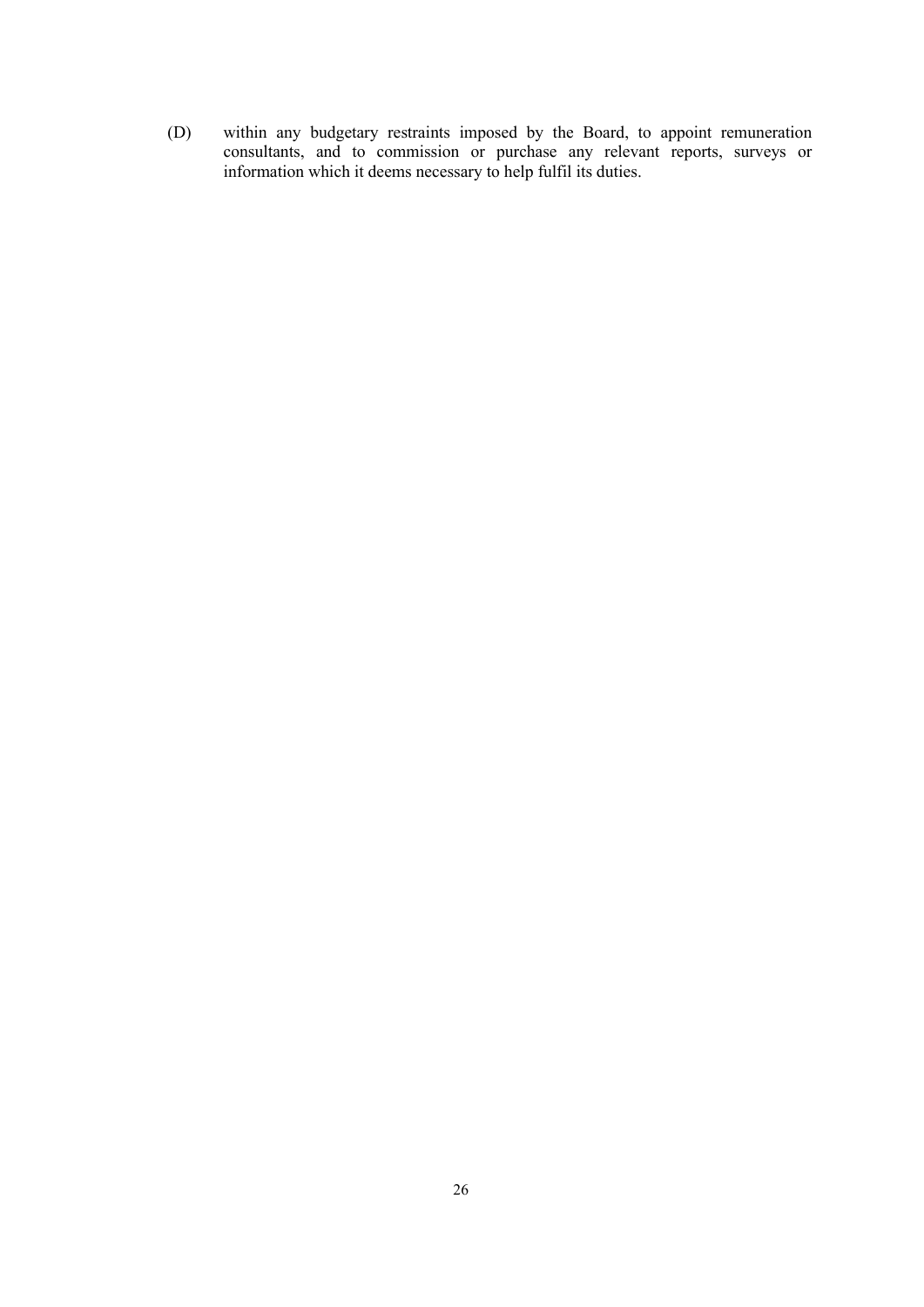# **SCHEDULE 4**

### **SCHEDULE OF MATTERS RESERVED FOR THE BOARD**

The QCA Code requires the Company to describe which matters are reserved to the Board, but is silent as to what those matters should be. As such, this schedule is based on the more prescriptive provisions of the UK Corporate Governance Code.

CA06 refers to the Companies Act 2006

Code refers to the UK Corporate Governance Code

GBE refers to the FRC Guidance on Board Effectiveness

References to Audit, Nomination or Remuneration refer to the Board Committee which will consider the item and make recommendations to the Board for its final decision.

| $\overline{1}$ .                       | <b>Strategy and management</b>                                                                                                                                                                                                                                                             |                   |
|----------------------------------------|--------------------------------------------------------------------------------------------------------------------------------------------------------------------------------------------------------------------------------------------------------------------------------------------|-------------------|
| 1.1                                    | Responsibility for the overall leadership of the Company and setting<br>the Company's values and standards.                                                                                                                                                                                | Code A.1          |
| 1.2                                    | Approval of the group's long-term objectives and commercial<br>strategy.                                                                                                                                                                                                                   | Code A.1          |
| 1.3                                    | Approval of the annual operating and capital expenditure budgets<br>and any material changes to them.                                                                                                                                                                                      | Code C.2          |
| 1.4                                    | Oversight of the group's operations ensuring:<br>• competent and prudent management;<br>· sound planning;<br>· maintenance of sound management and internal<br>control systems;<br>• adequate accounting and other records; and<br>• compliance with statutory and regulatory obligations. | Code C.2          |
| 1.5                                    | Review of performance in the light of the group's strategic aims,<br>objectives, business plans and budgets and ensuring that any<br>necessary corrective action is taken.                                                                                                                 | Code B.6          |
| 1.6                                    | Extension of the group's activities into new business or geographic<br>areas.                                                                                                                                                                                                              |                   |
| 1.7                                    | Any decision to cease to operate all or any material part of the<br>group's business.                                                                                                                                                                                                      |                   |
| 2.                                     | <b>Structure and capital</b>                                                                                                                                                                                                                                                               |                   |
| $\overline{2.1}$                       | Changes relating to the group's capital structure including reduction<br>of capital, share issues (except under employee share plans), share<br>buy backs including the use of treasury shares.                                                                                            |                   |
| 2.2                                    | Major changes to the group's corporate structure, including, but not<br>limited to acquisitions and disposals of shares which are material<br>relative to the size of the group in question (taking in to account the<br>initial and deferred consideration).                              |                   |
|                                        | Changes to the group's management and control structure.                                                                                                                                                                                                                                   |                   |
| $\frac{2.3}{2.4}$<br>$\frac{3.4}{3.1}$ | Any changes to the Company's AIM listing or its status as a plc.                                                                                                                                                                                                                           |                   |
|                                        | <b>Financial reporting and controls</b>                                                                                                                                                                                                                                                    |                   |
| $\overline{3.1}$                       | Approval of the half-yearly report, interim management<br>$\ast$<br>statements and any preliminary announcement of the final results.                                                                                                                                                      | Code C.1<br>Audit |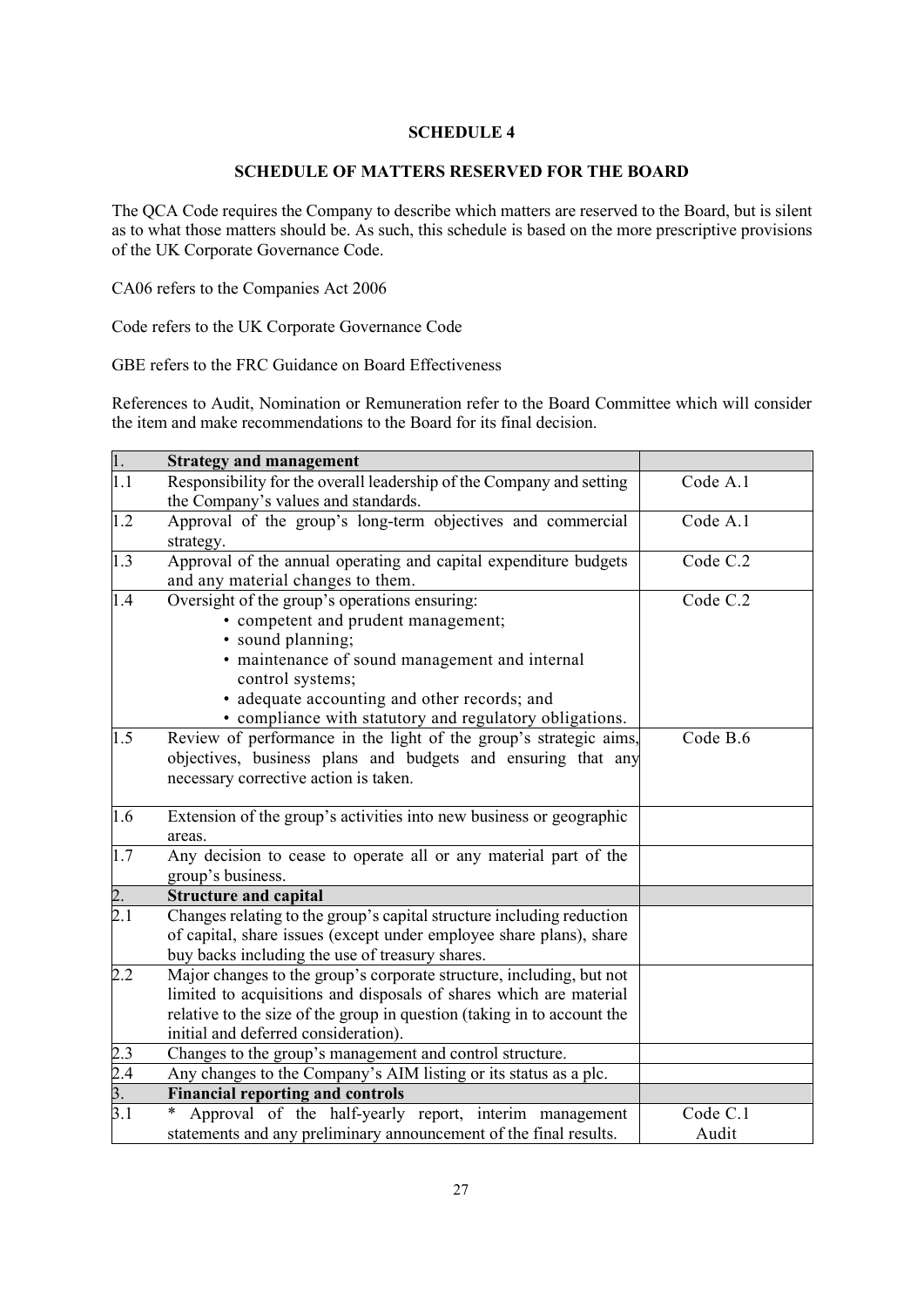| 3.2              | * Approval of the annual report and accounts, including the<br>corporate governance statement and directors' remuneration report.                                                                    | CA06 s.414<br>s.421<br>Code C.1<br>Audit |
|------------------|------------------------------------------------------------------------------------------------------------------------------------------------------------------------------------------------------|------------------------------------------|
| 3.3<br>3.4       | * Approval of the dividend policy.<br>* Declaration of the interim dividend and recommendation of the<br>final dividend. <sup>11</sup>                                                               |                                          |
| 3.5              | * Approval of any significant changes in accounting policies or<br>practices.                                                                                                                        | Code C.1 and C.3                         |
| 3.6              | Approval of treasury policies including foreign currency exposure<br>and the use of financial derivatives.                                                                                           |                                          |
| 3.7              | Approval of material unbudgeted capital or operating expenditures<br>(outside pre-determined tolerances).                                                                                            |                                          |
| 4.               | <b>Internal controls</b>                                                                                                                                                                             |                                          |
| 4.1              | Ensuring maintenance of a sound system of internal control and risk Code C.2 and C.2.1<br>management including:                                                                                      |                                          |
|                  | receiving reports on, and reviewing the effectiveness of, the                                                                                                                                        | Audit                                    |
|                  | group's risk and control processes to support its strategy and<br>objectives;                                                                                                                        | UK Bribery Act<br>2010                   |
|                  | approving procedures for the detection of fraud and the<br>prevention of bribery;                                                                                                                    |                                          |
|                  | undertaking an annual assessment of these processes; and                                                                                                                                             |                                          |
|                  | approving an appropriate statement for inclusion in the<br>annual report.                                                                                                                            |                                          |
| 5.               | <b>Contracts</b>                                                                                                                                                                                     |                                          |
| 5.1              | Approval of major capital projects.                                                                                                                                                                  |                                          |
| 5.2              | Contracts which are material strategically or by reason of size,<br>entered into by the Company or, in the case of a subsidiary,<br>recommendations for approval in the ordinary course of business. |                                          |
| 5.3              | Contracts of the Company or any subsidiary not in the ordinary<br>course of business.                                                                                                                |                                          |
| 5.4              | Major investments including the acquisition or disposal of interests<br>of more than $(3)$ per cent in the voting shares of any company or the<br>making of any takeover offer.                      | DTR <sub>5</sub>                         |
| 6.               | Communication                                                                                                                                                                                        |                                          |
| $\overline{6.1}$ | Ensuring a satisfactory dialogue with shareholders based upon a<br>mutual understanding of objectives.                                                                                               | Code E.1                                 |
| 6.2              | Approval of resolutions and corresponding documentation to be put<br>forward to shareholders at a general meeting.                                                                                   |                                          |
| 6.3              | * Approval of all circulars, prospectuses and listing particulars.                                                                                                                                   | Prospectus Rule 5.5                      |
| $\overline{6.4}$ | * Approval of press releases where the Company's Communications<br>Policy would require that such press release be approved by the<br>board.                                                         |                                          |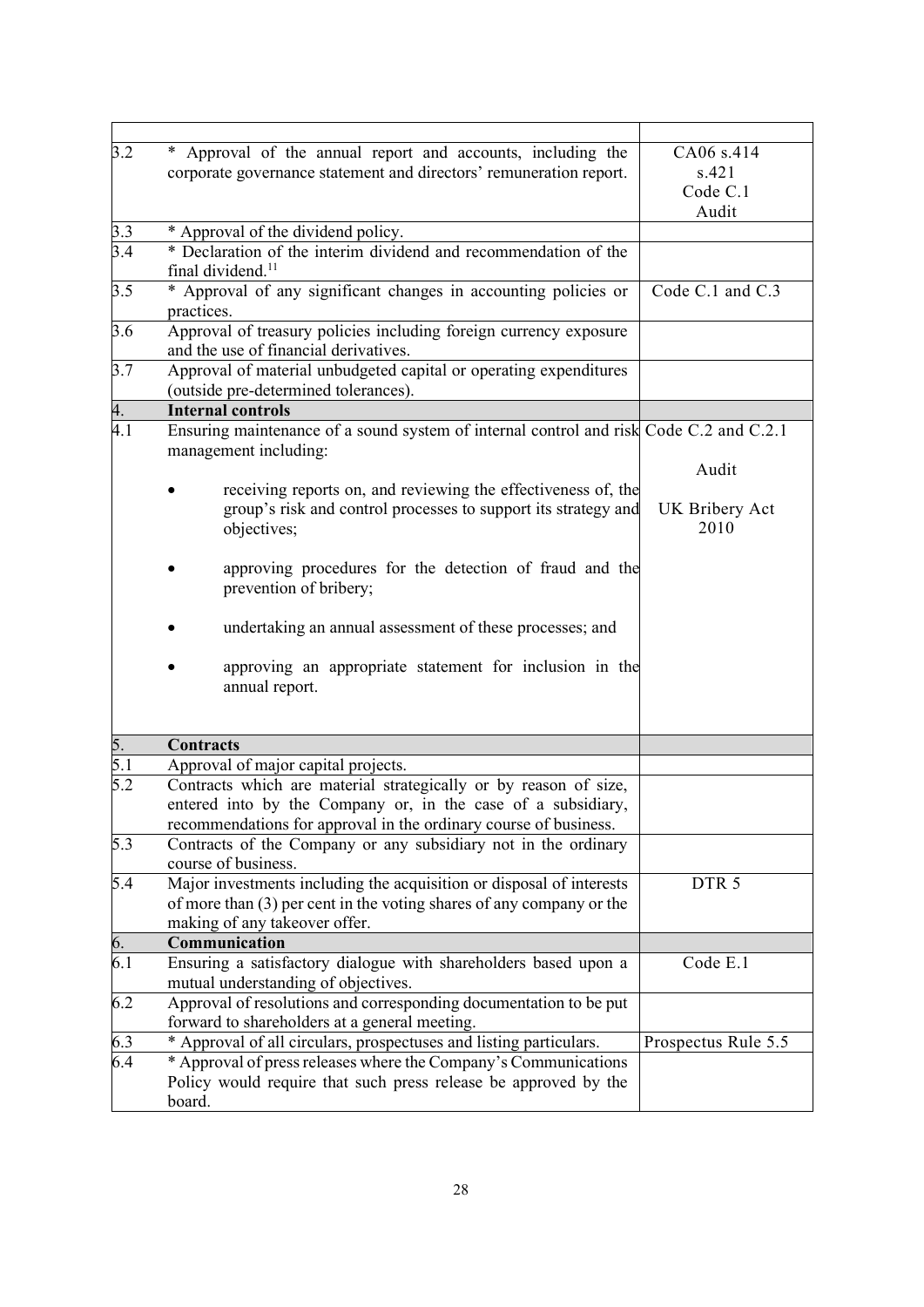| 7.               | Board membership and other appointments                                                                                                                                                                                  |                                                            |
|------------------|--------------------------------------------------------------------------------------------------------------------------------------------------------------------------------------------------------------------------|------------------------------------------------------------|
| $\overline{7.1}$ | * Changes to the structure, size and composition of the Board,<br>following recommendations from the Nomination and Corporate                                                                                            | Code B.1<br>Nomination                                     |
| 7.2              | Governance Committee.<br>* Ensuring adequate succession planning for the Board and senior<br>management so as to maintain an appropriate balance of skills and<br>experience within the Company and on the Board         | Code B.2                                                   |
| 7.3              | * Appointments to the Board, following recommendations by the<br>Nomination and Corporate Governance Committee.                                                                                                          | Code B.2.1<br>Nomination                                   |
| 7.4              | * Selection of the Chairman of the Board and the chief executive.                                                                                                                                                        | GBE 1.4 - 1.8, 1.12-<br>$1.17, 4.1 - 4.7$                  |
| 7.5              | * Appointment of the senior independent director (if any) to provide<br>a sounding board for the chair and to serve as an intermediary for the<br>other directors when necessary.                                        | Code A.4.1<br>GBE 1.9-1.11                                 |
| 7.6              | * Membership and chairmanship of Board Committees following<br>approval of relevant terms of reference and recommendations from<br>the Nomination and Corporate Governance Committee.                                    | Nomination                                                 |
| 7.7              | * Continuation in office of directors at the end of their term of office,<br>when they are due to be re-elected by shareholders at the Annual<br>General Meeting and otherwise as appropriate.                           | Nomination                                                 |
| 7.8              | * Continuation in office of any director at any time, including the<br>suspension or termination of service of an executive director as an<br>employee of the Company, subject to the law and their service<br>contract. | Nomination                                                 |
| 7.9              | * Appointment or removal of the company secretary.                                                                                                                                                                       | CA 06 Part 12<br>ss.270-280<br>Code B.5.2<br>GBE 2.1 - 2.4 |
| 7.10             | * Appointment, reappointment or removal of the external auditor to<br>be put to shareholders for approval in general meetings, following the<br>recommendation of the Audit Committee.                                   | CA06 ss. 489 and<br>491<br>Code C.3.2<br>Audit             |
| 7.11             | Appointments to boards of subsidiaries.                                                                                                                                                                                  |                                                            |
| 8.               | <b>Remuneration</b>                                                                                                                                                                                                      |                                                            |
| 8.1              | * Determining the remuneration policy for the directors, company<br>secretary and other senior executives.                                                                                                               | Code D.2<br>Remuneration                                   |
| 8.2              | Determining the remuneration of the non-executive directors,<br>subject to the articles of association and shareholder approval as<br>appropriate.                                                                       | Code D.2.3                                                 |
| 8.3              | * The introduction of new share incentive plans or major changes to<br>existing plans, to be put to shareholders for approval.                                                                                           | Remuneration                                               |
| 9.               | <b>Delegation of authority</b>                                                                                                                                                                                           |                                                            |
| 9.1              | * The division of responsibilities, and approval of the delegated levels<br>of authority, as between directors and senior management.                                                                                    | Code A.2.1                                                 |
| 9.2              | * Establishing Board Committees and approving their terms of<br>reference, and approving material changes thereto.                                                                                                       | Code B.2.1, C.3.1<br>and<br>D.2.1                          |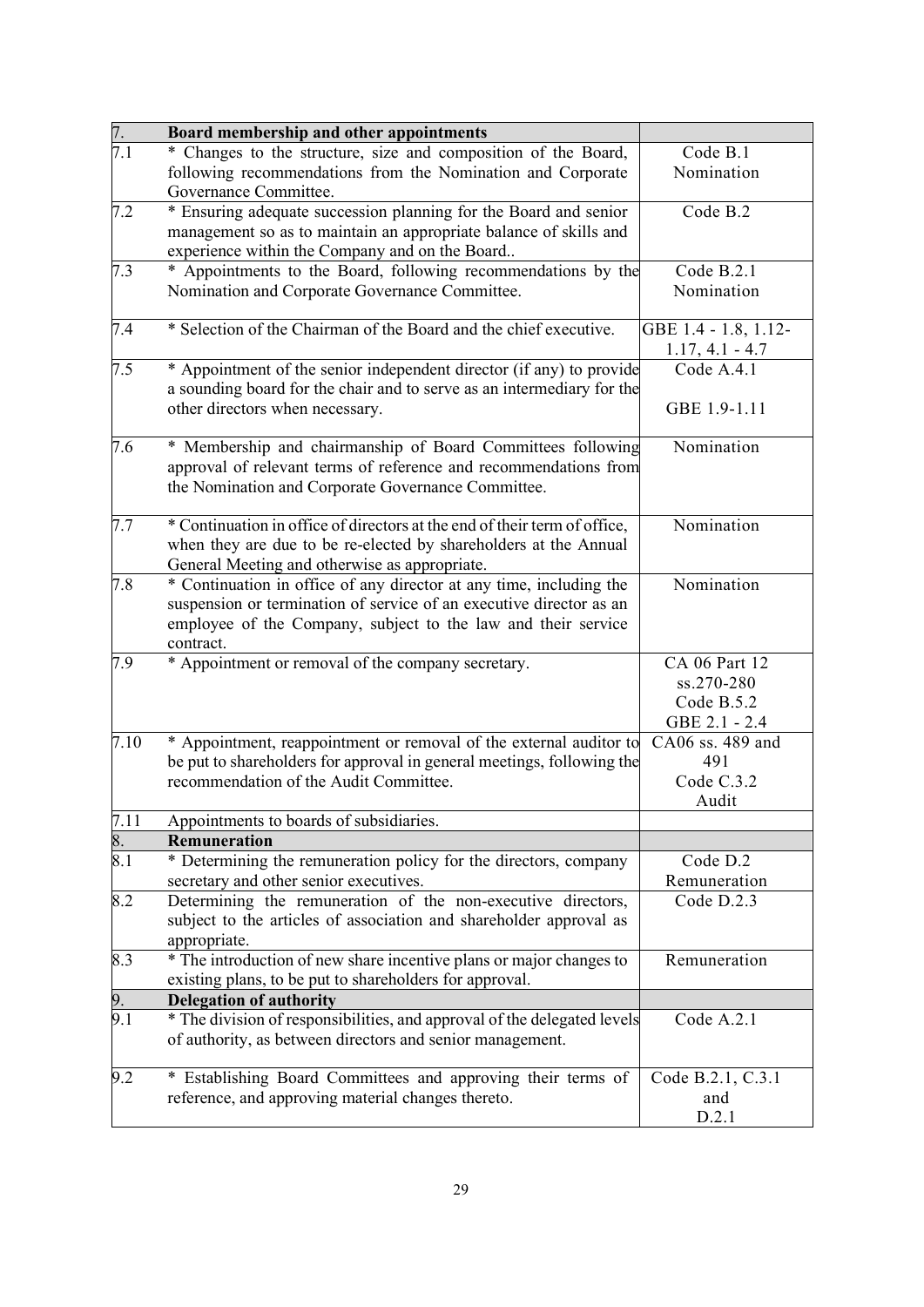| 10.  | <b>Corporate governance matters</b>                                   |            |
|------|-----------------------------------------------------------------------|------------|
| 10.1 | * Undertaking a formal and rigorous annual review of its own          | Code B.6   |
|      | performance, that of its Committees and individual directors, and     |            |
|      | the division of responsibilities.                                     |            |
|      |                                                                       |            |
| 10.2 | * Determining the independence of non-executive directors in light    | Code B.1.1 |
|      | of their character, judgement and relationships.                      |            |
| 10.3 | * Considering the balance of interests between shareholders,          | CA06, s172 |
|      | employees, customers and the community.                               |            |
| 10.4 | Review of the group's overall corporate governance arrangements.      |            |
| 10.5 | * Receiving reports on the views of the Company's shareholders to     | Code E.1.1 |
|      | ensure that they are communicated to the board as a whole.            |            |
|      |                                                                       |            |
| 10.6 | Authorising conflicts of interest where permitted by the Company's    |            |
|      | articles of association.                                              |            |
| 11.  | <b>Policies</b>                                                       |            |
| 11.1 | Approval of policies, including (if applicable):                      | Code A.1   |
|      | code of conduct;                                                      |            |
|      | share dealing code;                                                   |            |
|      | anti-bribery policy;                                                  |            |
|      | whistleblowing policy;                                                |            |
|      | health and safety policy;                                             |            |
|      | environment and sustainability policy;                                |            |
|      | human resources policy;                                               |            |
|      | communications policy;                                                |            |
|      | corporate social responsibility policy; and                           |            |
|      | charitable donations policy.                                          |            |
| 12.  | Other                                                                 |            |
| 12.1 | The making of political donations.                                    |            |
| 12.2 | Approval of the appointment of the group's principal professional     |            |
|      | advisers.                                                             |            |
| 12.3 | Prosecution, commencement, defence or settlement of litigation, or    |            |
|      | an alternative dispute resolution mechanism.                          |            |
| 12.4 | Approval of the overall levels of insurance for the group including   | Code A.1.3 |
|      | directors' & officers' liability insurance.                           |            |
| 12.5 | Major changes to the rules of the group's pension scheme, or          |            |
|      | changes of trustees or changes in the fund management                 |            |
|      | arrangements.                                                         |            |
| 12.6 | Any decision likely to have a material impact on the Company or       |            |
|      | group from any perspective, including, but not limited to, financial, |            |
|      | operational, strategic or reputational.                               |            |
| 12.7 | This schedule of matters reserved for board decisions.                |            |

Where matters are marked with "\*", decisions should not be delegated.

Matters which the Board considers suitable for delegation are contained in the terms of reference of its Committees. In addition, the Board will receive reports and recommendations from time to time on any matter which it considers significant to the group.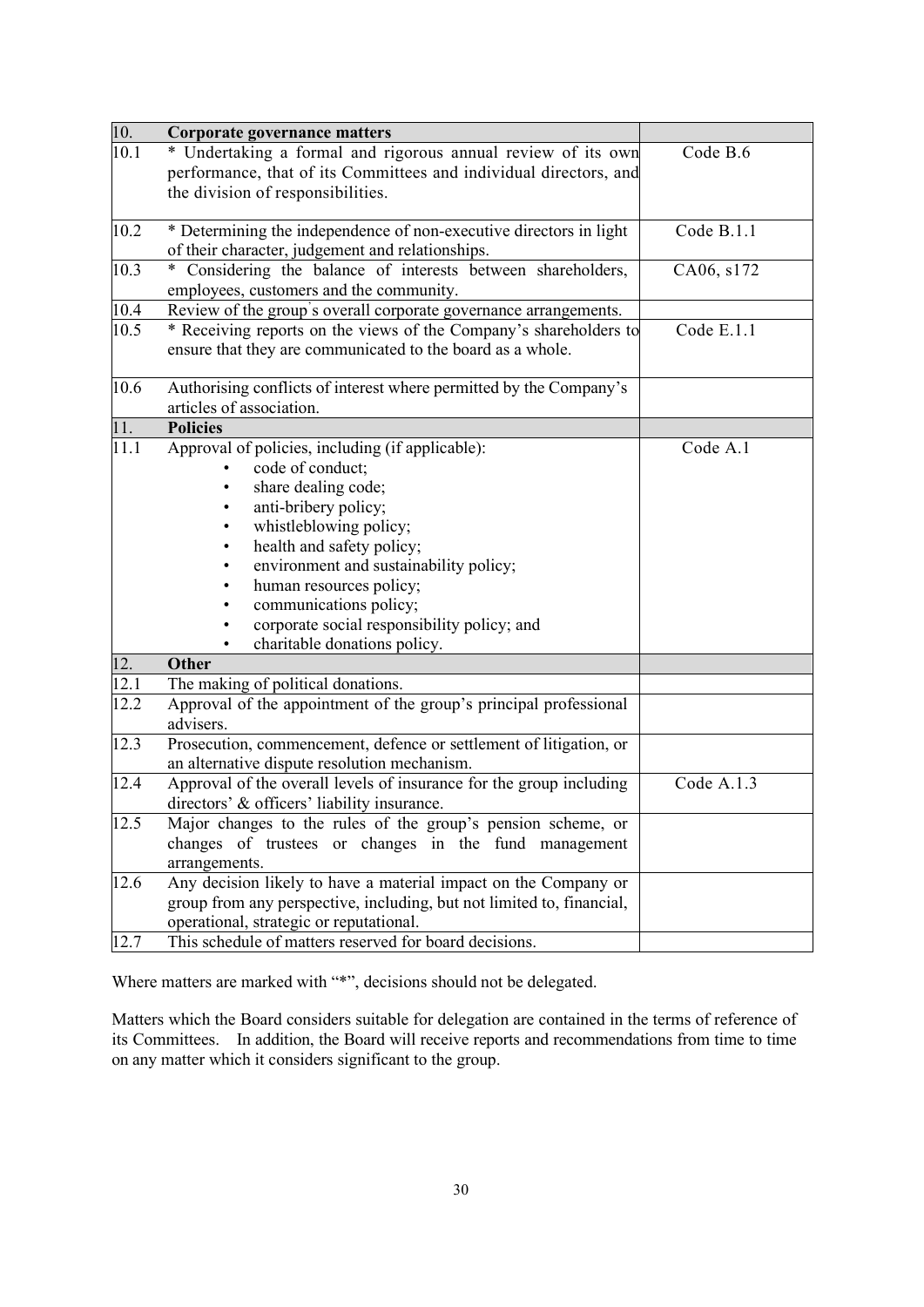#### **SCHEDULE 5**

#### **RENEURON GROUP PLC**

#### **(the "Company")**

# **SHARE DEALING CODE FOR DIRECTORS AND APPLICABLE EMPLOYEES**

### **(as approved by the Board of Directors of the Company in March 2021)**

## **PART A: CLEARANCE PROCEDURES**

## **1. INTRODUCTION**

- 1.1 The freedom of directors and certain employees of AIM companies to deal in their company's securities is restricted in a number of ways; by statute, by common law, by the rules for AIM companies issued by the London Stock Exchange pic ("**AIM Rules**") and by the Market Abuse Regulation (EU) No. 596/2014 as it forms part of UK domestic law by virtue of the European Union (Withdrawal) Act 2018, as amended ("**UK MAR**").
- 1.2 Rule 21 of the AIM Rules provides that an AIM company must have in place a reasonable and effective dealing policy setting out the requirements and procedures for directors and applicable employees dealings in any of the Company's AIM securities. At a minimum, an AIM company's dealing policy must set out the following:
	- the AIM company's close periods during which directors and applicable employees cannot deal;
	- when a director or applicable employee must obtain clearance to deal in the AIM securities of the AIM company;
	- an appropriate  $person(s)$  within the AIM company to grant clearance requests;
	- procedures for obtaining clearance for dealing;
	- the appropriate timeframe for a director or applicable employee to deal once they have received clearance;
	- how the AIM company will assess whether clearance to deal may be given; and
	- procedures on how the AIM company will notify deals required to be made public under UK MAR.

This document comprises the Company's share dealing code. Its purpose is to ensure that directors and certain employees of the Company and its subsidiaries do not abuse, and do not place themselves under suspicion of abusing, Inside Information and comply with their obligations under UK MAR.

Part A of this code contains the dealing clearance procedures which must be observed by the Company's PDMRs and those employees who have been told that the clearance procedures apply to them. This means that there will be certain times when such persons cannot deal in Company Securities.

Part B sets out certain additional obligations which only apply to PDMRs.

Failure by any person who is subject to this code to observe and comply with its requirements may result in disciplinary action. Depending on the circumstances, such non-compliance may also constitute a civil and/or criminal offence.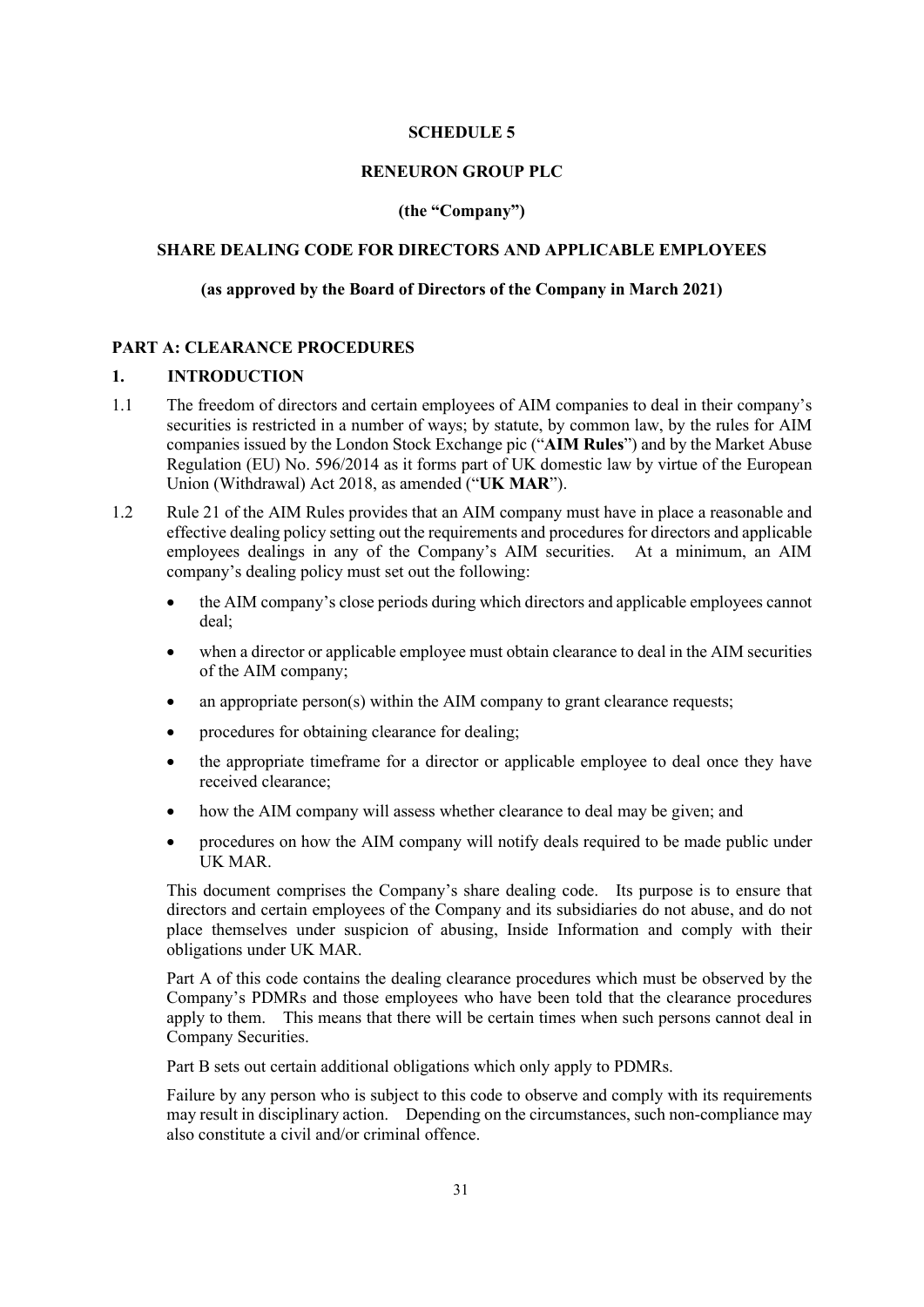Part C sets out the meaning of capitalised words used in this code.

1.3 Company directors, like other individuals, are prohibited from insider dealing by the Criminal Justice Act 1993. Under that Act it is a criminal offence for an individual who has information as an insider to deal on a regulated market, or through a professional intermediary, in securities whose price would be significantly affected if the inside information were made public. It is also an offence to encourage insider dealing and to disclose information with a view to others profiting from it. In addition, there are civil penalties under UK MAR if a person (i) engages or attempts to engage in insider dealing; (ii) recommends that another person engage in insider dealing or induces another person to engage in insider dealing; (iii) unlawfully discloses inside information; or (iv) engages in or attempts to engage in market manipulation.

#### **2. CLEARANCE PROCEDURE**

- 2.1 The code requires that a designated director authorise in advance all transactions in Company Securities by a Restricted Person. The Chairman of the Board has been appointed for this purpose.
	- (i) A Restricted Person wishing to deal in Company Securities, must obtain prior consent from the designated director, and may not deal without his prior written approval.
	- (ii) Applications for clearance to deal including details of the proposed deal must be submitted to the Company Secretary in writing in the form attached as Appendix 1.
- 2.2 You must not submit an application for clearance to deal if you are in possession of Inside Information. If you become aware that you are or may be in possession of Inside Information after you submit an application, you must inform the Company Secretary as soon as possible and you must refrain from dealing (even if you have been given clearance).
- 2.3 You will receive a written response to your application, normally within five business days. The Company will not normally give you reasons if you are refused permission to deal. You must keep any refusal confidential and not discuss it with any other person.
- 2.4 If you are given clearance, you must deal as soon as possible and in any event within 48 hours of receiving clearance.
- 2.5 Clearance to deal may be given subject to conditions. Where this is the case, you must observe those conditions when dealing.
- 2.6 You must not enter into, amend or cancel a Trading Plan or an Investment Programme under which Company Securities may be purchased or sold unless clearance has been given to do so.
- 2.7 Different clearance procedures will apply where dealing is being carried out by the Company in relation to an employee share plan (e.g. if the Company is making an option grant or share award to you, or shares are receivable on vesting under a long-term incentive plan). You will be notified separately of any arrangements for clearance if this applies to you.
- 2.8 If you act as the trustee of a trust, you should speak to the Company Secretary about your obligations in respect of any dealing in Company Securities carried out by the trustee(s) of that trust.
- 2.9 You should seek further guidance from the designated director before transacting in:
	- (A) units or shares in a collective investment undertaking (e.g. a UCITS or an Alternative Investment Fund) which holds, or might hold, Company Securities; or
	- (B) financial instruments which provide exposure to a portfolio of assets which has, or may have, an exposure to Company Securities.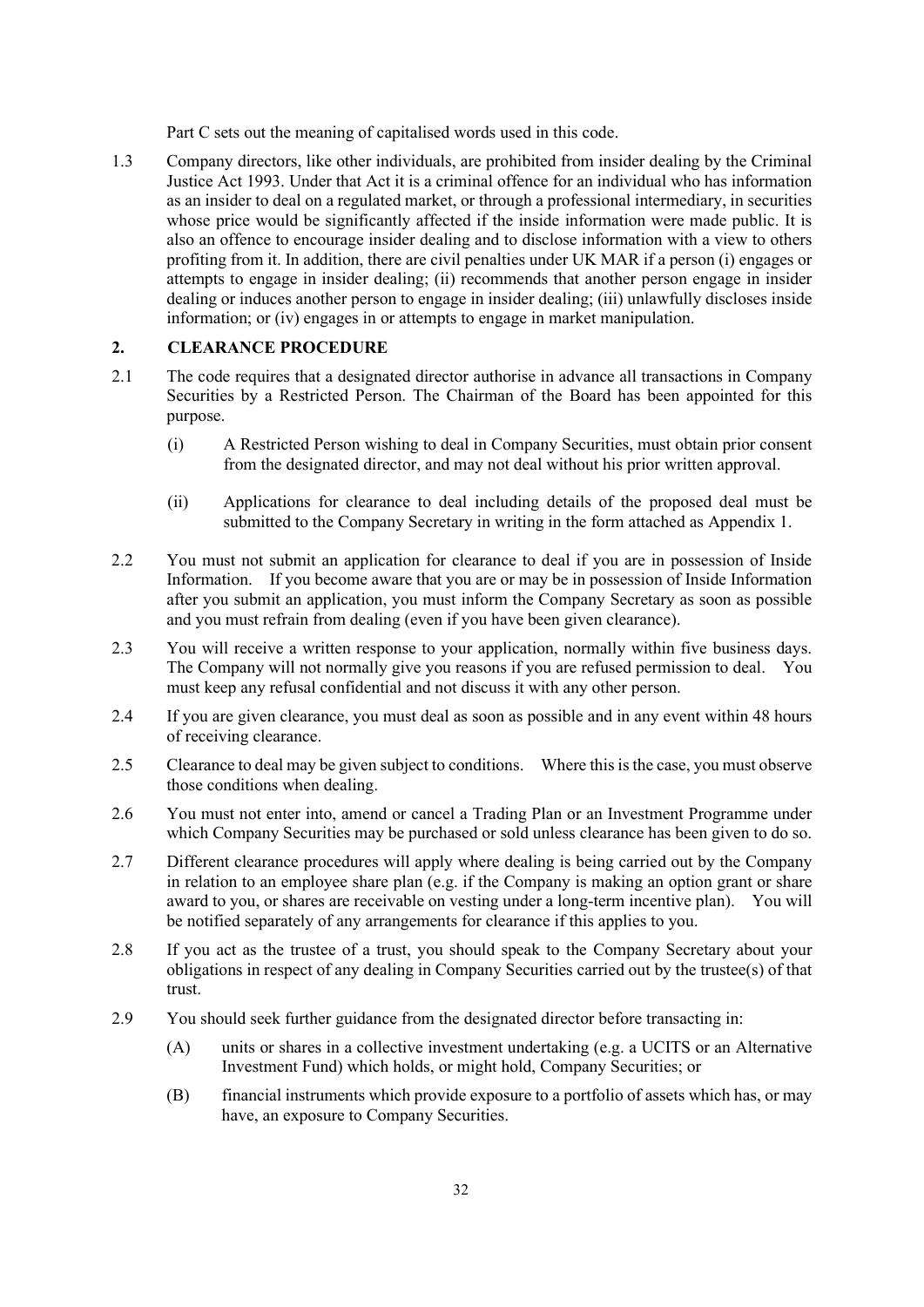This is the case even if you do not intend to transact in Company Securities by making the relevant investment.

2.10 Further Guidance

If you are uncertain as to whether or not a particular transaction requires clearance, you must obtain guidance from the Company Secretary before carrying out that transaction.

#### **PART B: ADDITIONAL PROVISIONS FOR PDMRs**

#### 3. **CIRCUMSTANCES FOR REFUSAL**

You will not ordinarily be given clearance to deal in Company Securities during any period when there exists any matter which constitutes Inside Information or during a Closed Period.

## 4. **NOTIFICATION OF TRANSACTIONS**

- 4.1 You must notify the Company and the FCA in writing of every Notifiable Transaction in Company Securities conducted for your account as follows:
	- (A) Notifications to the Company must be made using the template in Appendix 2 and sent to the Company Secretary as soon as practicable and in any event within one business day of the transaction date. You should ensure that your investment managers (whether discretionary or not) notify you of any Notifiable Transactions conducted on your behalf promptly so as to allow you to notify the Company within this time frame.
	- (B) Notifications to the FCA must be made within three business days of the transaction date. A copy of the notification form is available on the FCA's website. If you would like, the Company Secretary can assist you with this notification, provided that you ask him or her to do so within one business day of the transaction date.
- 4.2 If you are uncertain as to whether or not a particular transaction is a Notifiable Transaction, you must obtain guidance from the Company Secretary.

## 5. **PCAs AND INVESTMENT MANAGERS**

- 5.1 You must provide the Company with a list of your PCAs and notify the Company of any changes that need to be made to that list.
- 5.2 You should ask your PCAs not to deal (whether directly or through an investment manager) in Company Securities during Closed Periods.
- 5.3 Your PCAs are also required to notify the Company and the FCA in writing, within the time frames given in paragraph 4.1, of every Notifiable Transaction conducted for their account. You should inform your PCAs in writing of this requirement and keep a copy; the Company Secretary will provide you with a letter that you can use to do this. If your PCAs would like, the Company Secretary can assist them with the notification to the FCA, provided that your PCA asks the Company Secretary to do so within one business day of the transaction date. A copy of the form for notifying the FCA is available on the FCA's website.
- 5.4 You should ask your investment managers (whether or not discretionary) not to deal in Company Securities on your behalf during Closed Periods.

#### **PART C: DEFINITIONS**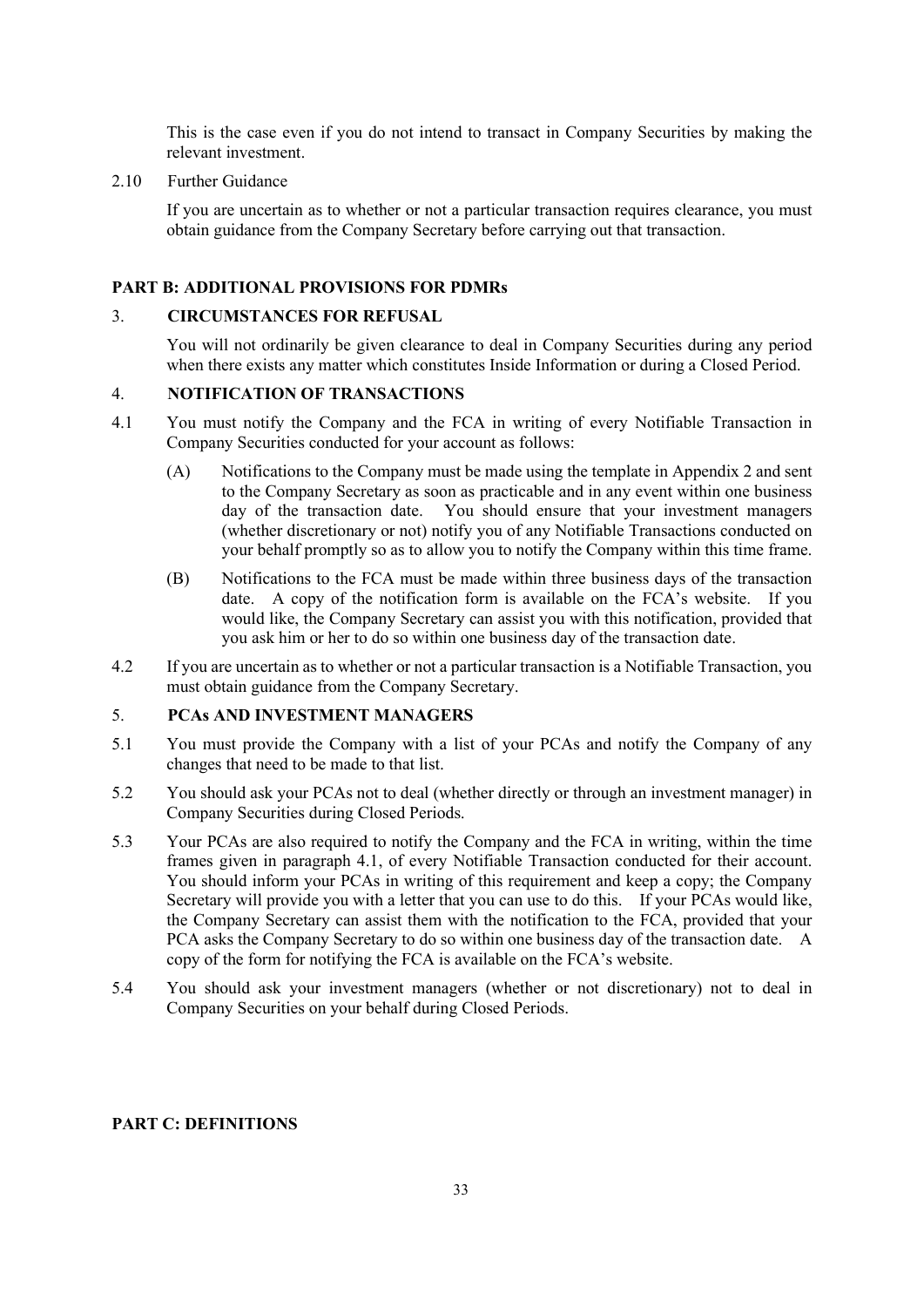6 In this code the following definitions, in addition to those contained in the AIM Rules, apply unless the context otherwise requires:

| "AIM"                                                                                | means the AIM Market of London Stock Exchange plc;                                                                                                                                                                                                                                                                                                                                                                                                                                                                              |                                                                                                                                                                                                                                                                                                                                                                                                                                                                 |  |
|--------------------------------------------------------------------------------------|---------------------------------------------------------------------------------------------------------------------------------------------------------------------------------------------------------------------------------------------------------------------------------------------------------------------------------------------------------------------------------------------------------------------------------------------------------------------------------------------------------------------------------|-----------------------------------------------------------------------------------------------------------------------------------------------------------------------------------------------------------------------------------------------------------------------------------------------------------------------------------------------------------------------------------------------------------------------------------------------------------------|--|
| the "Company"                                                                        | the "Company" means ReNeuron Group plc;                                                                                                                                                                                                                                                                                                                                                                                                                                                                                         |                                                                                                                                                                                                                                                                                                                                                                                                                                                                 |  |
| "Closed Period"                                                                      | means:                                                                                                                                                                                                                                                                                                                                                                                                                                                                                                                          |                                                                                                                                                                                                                                                                                                                                                                                                                                                                 |  |
|                                                                                      | (A)                                                                                                                                                                                                                                                                                                                                                                                                                                                                                                                             | the period of 30 calendar days before the release of a<br>preliminary announcement of the Company's annual results<br>or, where no such announcement is released, the period of<br>30 calendar days before the publication of the Company's<br>annual financial report; and                                                                                                                                                                                     |  |
|                                                                                      | (B)                                                                                                                                                                                                                                                                                                                                                                                                                                                                                                                             | the period of 30 calendar days before the publication of the<br>Company's half-yearly financial report.                                                                                                                                                                                                                                                                                                                                                         |  |
| "Company Securities"                                                                 |                                                                                                                                                                                                                                                                                                                                                                                                                                                                                                                                 | means any publicly traded or quoted shares or debt instruments of<br>the Company (or of any of the Company's subsidiaries or<br>subsidiary undertakings) or derivatives or other financial<br>instruments linked to any of them, including phantom options.                                                                                                                                                                                                     |  |
| "deal"<br>(together<br>with<br>corresponding terms such as<br>"deals" and "dealing") | means any type of transaction in Company Securities, including<br>purchases, sales, the exercise of options, the receipt of shares under<br>share plans, using Company Securities as security for a loan or<br>other obligation and entering into, amending or terminating any<br>agreement in relation to Company Securities (e.g. a Trading Plan).                                                                                                                                                                            |                                                                                                                                                                                                                                                                                                                                                                                                                                                                 |  |
| "FCA"                                                                                | means the UK Financial Conduct Authority.                                                                                                                                                                                                                                                                                                                                                                                                                                                                                       |                                                                                                                                                                                                                                                                                                                                                                                                                                                                 |  |
| "Inside Information"                                                                 | means information which relates to the Company or any Company<br>Securities, which is not publicly available, which is likely to have<br>a non-trivial effect on the price of Company Securities and which<br>an investor would be likely to use as part of the basis of his or her<br>investment decision.                                                                                                                                                                                                                     |                                                                                                                                                                                                                                                                                                                                                                                                                                                                 |  |
| "Investment Programme"                                                               | means a share acquisition scheme relating only to the Company's<br>shares under which: (A) shares are purchased by a Restricted<br>Person pursuant to a regular standing order or direct debit or by<br>regular deduction from the person's salary or director's fees; or (B)<br>shares are acquired by a Restricted Person by way of a standing<br>election to re-invest dividends or other distributions received; or<br>(C) shares are acquired as part payment of a Restricted Person's<br>remuneration or director's fees. |                                                                                                                                                                                                                                                                                                                                                                                                                                                                 |  |
| "Notifiable Transaction"                                                             |                                                                                                                                                                                                                                                                                                                                                                                                                                                                                                                                 | means any transaction relating to Company Securities conducted<br>for the account of a PDMR or PCA, whether the transaction was<br>conducted by the PDMR or PCA or on his or her behalf by a third<br>party and regardless of whether or not the PDMR or PCA had<br>control over the transaction. This captures every transaction<br>which changes a PDMR's or PCA's holding of Company<br>Securities, even if the transaction does not require clearance under |  |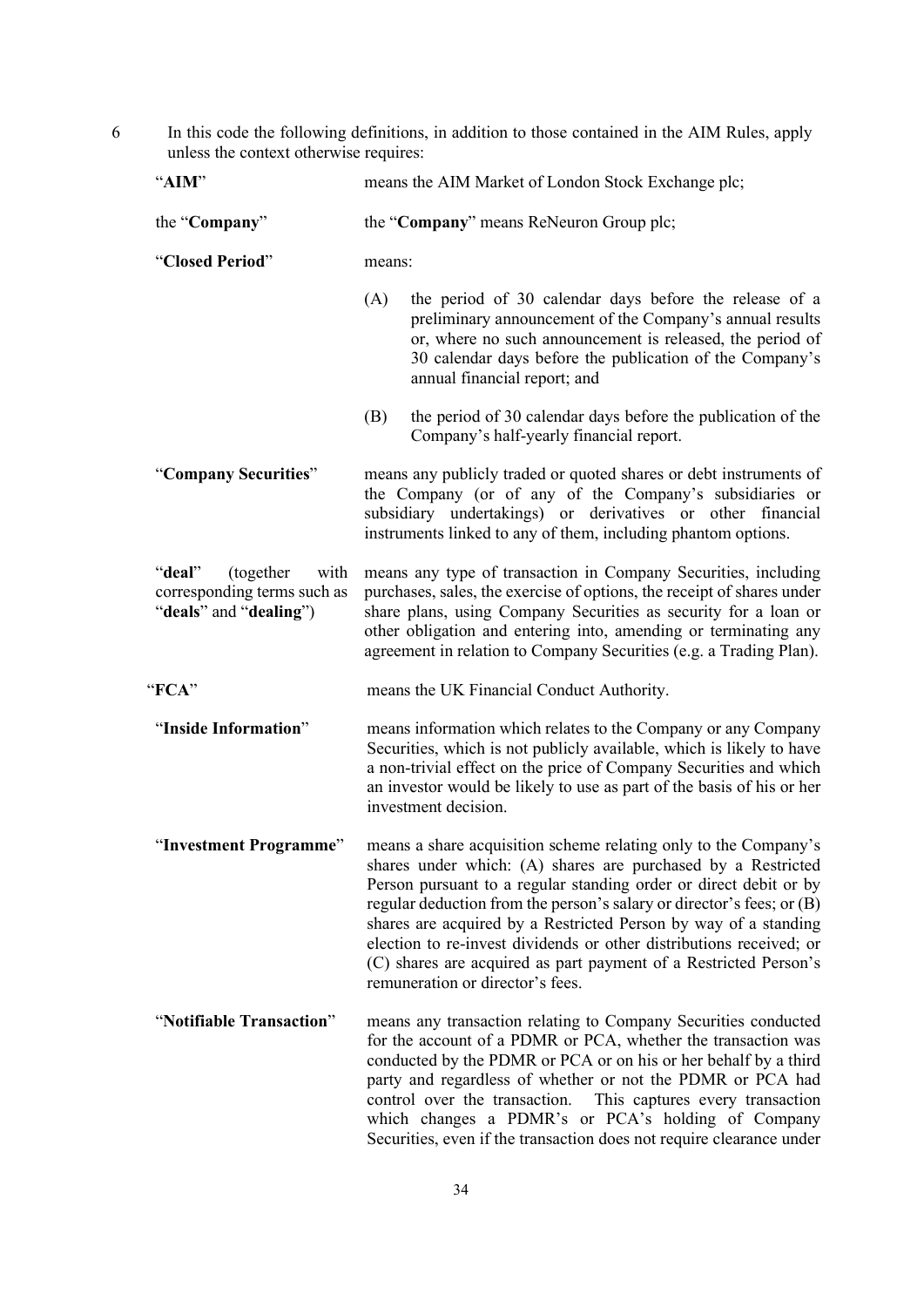|                     |        | this code. It also includes gifts of Company Securities, the grant<br>of options or share awards, the exercise of options or vesting of<br>share awards and transactions carried out by investment managers<br>or other third parties on behalf of a PDMR, including where<br>discretion is exercised by such investment managers or third parties<br>and including under Trading Plans or Investment Programmes.        |
|---------------------|--------|--------------------------------------------------------------------------------------------------------------------------------------------------------------------------------------------------------------------------------------------------------------------------------------------------------------------------------------------------------------------------------------------------------------------------|
| " $PCA"$            |        | means a person closely associated with a PDMR, being:                                                                                                                                                                                                                                                                                                                                                                    |
|                     | (A)    | the spouse or civil partner of a PDMR; or                                                                                                                                                                                                                                                                                                                                                                                |
|                     | (B)    | a PDMR's child or stepchild under the age of 18 years who<br>is unmarried and does not have a civil partner; or                                                                                                                                                                                                                                                                                                          |
|                     | (C)    | a relative who has shared the same household as the PDMR<br>for at least one year on the date of the relevant Dealing; or                                                                                                                                                                                                                                                                                                |
|                     | (D)    | a legal person, trust or partnership, the managerial<br>responsibilities of which are discharged by a PDMR (or by<br>a PCA referred to in paragraphs $(A)$ , $(B)$ or $(C)$ of this<br>definition), which is directly or indirectly controlled by such<br>a person, which is set up for the benefit of such a person or<br>which has economic interests which are substantially<br>equivalent to those of such a person. |
| "PDMR"              |        | means a person discharging managerial responsibilities in respect<br>of the Company, being either:                                                                                                                                                                                                                                                                                                                       |
|                     | (A)    | a director of the Company; or                                                                                                                                                                                                                                                                                                                                                                                            |
|                     | (B)    | any other employee who has been told that he or she is a<br>PDMR.                                                                                                                                                                                                                                                                                                                                                        |
| "Restricted Person" | means: |                                                                                                                                                                                                                                                                                                                                                                                                                          |
|                     | (A)    | a PDMR; or                                                                                                                                                                                                                                                                                                                                                                                                               |
|                     | (B)    | any other person who has been told by the Company that the<br>clearance procedures in Part A of this code apply to him or<br>her.                                                                                                                                                                                                                                                                                        |
| "Trading Plan"      | and:   | means a written plan entered into by a Restricted Person and an<br>independent third party that sets out a strategy for the acquisition<br>and/or disposal of Company Securities by the Restricted Person,                                                                                                                                                                                                               |
|                     | (A)    | specifies the amount of Company Securities to be dealt in<br>and the price at which and the date on which the Company<br>Securities are to be dealt in; or                                                                                                                                                                                                                                                               |
|                     | (B)    | gives discretion to that independent third party to make<br>trading decisions about the amount of Company Securities                                                                                                                                                                                                                                                                                                     |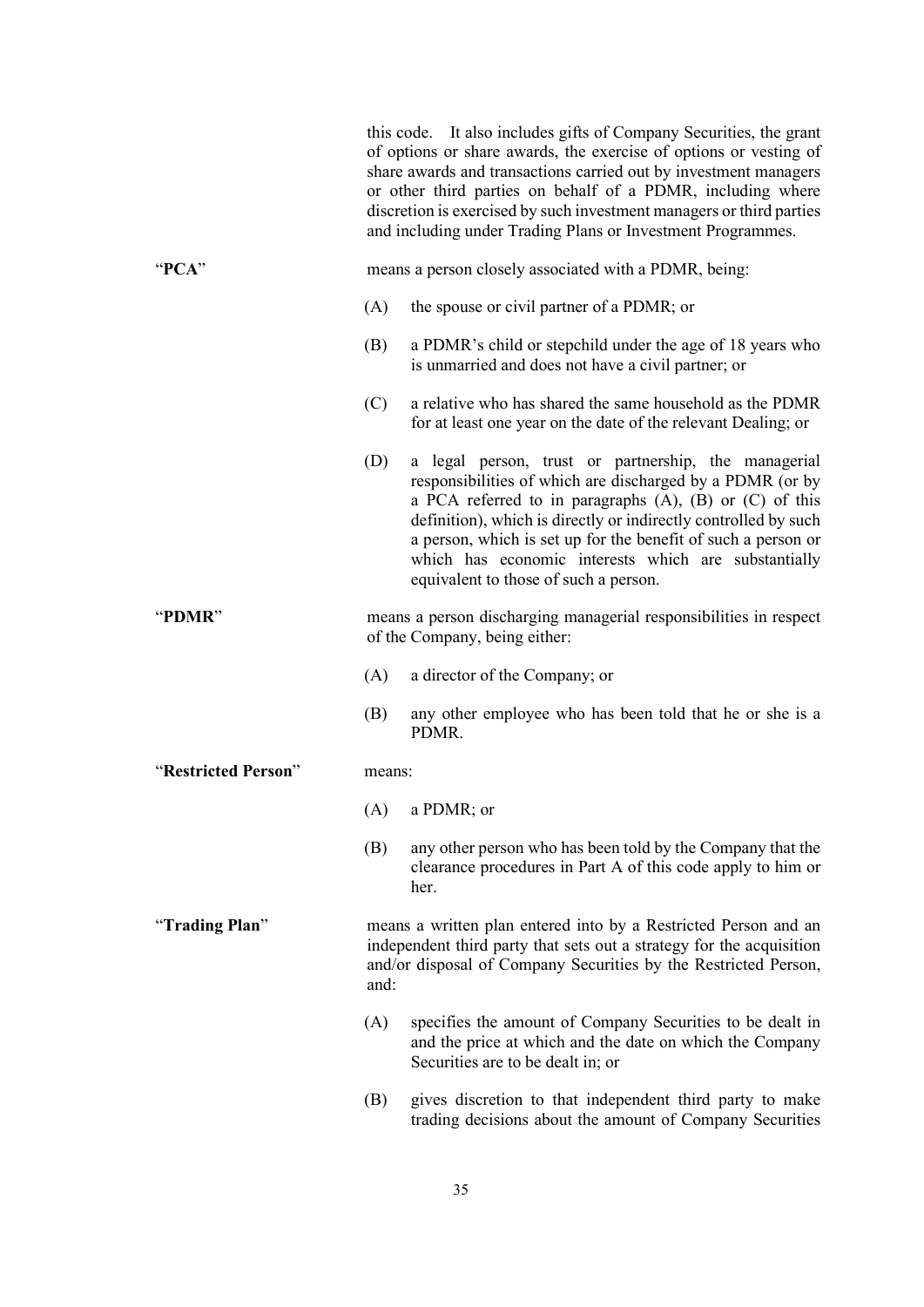to be dealt in and the price at which and the date on which the Company Securities are to be dealt in; or

- (C) includes a method for determining the amount of Company Securities to be dealt in and the price at which and the date on which the Company Securities are to be dealt in.
- "**UK MAR**" means the Market Abuse Regulation (EU) No. 596/2014 as it forms part of UK domestic law by virtue of the European Union (Withdrawal) Act 2018, as amended ("**UK MAR**").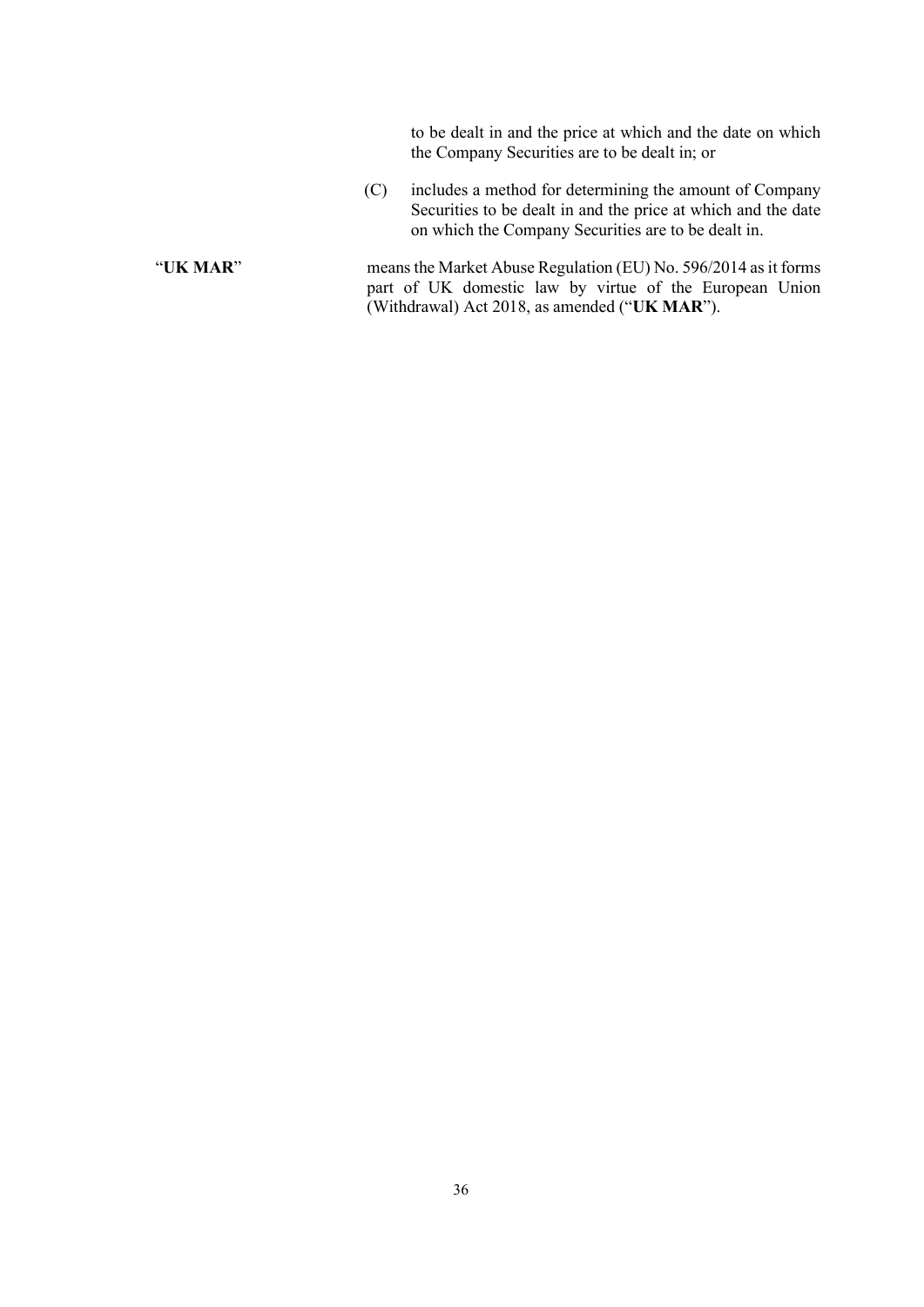#### **APPENDIX 1**

#### **RENEURON GROUP PLC**

# **(the "Company")**

## **SHARE DEALING CODE - SHARE DEALING CONSENT FORM**

#### **ReNeuron Group plc** (**the** "**Company**")

## **Application for clearance to deal**

If you wish to apply for clearance to deal under the Company's dealing code, please complete sections 1 and 2 of the table below and submit this form to the Company Secretary. By submitting this form, you will be deemed to have confirmed and agreed that:

- (i) the information included in this form is accurate and complete;
- (ii) you are not in possession of inside information relating to the Company or any Company Securities;
- (iii) if you are given clearance to deal and you still wish to deal, you will do so as soon as possible and in any event within 48 hours; and
- (iv) if you become aware that you are in possession of inside information before you deal, you will inform the Company Secretary and refrain from dealing.

| 1.            | <b>Applicant</b>              |                                                                                                                                                                                                                                                                                                                                               |
|---------------|-------------------------------|-----------------------------------------------------------------------------------------------------------------------------------------------------------------------------------------------------------------------------------------------------------------------------------------------------------------------------------------------|
| a)            | Name                          |                                                                                                                                                                                                                                                                                                                                               |
| b)            | Contact details               | [For executive directors and other employees, please]<br>include work email address and extension number.]<br>[For non-executive directors, please include<br>personal email address and telephone number]                                                                                                                                    |
| 2.            | <b>Proposed dealing</b>       |                                                                                                                                                                                                                                                                                                                                               |
| a)            | Description of the securities | [e.g. a share, a debt instrument, a derivative or a<br>financial instrument linked to a share or debt<br><i>instrument.]</i>                                                                                                                                                                                                                  |
| b)            | Number of securities          | [If actual number is not known, provide a maximum<br>amount (e.g. 'up to $100$ shares' or 'up to $\pounds1,000$ of<br>shares').]                                                                                                                                                                                                              |
| $\mathbf{c})$ | Nature of the dealing         | [Description of the transaction type (e.g. acquisition;<br>disposal; subscription; option exercise; settling a<br>contract for difference; entry into, or amendment or<br>cancellation of, an investment programme or trading<br>$plan$ .]                                                                                                    |
| $\mathbf{d}$  | Other details                 | [Please include all other relevant details which might<br>reasonably assist the person considering your<br>application for clearance (e.g. transfer will be for no<br>consideration).]<br>[If you are applying for clearance to enter into,<br>amend or cancel an investment programme or<br>trading plan, please provide full details of the |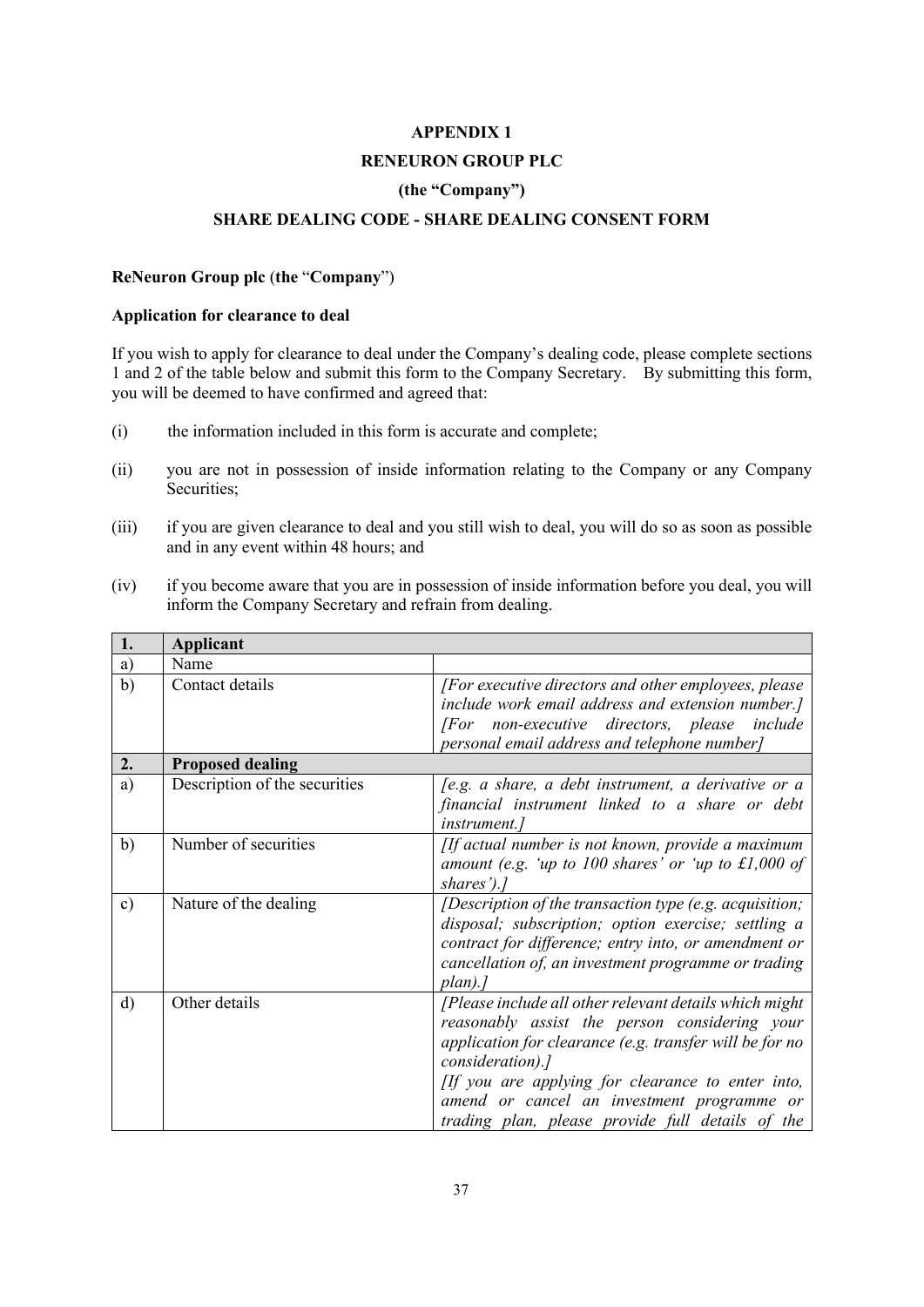|    |                                | relevant programme or plan or attach a copy of its |
|----|--------------------------------|----------------------------------------------------|
|    |                                | terms.                                             |
| J. | Other                          |                                                    |
| a  | Date Request Submitted         |                                                    |
| b, | Signature of Director/employee |                                                    |

Approved/Declined

Date and the state of the state of the state of the state of the state of the state of the state of the state of the state of the state of the state of the state of the state of the state of the state of the state of the s

Signature of Designated Director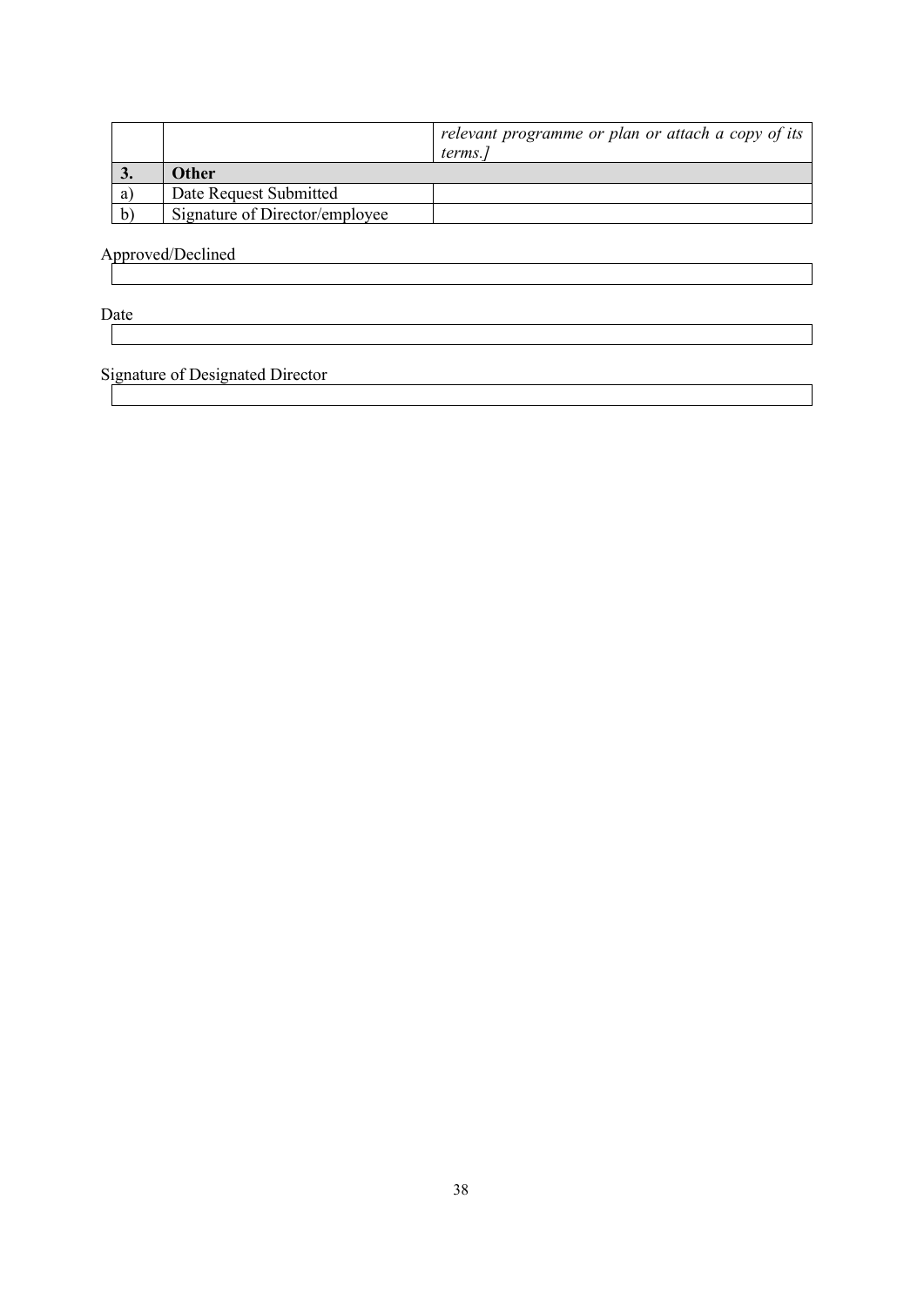# **APPENDIX 2 RENEURON GROUP PLC**

# **(the "Company")**

## **SHARE DEALING CODE - NOTIFICATION OF DEALING**

## **Transaction notification**

Please send your completed form to the Company Secretary. If you require any assistance in completing this form, please contact the Company Secretary.

| 1.            | Details of PDMR / person closely associated with them ('PCA') |                                                                                                                                                                                                                                                                                                                                                                                                                                                             |
|---------------|---------------------------------------------------------------|-------------------------------------------------------------------------------------------------------------------------------------------------------------------------------------------------------------------------------------------------------------------------------------------------------------------------------------------------------------------------------------------------------------------------------------------------------------|
| a)            | Name                                                          | [Include first name(s) and last name(s).] [If the PCA<br>is a legal person, state its full name including legal<br>form as provided for in the register where it is<br>incorporated, if applicable.]                                                                                                                                                                                                                                                        |
| b)            | Position / status                                             | [For PDMRs, state job title e.g. CEO, CFO.][For<br>PCAs, state that the notification concerns a PCA and<br>the name and position of the relevant PDMR.]                                                                                                                                                                                                                                                                                                     |
| $\mathbf{c})$ | Initial notification / amendment                              | [Please indicate if this is an initial notification or an<br>amendment to a prior notification. If this is an<br>amendment, please explain the previous error which<br>this amendment has corrected.]                                                                                                                                                                                                                                                       |
| 2.            | been conducted                                                | Details of the transaction(s): section to be repeated for (i) each type of instrument; (ii)<br>each type of transaction; (iii) each date; and (iv) each place where transactions have                                                                                                                                                                                                                                                                       |
| a)            | the<br>financial<br>Description<br>of<br>instrument           | $\int$ State the nature of the instrument e.g. a share, a debt<br>instrument, a derivative or a financial instrument<br>linked to a share or debt instrument.]                                                                                                                                                                                                                                                                                              |
| b)            | Nature of the transaction                                     | [Description of the transaction type e.g. acquisition,<br>disposal, subscription, contract for difference, etc.]<br>[Please indicate whether the transaction is linked to<br>the exercise of a share option programme.]<br>[If the transaction was conducted pursuant to an<br>investment programme or a trading plan, please<br>indicate the fact and provide the date on which the<br>relevant investment programme or trading plan was<br>entered into.] |
| $\mathbf{c})$ | $Price(s)$ and volume $(s)$                                   | Price(s)<br>Volume(s)<br>[Where more than one transaction of the same nature<br>(purchase, disposal, etc.) of the same financial<br>instrument are executed on the same day and at the<br>same place of transaction, prices and volumes of<br>these transactions should be separately identified in<br>the table above, using as many lines as needed.<br>Do<br>not aggregate or net off transactions.]                                                     |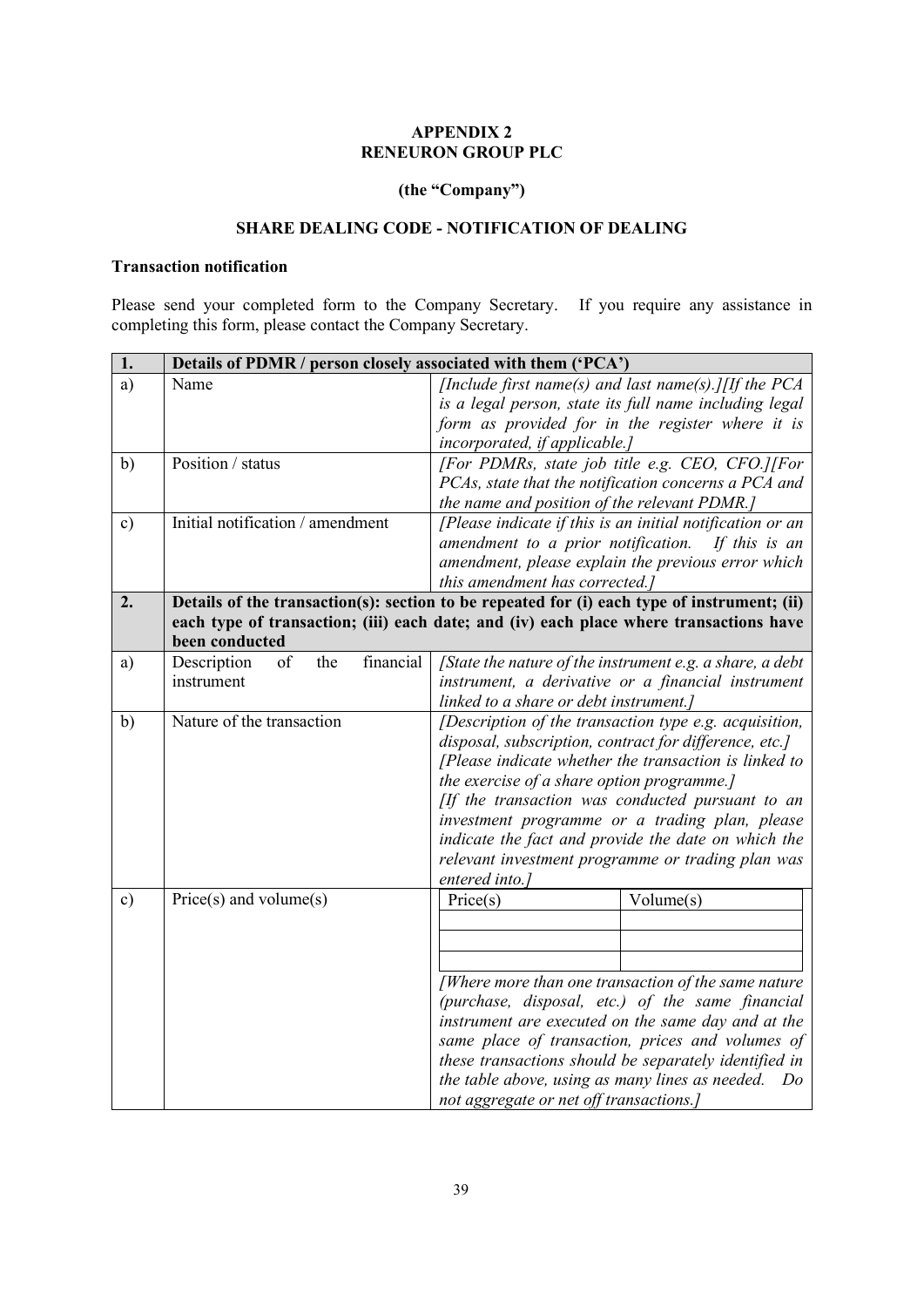|              |                                                   | [In each case, please specify the currency and the                                                                                                                                                                                                                                                                                                                                                                                                                                                                                                        |
|--------------|---------------------------------------------------|-----------------------------------------------------------------------------------------------------------------------------------------------------------------------------------------------------------------------------------------------------------------------------------------------------------------------------------------------------------------------------------------------------------------------------------------------------------------------------------------------------------------------------------------------------------|
| $\rm d$      | Aggregated information<br>Aggregated volume Price | metric for quantity.]<br>[Please aggregate the volumes<br>$\sigma f$<br>multiple<br>transactions when these transactions:<br>- relate to the same financial instrument;<br>- are of the same nature;<br>- are executed on the same day; and<br>- are executed at the same place of transaction.]<br>[Please state the metric for quantity.]<br>[Please provide:<br>- in the case of a single transaction, the price of the<br>single transaction; and<br>- in the case where the volumes of multiple<br>transactions are aggregated, the weighted average |
|              |                                                   | price of the aggregated transactions.]<br>[Please state the currency.]                                                                                                                                                                                                                                                                                                                                                                                                                                                                                    |
| $\epsilon$ ) | Date of the transaction                           | [Date of the particular day of execution of the notified<br>transaction, using the date format: YYYY-MM-DD<br>and please specify the time zone.]                                                                                                                                                                                                                                                                                                                                                                                                          |
| f)           | Place of the transaction                          | [Please name the trading venue where the transaction<br>was executed. If the transaction was not executed<br>on any trading venue, please state 'outside a trading<br>venue' in this box.]                                                                                                                                                                                                                                                                                                                                                                |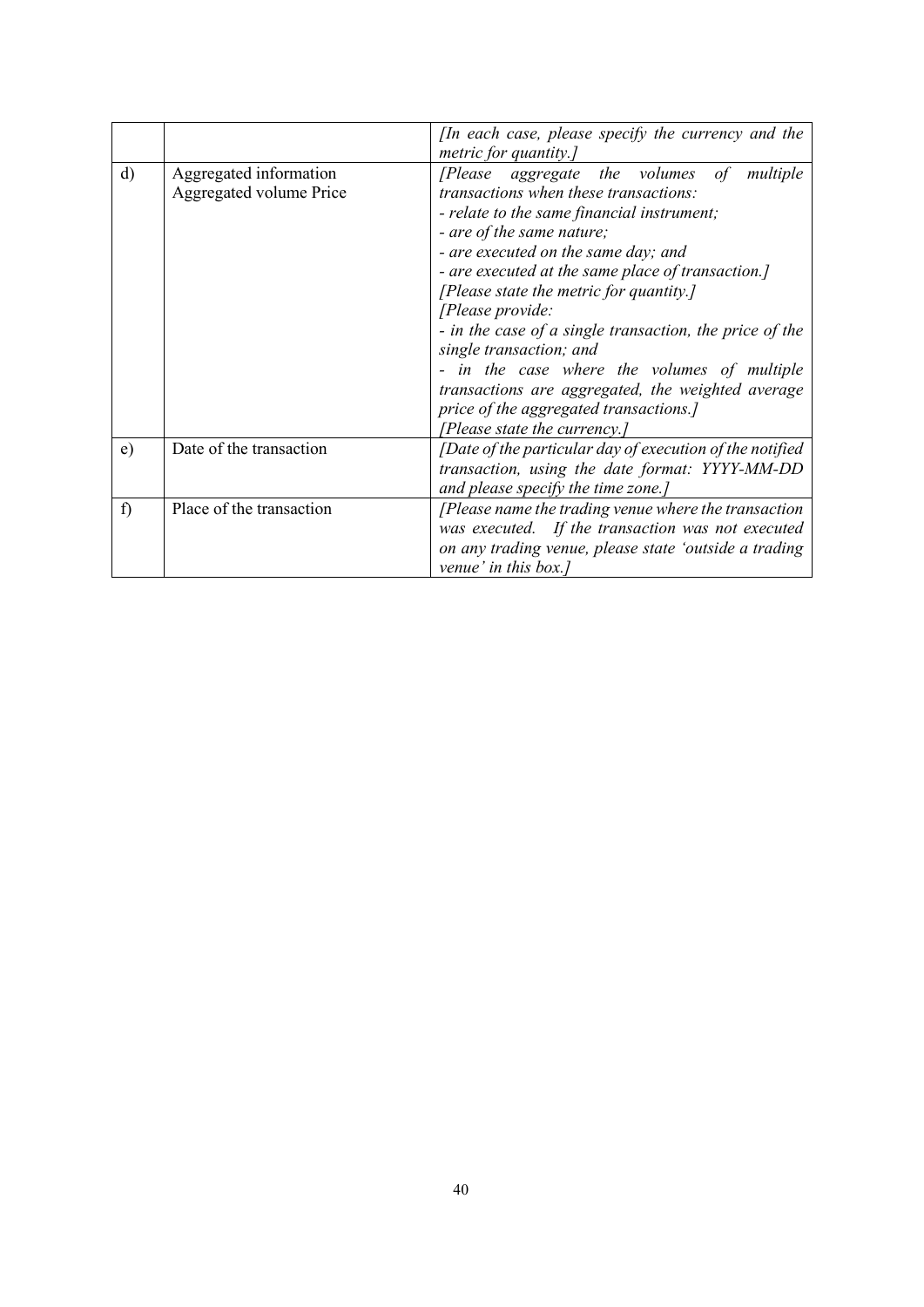#### **APPENDIX 3**

#### **DEALING**

The following is a non-exhaustive list of transactions which are Dealings for the purposes of the Company's Dealing Code:

- (A) the pledging or lending of Company Securities (although a pledge, or a similar security interest, of Company Securities in connection with the depositing of Company Securities in a custody account is not 'Dealing', unless and until such pledge or other security interest is designated to secure a specific credit facility);
- (B) transactions in Company Securities carried out by persons professionally arranging or executing transactions or by another person on behalf of a Restricted Person, including where discretion is exercised;
- (C) transactions in Company Securities made under a life insurance policy, where (i) the policyholder is a Restricted Person; (ii) the investment risk is borne by the policyholder; and (iii) the policyholder has the power or discretion to make investment decisions regarding specific instruments in that life insurance policy or to execute transactions regarding specific instruments for that life insurance policy;
- (D) an acquisition, disposal, short sale, subscription or exchange of Company Securities;
- (E) the acceptance or exercise of an option over Company Securities, including of a share option granted as part of a remuneration package, and the disposal of shares stemming from the exercise of a share option;
- (F) entering into or exercise of equity swaps related to Company Securities;
- (G) transactions in or related to derivatives over Company Securities, including cash-settled transactions and phantom options;
- (H) entering into a contract for difference on Company Securities;
- (I) the acquisition, disposal or exercise of rights in relation to Company Securities, including put and call options and warrants;
- (J) subscription to a share capital increase or debt instrument issuance of the Company;
- (K) transactions in derivatives and financial instruments linked to a debt instrument of the Company including credit default swaps;
- (L) conditional transactions relating to Company Securities. The completion of such transactions upon fulfilment of the conditions (provided no further action is required by the Restricted Person) does not constitute Dealing and therefore does not require clearance, but such completion would be a "Notifiable Transaction" under Part B of the Dealing Code;
- (M) the automatic or non-automatic conversion of a Company Security into another Company Security, including the exchange of convertible bonds to shares;\*
- (N) gifts and donations of Company Securities made or received, or an inheritance of Company Securities received;\*
- (O) transactions executed in index-related products, baskets and derivatives transacting in Company Securities;
- (P) transactions executed in shares or units of investment funds which transact in Company Securities;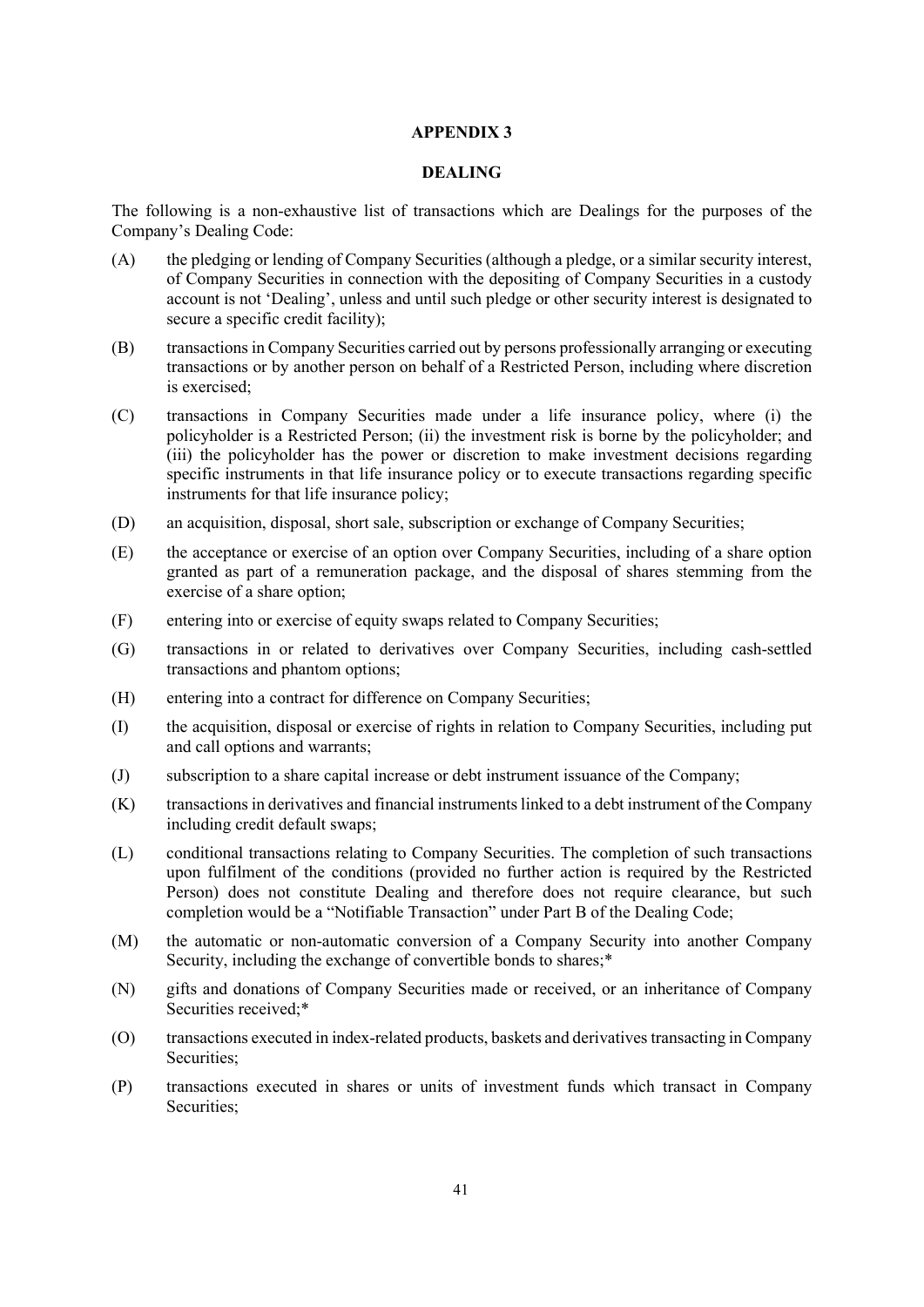- (Q) transactions in Company Securities executed by a manager of an investment fund in which a Restricted Person has invested;\*
- (R) transactions in Company Securities executed by a third party under an individual portfolio or asset management mandate on behalf or for the benefit of a Restricted Person; and
- (S) borrowing or lending of Company Securities.

**\*** *Note: Certain transactions which fall within these paragraphs may not constitute "Dealing" as they are passive transactions over which the relevant Restricted Person has no control (e.g. the receipt of a gift by a Restricted Person). Until further guidance is received, it would be prudent for the Company to take advice when deciding whether or not a particular passive transaction would constitute "Dealing" for the purposes of this manual and the Dealing Code. Even if such transaction does not constitute 'Dealing', it would still be a "Notifiable Transaction" under Part B of the Dealing Code.*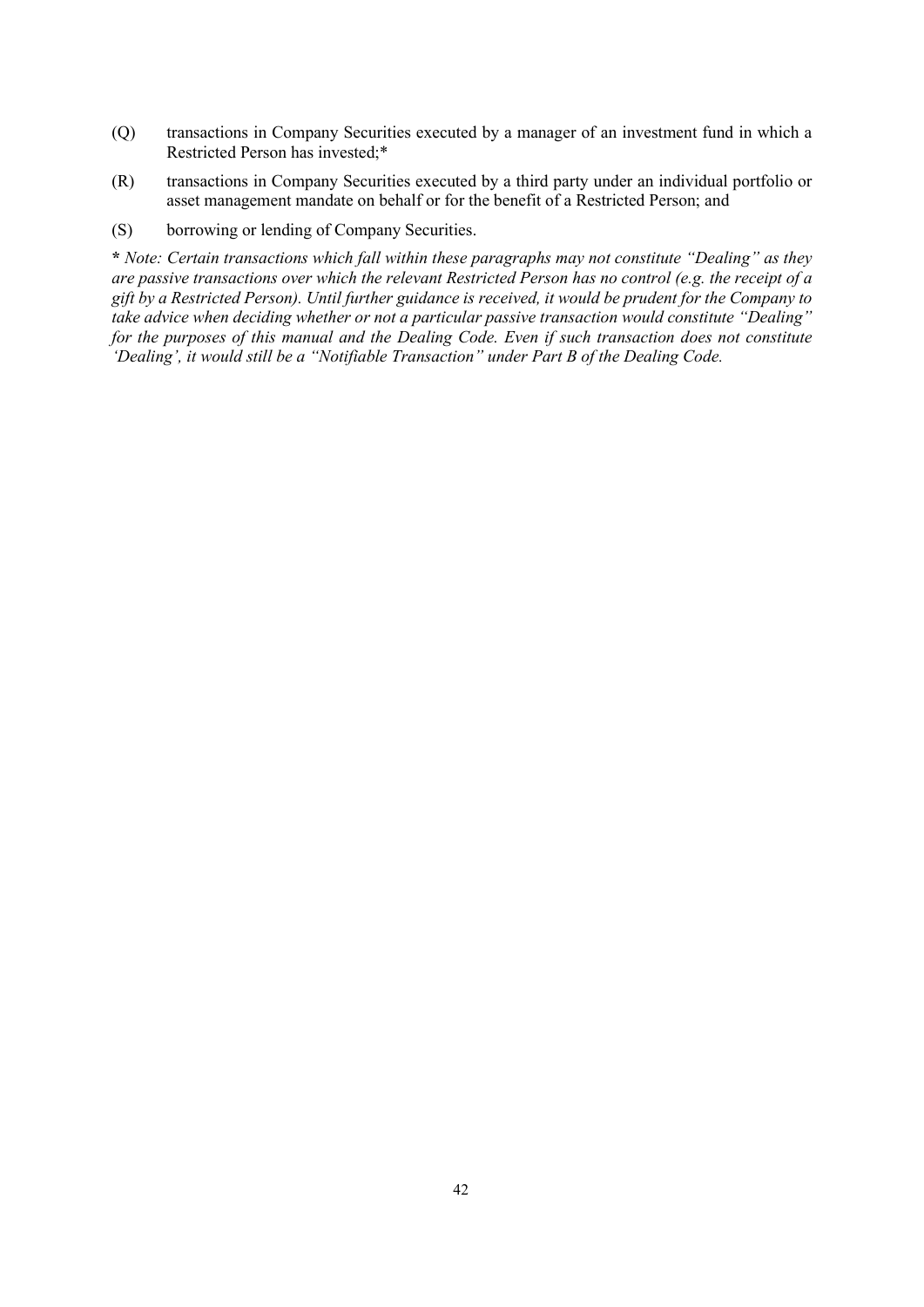#### **SCHEDULE 6**

### **RENEURON GROUP PLC**

#### **(the "Company")**

# **PUBLIC INTEREST DISCLOSURE ("WHISTLEBLOWING")**

## **POLICY AND PROCEDURE**

#### 1. **POLICY**

As an organisation the Company prides itself on its honesty, integrity and high professional standards in everything it does to deliver its services to its customers and in dealing with its staff and the public. The Company demands the maintenance of these high standards in everything that it does. To this end, the Company has devised this policy and procedure in order to give encouragement and support to employees in coming forward and reporting certain types of conduct or activities that fall short of these high standards. This policy and procedure does not form any part of any employee's contract of employment and the Company may amend it at any time.

This policy and procedure is aimed at ensuring that any employee who wishes to voice a concern regarding potential or actual wrongdoing on the part of the Company or anyone with whom the Company is associated feels sufficiently comfortable to do so. This policy is designed to provide guidance as to how to raise any such concerns and to reassure employees that they should be able to raise genuine concerns without fear of reprisals, even if they turn out to be mistaken.

Any report made by any employee under this policy will be treated as confidential so far as is practicable in all the circumstances.

Any report made by any employee under this policy will be treated seriously.

A report under this policy should be made by any employee who either knows or reasonably believes that wrongdoing (as listed below) is taking place, has taken place or may take place.

The types of wrongdoing in respect of which a report should be made under this policy include:

- criminal offences;
- failure to comply with legal or professional obligations or regulatory requirements;
- miscarriage of justice;
- endangering of the health and safety of any person;
- damage to the environment:
- financial fraud or mismanagement;
- conduct likely to damage the Company's reputation;
- unauthorised disclosure of confidential information; and
- deliberate concealment of any information tending or likely to show any of the above wrongdoings.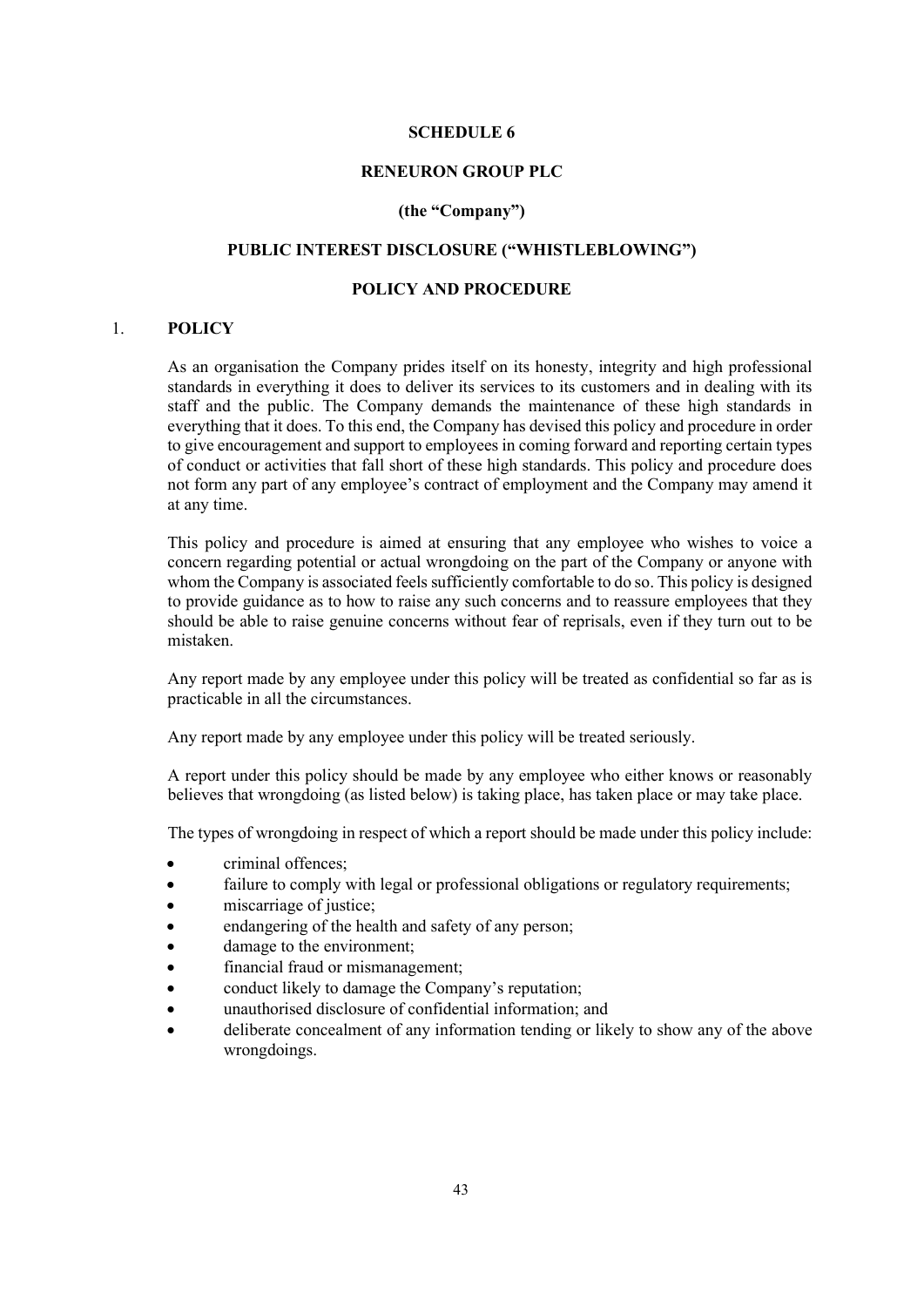#### 2. **PROCEDURE**

#### 2.1 **Making a Report**

#### (A) **Verbal Report**

In the first instance making a report need not be a formal matter if the employee concerned wishes to make an informal and in-confidence verbal report.

An informal approach to the employee's direct superior or other similar level of management will be treated as confidential and will not go further than that manager unless the employee agrees.

When making a verbal report it is essential that the employee makes clear that he or she is seeking to invoke this Procedure so that any potential misunderstanding is avoided.

Where further investigation is necessary, the employee making the report will be informed of this and kept informed at reasonable intervals of the progress of the investigation.

Once the investigation has been completed, the employee making the report will be informed of the outcome and any further action that the Company proposes to take. However, sometimes the need for confidentiality may prevent the Company giving the employee specific details of the investigation or any disciplinary action taken as a result. The employee should treat any information about the investigation or its outcome as confidential.

#### (B) **Written Report**

If the employee concerned feels that an informal verbal approach is not appropriate and/or wishes, in any event, to make a more formal report, this should be directed to a senior member of the Company's managerial staff who may be either operational or personnel.

A formal report should be in writing.

If the employee does not feel comfortable putting their concerns into writing, a meeting will be held as soon as possible with the employee and their concerns taken down in writing by the manager handling the matter. This meeting will be in confidence and the employee will be asked to confirm that their concerns have been accurately recorded. The employee may bring a colleague to any meetings under this policy, who must respect the confidentiality of the employee's disclosure and subsequent investigation.

When making a formal report that is not initially in writing, it is essential that the employee makes clear that he or she is seeking to invoke the formal part of this Procedure so that any potential misunderstanding is avoided.

Where further investigation is necessary following a formal report, this will be undertaken by the senior manager to whom the report was directed or another senior and appropriate manager if deemed appropriate in the circumstances.